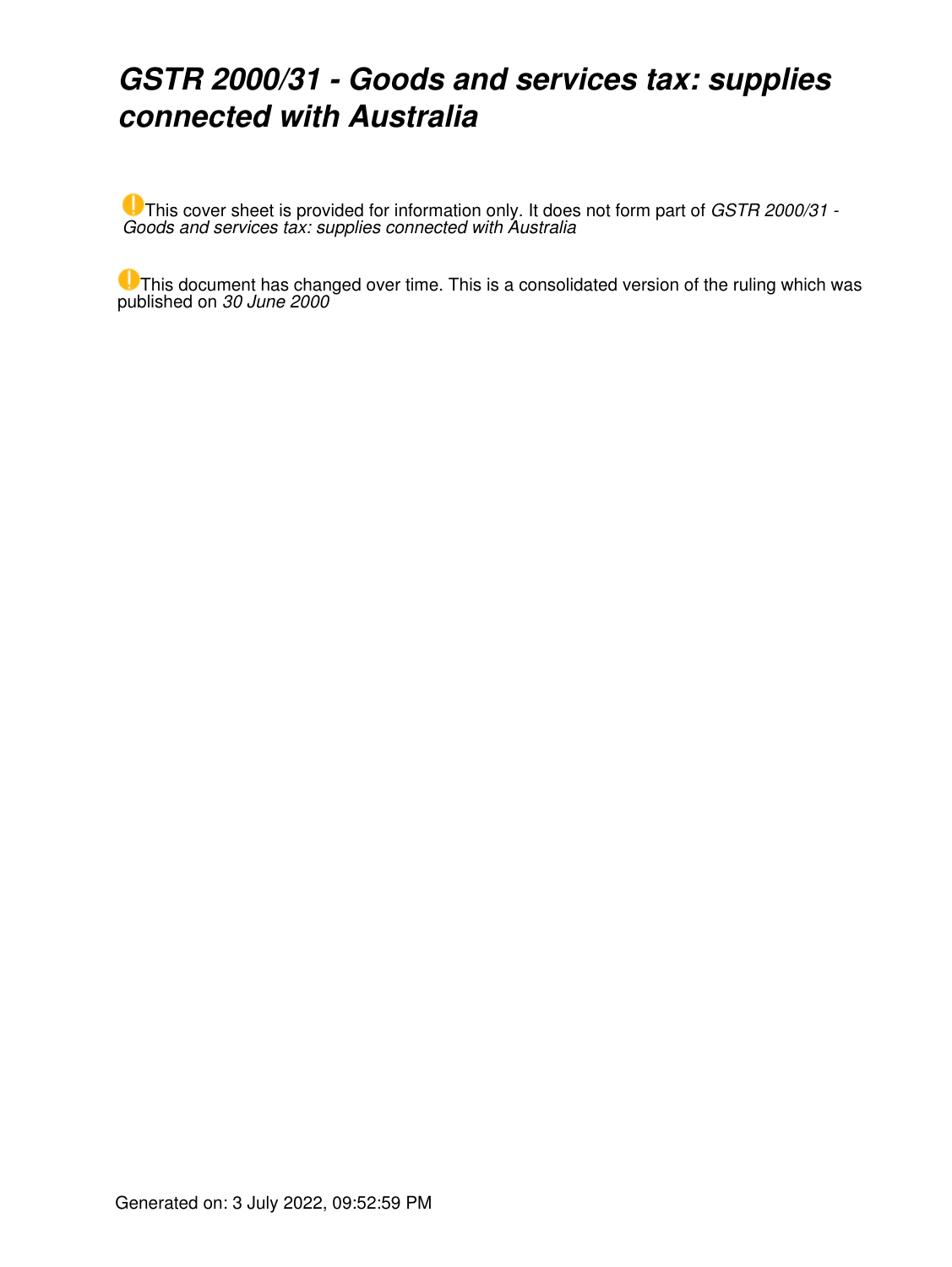

**Australian Taxation Office**

# **GSTR 2000/31**

FOI status: **may be released** Page 1 of 52

### **Goods and Services Tax Ruling**

Goods and services tax: supplies connected with Australia

| Contents                                               | Para |
|--------------------------------------------------------|------|
| What this Ruling is about                              | 1    |
| <b>Date of effect</b>                                  | 8    |
| <b>Context of supplies connected</b><br>with Australia | 9    |
| Ruling                                                 | 44   |
| <b>Explanations (this forms</b><br>part of the Ruling) | 105  |
| Definitions                                            | 238  |
| Detailed contents list                                 | 253  |

#### *Preamble*

*This document is a ruling for the purposes of section 37 of the Taxation Administration Act 1953. You can rely on the information presented in this document which provides advice on the operation of the GST system.*

### **What this Ruling is about**

1. This Ruling is about *'supplies connected with Australia'*, which under the *A New Tax System (Goods and Services Tax) Act*  $1999$  ('the GST Act'), may be taxable supplies<sup>1</sup> and subject to GST.<sup>2</sup> All legislative references in this Ruling are to the GST Act unless otherwise stated.

2. The Ruling explains when a supply is connected with Australia under section 9-25. In particular, the Ruling looks at when a supply of goods, real property, or things other than goods or real property, is connected with Australia. It does not address whether a supply is a taxable supply.

3. While the Ruling does not address whether a particular supply is a taxable supply, we make reference to, and illustrate by way of examples, the effect of certain provisions on the question of whether a supply is a taxable supply, GST-free or input taxed. The provisions considered are:

- section  $38-185$  exports of goods that are GST-free;
- section 38-187 leases or hire of goods for use outside Australia;
- section 38-190 supplies of things other than goods or real property, for consumption outside Australia that are GST-free; and
- Division 84 offshore supplies other than goods or real property.

<sup>1</sup> Section 9-5.

 $2$  Section 7-1.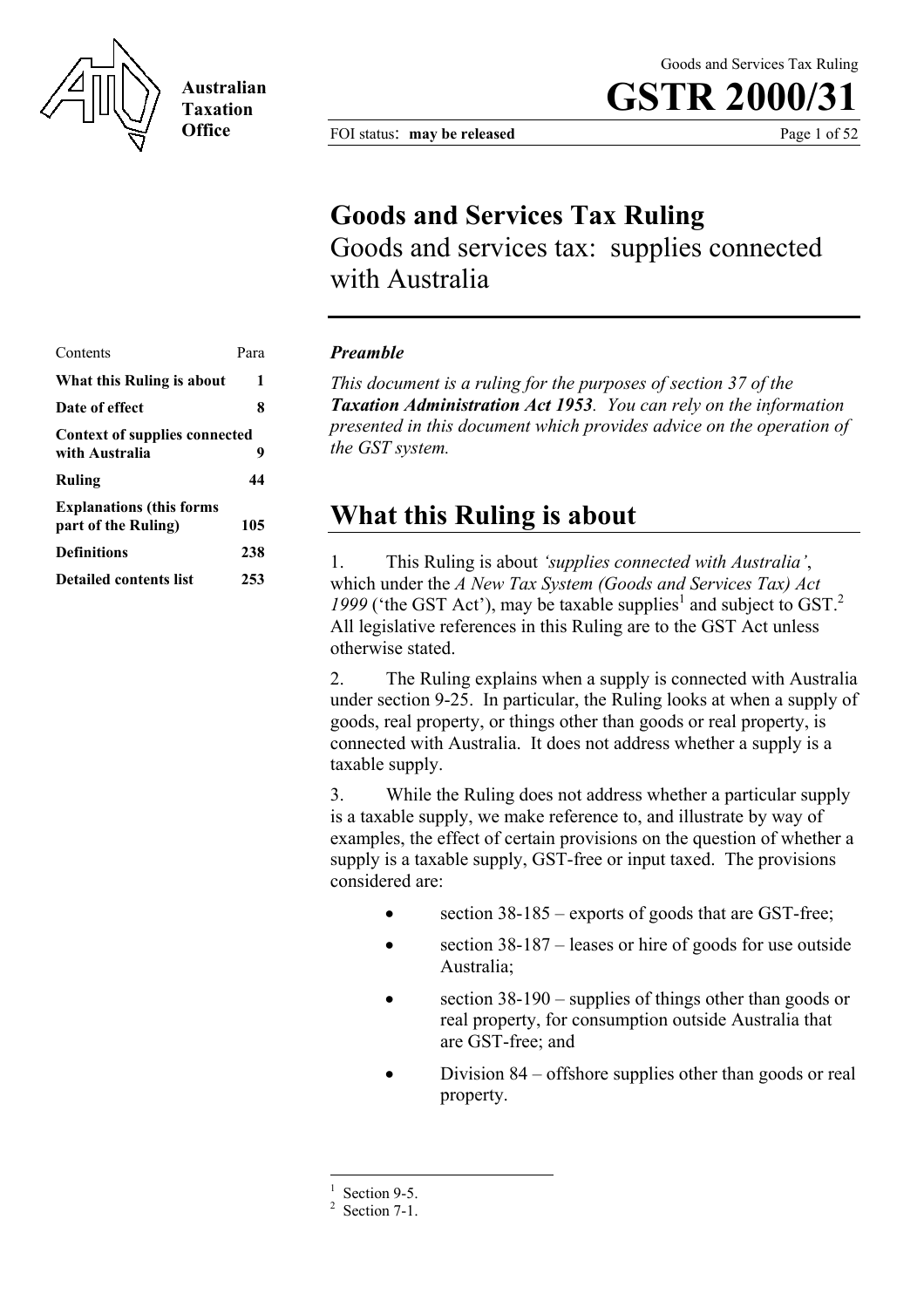Page 2 of 52 FOI status: **may be released** 

4. In this Ruling we also outline the operation of Division 96 and section 156-15 in relation to supplies that are partly connected with Australia.

5. It is recognised in the Ruling that a supply of goods that is connected with Australia may give rise to a taxable supply and a taxable importation. $3$  This is explained and illustrated in the Explanations section of the Ruling (see paragraphs 152 to 162). We also summarise in the Context section of the Ruling, the requirements for an importation of goods to be a taxable importation under Division 13 (refer paragraphs 27 to 33).

6. The Ruling does not address telecommunication supplies<sup>4</sup> or financial supplies. $\overline{5}$  Also, while the Ruling outlines the broad principles relating to all kinds of supplies connected with Australia (other than telecommunication or financial supplies), it does not specifically illustrate how these principles apply to cross-border electronic supplies.

7. Certain terms used in this Ruling are defined, or explained, in the definitions section of the Ruling. These terms, when first mentioned in the body of the Ruling, appear in **bold** type.

### **Date of effect**

8. This Ruling applies on and from 8 July 1999 (the date of Royal Assent to the GST legislation) and may be relied on immediately.

### **Context of supplies connected with Australia**

9. To assist you in understanding the GST consequences of a supply that is connected with Australia, we provide below an outline of the basic operation of the GST law in respect of:

- taxable supplies:
- GST-free supplies;
- importations;
- taxable supplies and taxable importations;
- offshore supplies other than goods or real property; and

 $\overline{a}$ 3 Subsections 9-25(3) and section 13-5.

<sup>4</sup> Division 85.

<sup>5</sup> Defined in section 195-1.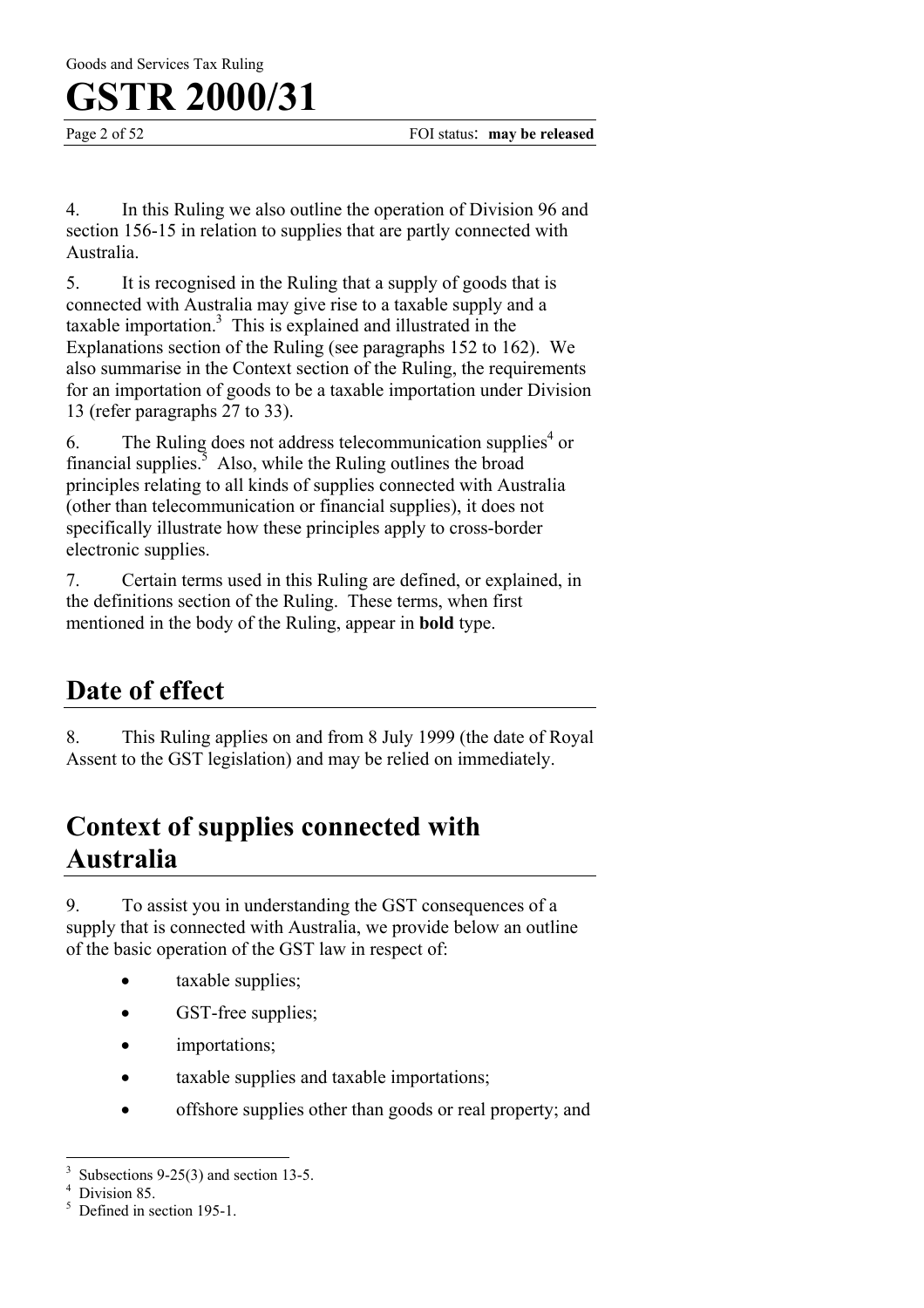FOI status: **may be released** Page 3 of 52

• non-residents making supplies connected with Australia.

#### **Taxable supplies**

10. The concept of supplies 'connected with Australia' is relevant to determining whether a supply is a taxable supply and subject to GST. Under section 9-5 you make a taxable supply if:

- (a) you make the supply for consideration; and
- (b) the supply is made in the course or furtherance of an **enterprise** that you carry on; and
- (c) the supply is connected with **Australia**; and
- (d) you are **registered**, or required to be registered.

However, the supply is not a taxable supply to the extent that it is **GST-free** or **input taxed**.

11. Section 9-25 defines when a supply is 'connected with Australia'. For the purposes of determining whether a supply is connected with Australia, section 9-25 makes a distinction between a supply of goods, a supply of real property and a supply of anything other than goods or real property. This is explored fully in the Ruling and Explanations sections of the Ruling.

12. The connection with Australia is one of the elements required to be satisfied before a supply is a taxable supply. However, a supply is not a taxable supply to the extent that it is GST-free.

#### **GST-free supplies**

13. Broadly speaking, provided certain conditions are met, goods that are exported, or supplies of services or things other than goods or real property, that are for consumption outside Australia are GST-free.

14. If a supply is GST-free, no GST is payable on the supply.<sup>6</sup> However, you can still claim an input tax credit for anything acquired or imported to make that GST-free supply.<sup>7</sup>

#### *Export of goods*

 $\overline{a}$ 

15. Even though a supply of goods is connected with Australia, if the goods are exported, that supply of goods may be GST-free under section 38-185.

<sup>6</sup> Subsection 7-1 and section 9-5.

<sup>&</sup>lt;sup>7</sup> Subsection 7-1(2) and Division 11.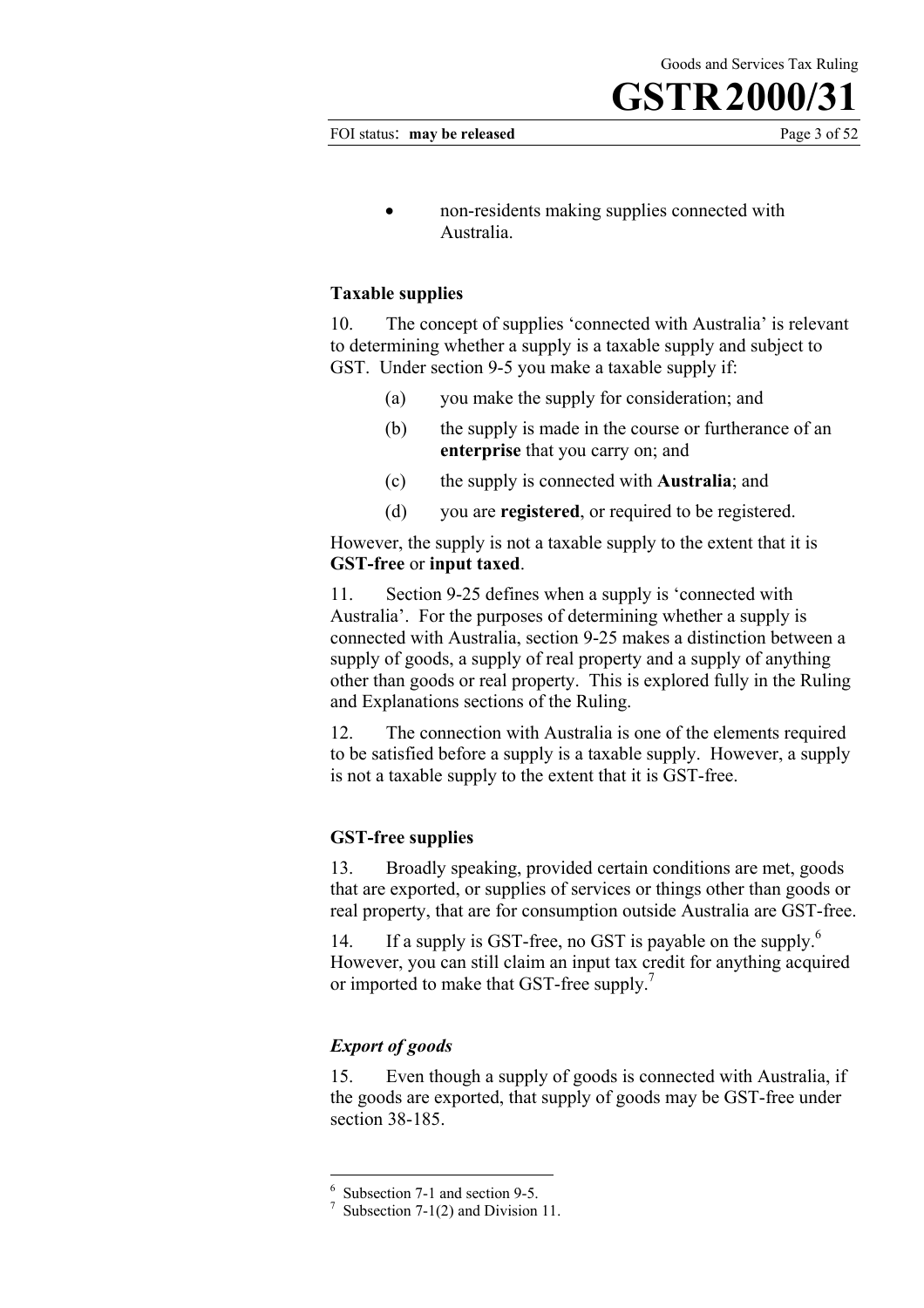Page 4 of 52 FOI status: **may be released** 

16. Section 38-185 sets out supplies of goods which are GST-free exports. For example, Item 1 of the table in subsection 38-185(1) provides that a supply of goods is GST-free if the supplier exports the goods from Australia before, or within 60 days (or such further period as the Commissioner allows) after:

- (a) the day on which the supplier receives any of the consideration for the supply; or
- (b) if, on an earlier day, the supplier gives an invoice for the supply - the day on which the supplier gives the invoice<sup>8</sup>

However, the supply is not GST-free if the supplier reimports the goods into Australia.<sup>9</sup>

#### *Example 1 – GST-free export of goods*

17. Vino, an Australian wine merchant, supplies wine to Epicure in France. Vino exports the consignment of wine from Australia 20 days after giving Epicure an invoice for the supply. The supply is GST-free because Vino (the supplier) exports the wine from Australia within 60 days after giving Epicure an invoice for the supply.

#### *Example 2 – Export of goods by recipient*

18. Live Ex, an Australian livestock company, supplies cattle to Stock Co, an Iranian company. Stock Co enters into an arrangement whereby it takes possession of the cattle consignment in Australia. This means that Live Ex does not export the cattle. Stock Co takes possession of the cattle consignment in Australia and arranges its freight to Iran.

19. The supply made by Live Ex to Stock Co is not GST-free because Stock Co (the recipient) exports the goods. For the export of goods to be GST-free, the supplier must export the goods. However, it is to be noted that subsection 38-185(3) sets out circumstances when exports are GST-free where ownership of goods passes to an overseas purchaser, who is not registered or required to be registered, before the goods are removed from Australia.

#### *Leases etc of goods used outside Australia*

20. Under section 38-187 a lease or hire of goods used outside Australia is GST-free. Specifically, the section provides that a supply of goods is GST-free if:

<sup>&</sup>lt;sup>8</sup> Item 1 of the table subsection 38-185(1).

<sup>&</sup>lt;sup>9</sup> Subsection 38-185(2).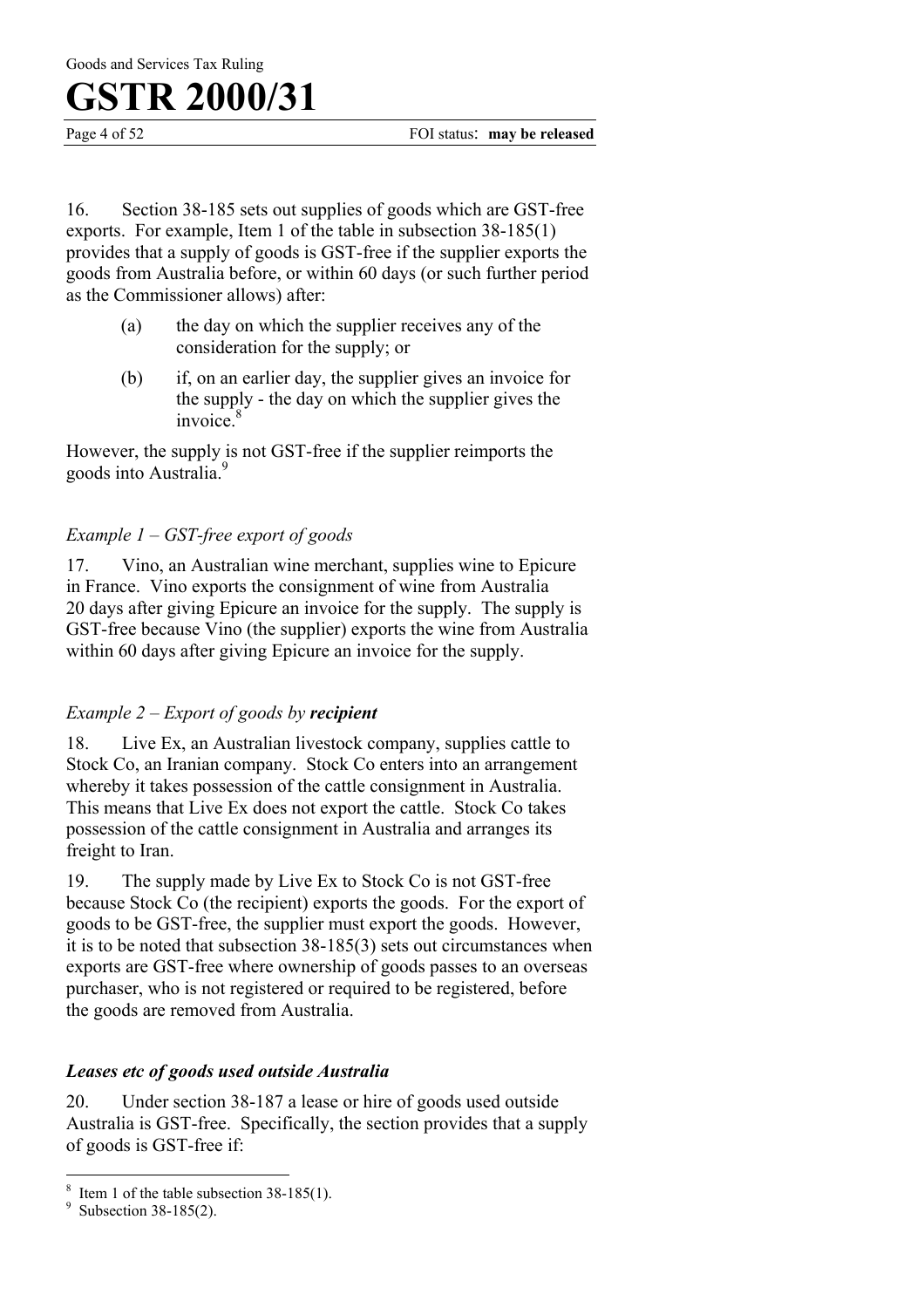FOI status: **may be released** Page 5 of 52

- (a) the supply is by way of lease or hire; and
- (b) the goods are used outside Australia.

The note to the section provides that if goods are leased or hired and used partly in Australia and partly outside Australia, the supply could be taxable to the extent that the goods are used in Australia (section 9-5).

#### *Example 3* – *GST-free supply of goods by way of lease*

21. Aero Co (an Australian resident company) leases a light aircraft to Flite Co (an Australian resident company). The aircraft is used partly in Australia and partly in New Zealand. The supply by Aero Co is GST-free under section 38-187 to the extent that the goods are used outside Australia. A fair and reasonable basis of apportionment is to be adopted in working out the extent that the goods are used outside Australia.

#### *Supplies of things other than goods or real property, for consumption outside Australia*

22. Some supplies of things other than goods or real property, that are for consumption outside Australia are GST-free under Division 38.

23. Subsection 38-190(1) lists supplies of things that are GST-free. The GST-free supplies listed are:

- Item 1 a supply that is directly connected with goods or real property situated outside Australia.
- Item 2 a supply that is made to a recipient who is not an **Australian resident** and is not in Australia when the thing supplied is done (other than a supply directly connected with goods situated in Australia when the thing supplied is done, or with real property situated in Australia.

*Indirect Tax Legislation Amendment Bill 2000* proposes to amend item 2 of subsection 38-190(1) so that, a supply will be GST-free if the supply is made to a non-resident who is not in Australia when the thing supplied is done and:

- (a) the supply is neither a supply of work physically performed on goods situated in Australia when the work is done nor a supply directly connected with real property situated in Australia; or
- (b) the non-resident acquires the thing in carrying on the non-resident's enterprise but is not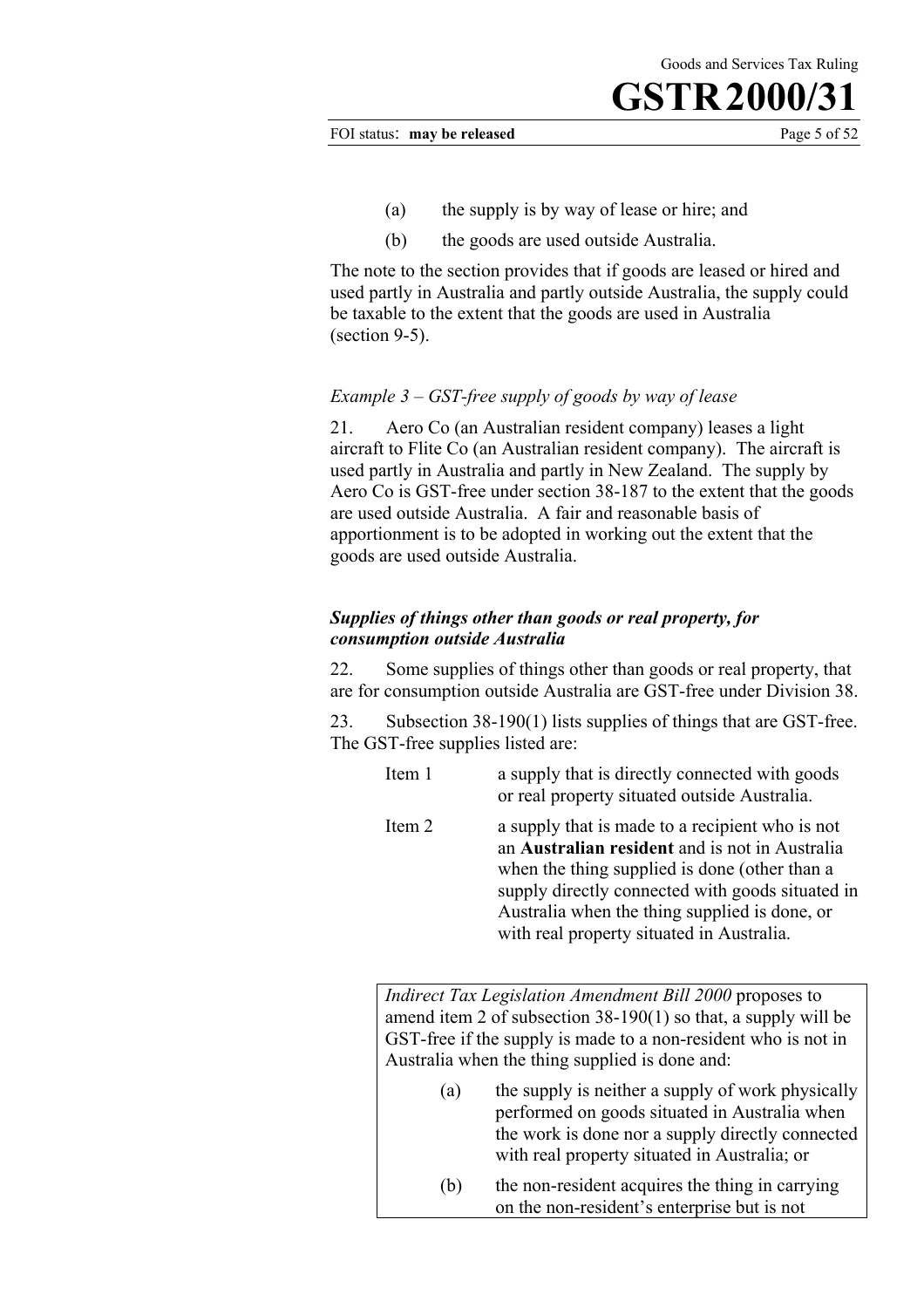Page 6 of 52 FOI status: **may be released** 

registered or required to be registered.

Item 3 - a supply that is made to a recipient who is not in Australia when the thing supplied is done and the effective use or enjoyment of which takes place outside Australia (other than a supply directly connected with goods situated in Australia when the thing supplied is done, or with real property situated in Australia). -

*Indirect Tax Legislation Amendment Bill 2000* proposes to amend item 3 of subsection 38-190(1) so that a supply will be GST-free if:

- (a) the supply is made to a recipient who is not in Australia when the thing supplied is done; and
- (b) the effective use or enjoyment of which takes place outside Australia;

other than a supply of work physically performed on goods situated in Australia when the thing supplied is done, or a supply directly connected with real property situated in Australia.

- Item 4 a supply that is made in relation to rights if the rights are for use outside Australia or the supply is to an entity that is not an Australian resident and is outside Australia when the thing supplied is done. -
- Item 5 a supply that is constituted by the repair, renovation, modification or treatment of goods from outside Australia whose destination is outside Australia. -

24. Under subsection 38-190(2), a supply listed as GST-free in subsection 38-190(1) is not GST-free if it is the supply of a right or option to acquire something the supply of which would be connected with Australia. For example, an Australian vehicle rental firm supplies car rental rights to a UK travel agency. The travel agency supplies car rental vouchers to UK tourists who may use the vouchers to obtain car rental in Australia. The supply of the car rental to the tourists is a supply that is connected with Australia. The supply of car rental rights to the UK travel agency is, therefore, not GST-free.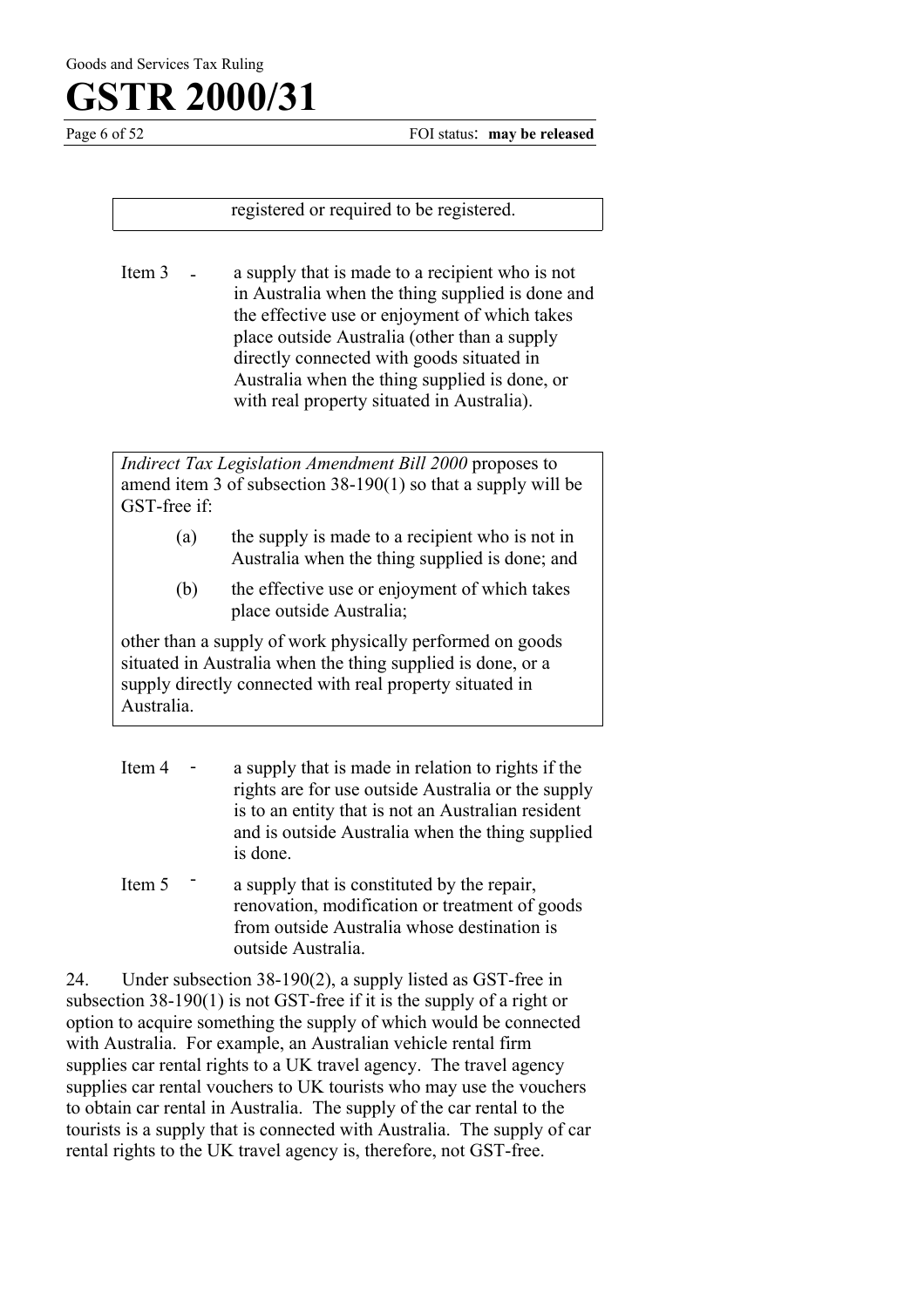FOI status: **may be released** Page 7 of 52

*Indirect Tax Legislation Amendment Bill 2000* proposes to amend subsection 38-190(2) to clarify that this subsection does not apply where the supply underlying the right would be GST-free.

25. Under subsection 38-190(3) a supply covered by item 2 in subsection 38-190(1) is not GST-free if:

- (a) it is a supply under an agreement entered into, whether directly or indirectly, with a **non-resident**; and
- (b) the supply is provided, or the agreement requires it to be provided, to another entity in Australia.

#### *Example 4 – A supply covered by item 2 of subsection 38-190(1) and subsection 38-190(3)*

26. A school in Australia provides tuition to overseas students in Australia. However, it bills the overseas parents of the students directly. As the supply is being made to the students in Australia the supply is not GST-free under item 2 in subsection 38-190(1).

*Indirect Tax Legislation Amendment Bill 2000* proposes to introduce a new subsection 38-190(4). Subsection 38-190(4) will apply so that a supply covered by item 3 in subsection 38-190(1) is taken to be a supply made to a recipient who is not in Australia if:

- (a) it is a supply under an agreement entered into, whether directly or indirectly, with an Australian resident; and
- (b) the supply is provided, or the agreement requires it to be provided, to another entity outside Australia.

An example of the type of supply to be covered is a supply to an Australian business of a training course to be conducted overseas.

#### **Importations**

 $\overline{a}$ 

27. The importation of goods into Australia may be a 'taxable importation' and subject to  $\overline{GST}$ <sup>10</sup>. The importation of things other than goods, that are supplied from overseas for use in Australia (and are, therefore, in that sense 'imported') are not taxable importations. However, the importation of things other than goods or real property may be subject to GST because of the operation of Division 84 (refer paragraphs 35 to 42 below).

<sup>&</sup>lt;sup>10</sup> Subsection 7-1(1) and Division 13.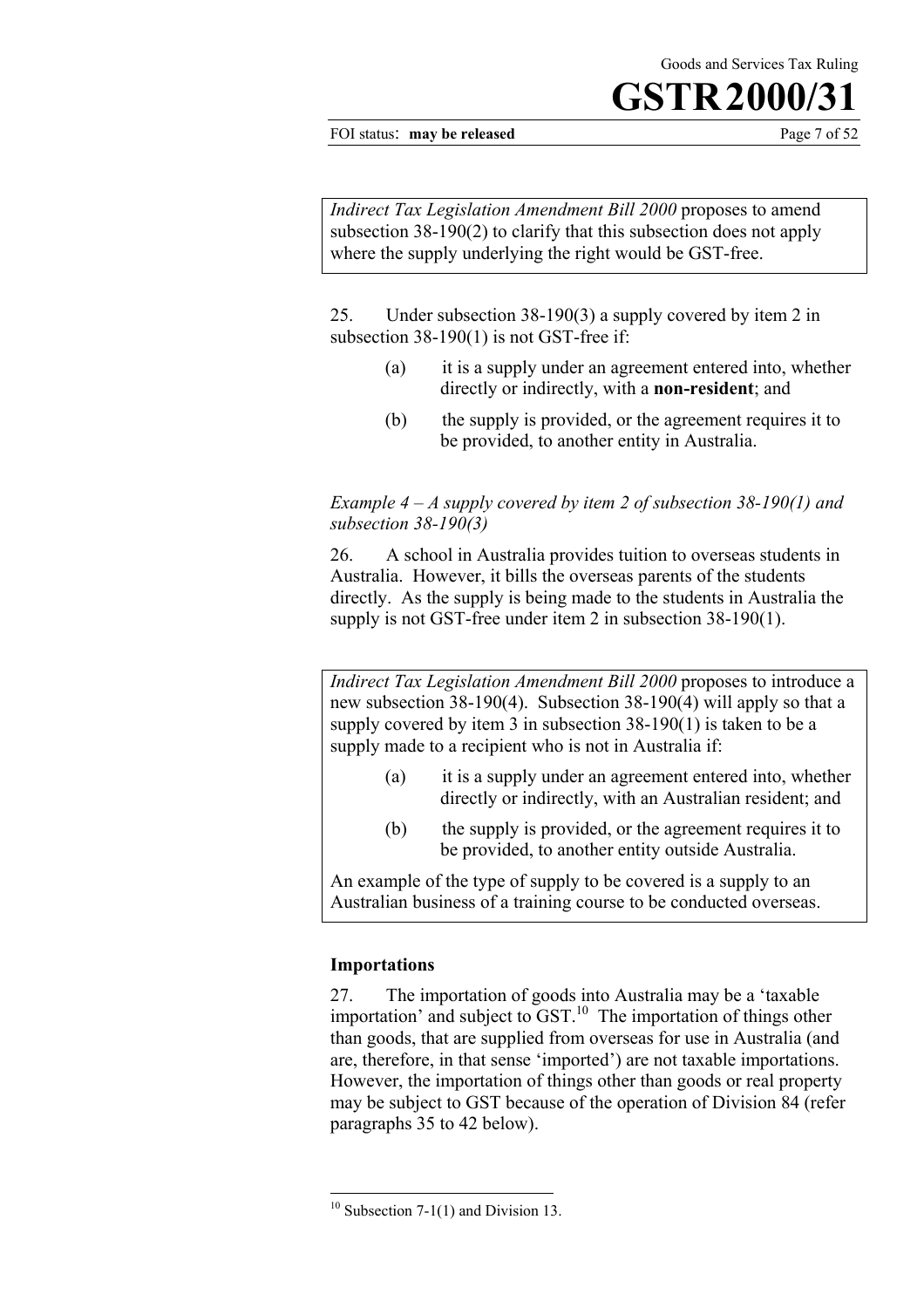#### *Taxable importations*

28. If you make an importation of goods into Australia, you must pay GST on that importation but only if that importation is a 'taxable importation. $11$ 

29. Under subsection 13-5(1) you make a 'taxable importation' if:

- (a) goods are imported; and
- (b) you enter the goods for home consumption (within the meaning of the *Customs Act 1901*).

However, the importation is not a taxable importation to the extent that it is a non-taxable importation.<sup>12</sup>

30. An importation of goods into Australia does not include an importation of money.<sup>13</sup>

31. If you make a 'creditable importation'14 you are entitled to an input tax credit for that importation.<sup>15</sup>

- 32. Under section 15-5, you make a 'creditable importation' if:
	- (a) you import goods solely or partly for a creditable purpose; and
	- (b) the importation is a taxable importation; and
	- (c) you are registered, or required to be registered.

33. You import goods for a creditable purpose to the extent that you import the goods in carrying on your enterprise.<sup>16</sup> However, you do not import goods for a creditable purpose to the extent that the importation relates to making supplies that would be input taxed or the importation is of a private or domestic nature.<sup>17</sup>

#### **Taxable supply and taxable importation**

34. Generally, a taxable importation is distinguishable from a taxable supply. However, sometimes a supplier may make a supply that gives rise to both a taxable importation and a taxable supply. This is explained in the Explanations section at paragraphs 152 to 162 below.

 $\overline{a}$ 

 $16$  Subsection 15-10 (1).

 $11$  Section 13-15.

<sup>&</sup>lt;sup>12</sup> Non-taxable importations is defined section 13-10.

<sup>&</sup>lt;sup>13</sup> Subsection 13-5(3).

 $14$  Section 15-5.

<sup>&</sup>lt;sup>15</sup> Section 15-15.

<sup>&</sup>lt;sup>17</sup> Subsection 15-10(2). Note subsections 15-10(3) and (4) prescribe certain circumstances where the importation is not treated as one that relates to making supplies that would be input taxed.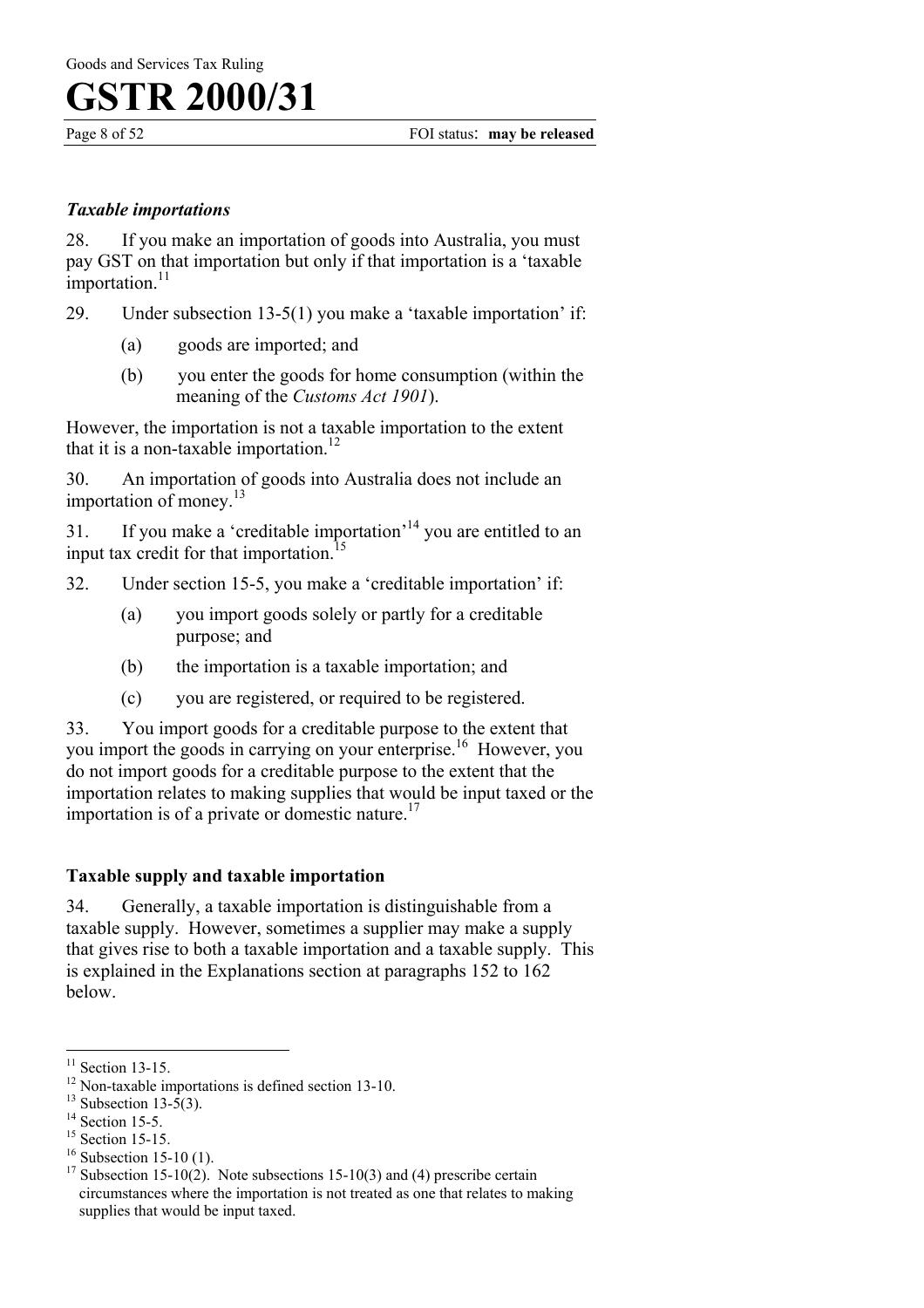#### FOI status: **may be released** Page 9 of 52

#### **Offshore supplies other than goods or real property**

35. If the supply of a thing other than goods or real property, is not connected with Australia the supply may, under section 84-5, be treated as a taxable supply subject to GST, if:

- (a) the recipient of the supply acquires the thing supplied solely or partly for the purpose of an enterprise that the recipient carries on in Australia, but not solely for a creditable purpose (paragraph  $84-5(1)(a)$ ); and
- (b) the supply is for consideration (paragraph  $84-5(1)(b)$ ); and
- (c) the recipient is registered, or required to be registered (paragraph  $84-5(1)(c)$ ).

However the supply is not a taxable supply to the extent that it is GST–free or input taxed.<sup>18</sup>

36. Under subsection 11-15(2) you do not acquire a thing for a creditable purpose to the extent that the acquisition relates to making supplies that would be input taxed or the acquisition is of a private or domestic nature.<sup>19</sup>

37. Thus if the acquisition of the thing (other than goods or real property) by the recipient relates to making supplies that would be input taxed or the acquisition is partly of a private or domestic nature, the supply is treated under Division 84 as a taxable supply.

38. If the recipient acquires the thing solely for a creditable purpose it is not a taxable supply under section 84-5. This is because if you acquire the thing solely for a creditable purpose and the supply is a taxable supply, you are entitled to an input tax credit equal to the GST payable on that supply.

39. The GST on a supply that is treated as a taxable supply under section 84-5 is payable by the recipient of the supply and is not payable by the supplier.<sup>20</sup> The charge for GST is reversed, hence this Division is commonly referred to as a 'reverse charge' provision.

#### *Example 5 – The importation of things other than goods or real property to which Division 84 applies*

40. Invest Bank, an Australian financial institution, engages Legal UK, solicitors operating in the UK, to prepare an opinion on the legal aspects of a proposed joint venture banking operation in Australia with a subsidiary of a UK bank. The legal advice is prepared in the

 $18$  Subsection 84-5(1).

<sup>&</sup>lt;sup>19</sup> Subsections 11-15(3) and (4) set out certain acquisitions that are not to be treated as acquisitions that relate to making supplies that would be input taxed.

as acquisitions that relate to making  $\frac{1}{2}$  supplies. Section 84-10 the reverse charge on offshore intangible supplies.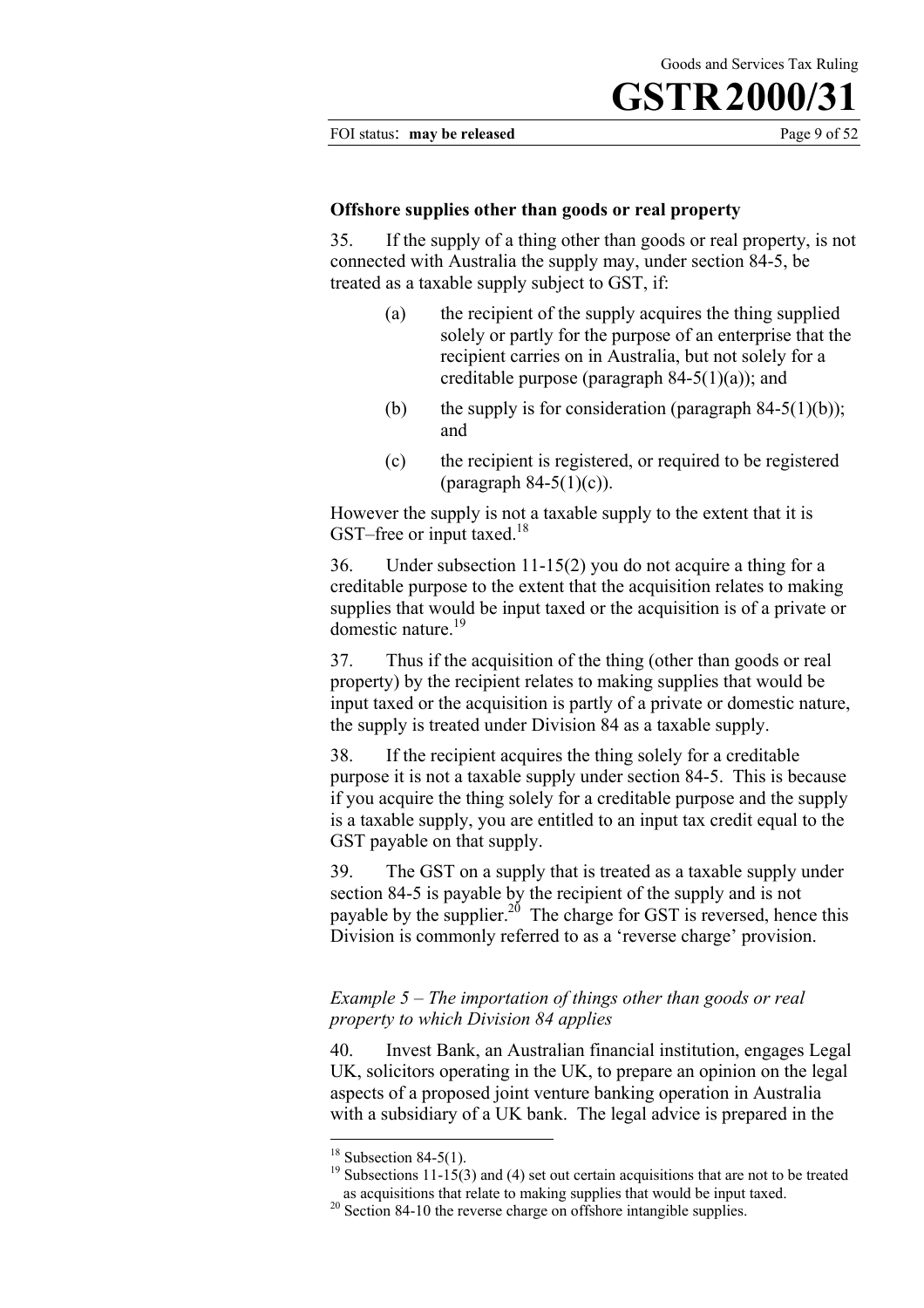Goods and Services Tax Ruling

### **GSTR 2000/31**

Page 10 of 52 FOI status: **may be released** 

UK and provided to Invest Bank in Australia. Under subsection 9-25(5) the supply of that advice is not connected with Australia because the advice is not prepared in Australia and Legal UK has no permanent establishment in Australia (refer paragraphs 175 to 224 of the Explanations section of the Ruling which explain the operation of subsection 9-25(5)).

41. In this example, we assume that the requirements of paragraphs  $84-5(1)(b)$  and  $84-5(1)(c)$  are satisfied. Invest Bank acquires the supply for the purpose of its enterprise carried on in Australia. By virtue of subsection 11-15(2), the acquisition made by Invest Bank is not solely for a creditable purpose because the acquisition relates to making supplies that are input taxed.<sup>21</sup> Thus the requirements of paragraph  $84-5(1)(a)$  are satisfied and the supply by Legal UK is a taxable supply under section 84-5.

42. Under section 84-10 Invest Bank, the recipient of the supply, is liable to pay GST on the taxable supply.

#### **Non-residents making supplies connected with Australia**

43. Currently, non-resident enterprises that make supplies that are connected with Australia are required to register if the registration turnover threshold is met<sup>22</sup>. A non-resident enterprise is required to be registered if its annual turnover is at or above \$50,000. The turnover threshold for a non-profit body is \$100,000. Supplies that are not connected with Australia are disregarded in working out the annual turnover<sup>23</sup> Sometimes the requirements for non-resident enterprises to register pose practical difficulties when the non-resident has no presence in Australia.

However, *Indirect Tax Legislation Amendment Bill 2000* proposes to introduce a new Division 83 which will provide that in certain circumstances, a non-resident supplier and an Australian recipient can agree that the GST payable on a taxable supply made by the nonresident supplier is payable by the Australian recipient. As these supplies are then disregarded in working out annual turnover, this may alleviate the need for the non-resident supplier to register.

 $\overline{a}$  $21$  It is assumed here that Invest Bank only makes input taxed supplies (Division 40).

 $22$  Sections 23-5 and 23-15

<sup>&</sup>lt;sup>23</sup> Subsections 188-15(3) and 188-20(3)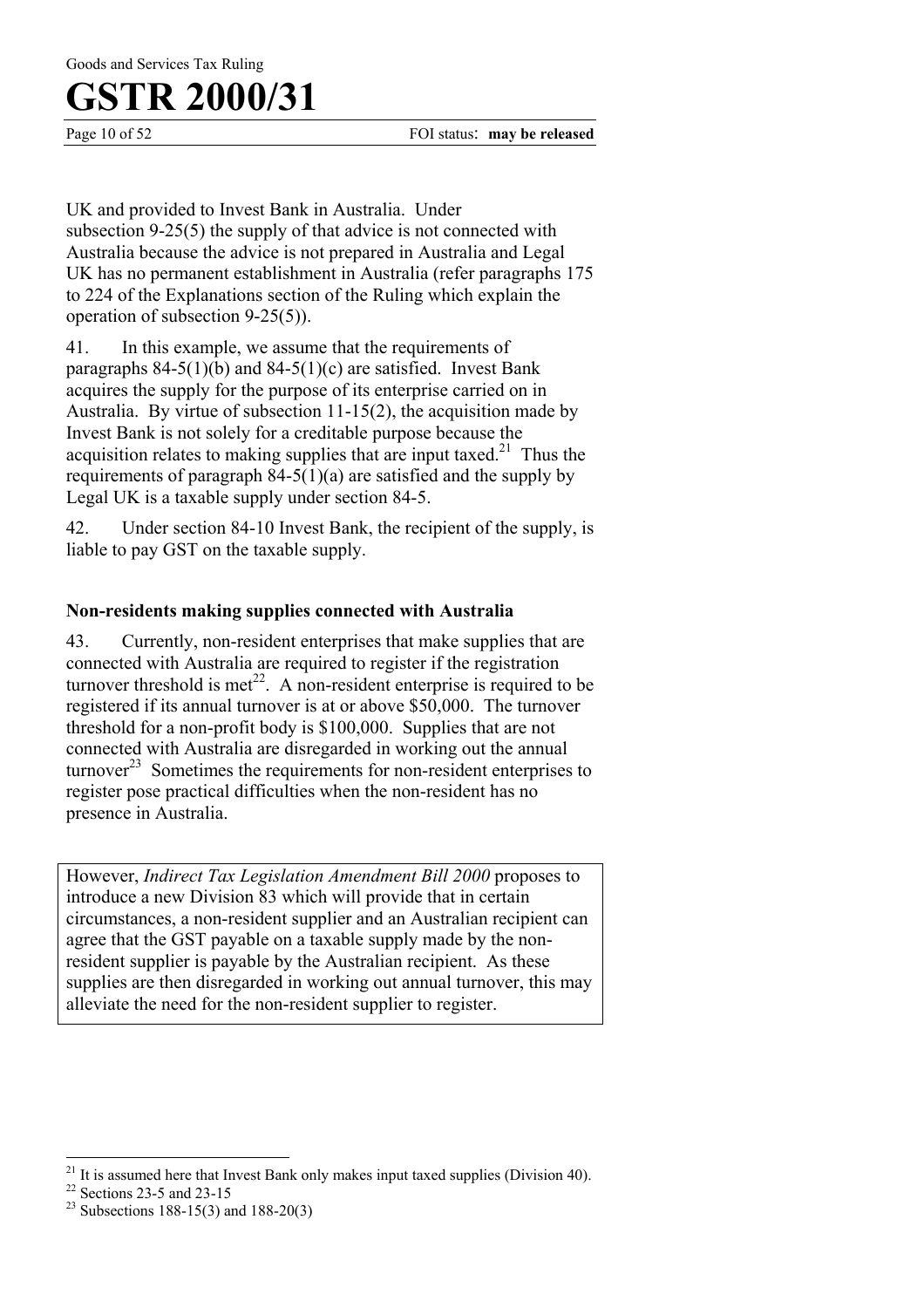FOI status: **may be released** Page 11 of 52

### **Ruling**

#### **Supplies connected with Australia**

#### *Supplies of goods*

44. A supply of goods is a supply of any form of tangible personal property, that is, any form of personal property that has a physical existence but does not include intangible personal property such as intellectual property like a copyright. A supply of goods can occur by way of sale, lease, hire etc.

#### *Supplies of goods wholly within Australia*

45. A supply of goods is connected with Australia if the goods are delivered, or made available, in Australia to the recipient of the supply (subsection 9-25(1)). If goods are delivered or made available in Australia to the recipient of the supply, the supply of goods is wholly within Australia.

46. In the context of subsection 9-25(1), goods are delivered in Australia if the goods are physically delivered in Australia**.** Goods are made available in Australia if the goods are physically made available in Australia.

47. Goods which are delivered or made available in Australia to the recipient may be goods that the supplier has acquired domestically or imported (see the example at paragraph 124 of the Explanations section).

48. Also, an overseas supplier may make a supply of goods that is wholly within Australia. For example, an overseas supplier may acquire goods in Australia and supply those goods to a recipient in Australia.

49. Where the recipient imports the goods into Australia, the supply of goods is not connected with Australia under subsection 9-25(1) because the goods are not delivered, or made available, in Australia to the recipient of the supply.

#### *Supplies of goods from Australia*

50. A supply of goods is connected with Australia, if the supply involves those goods being removed from Australia (subsection 9-25(2)). Removal of goods from Australia is a supply from Australia.

51. Goods removed from Australia means the goods are physically taken out of Australia.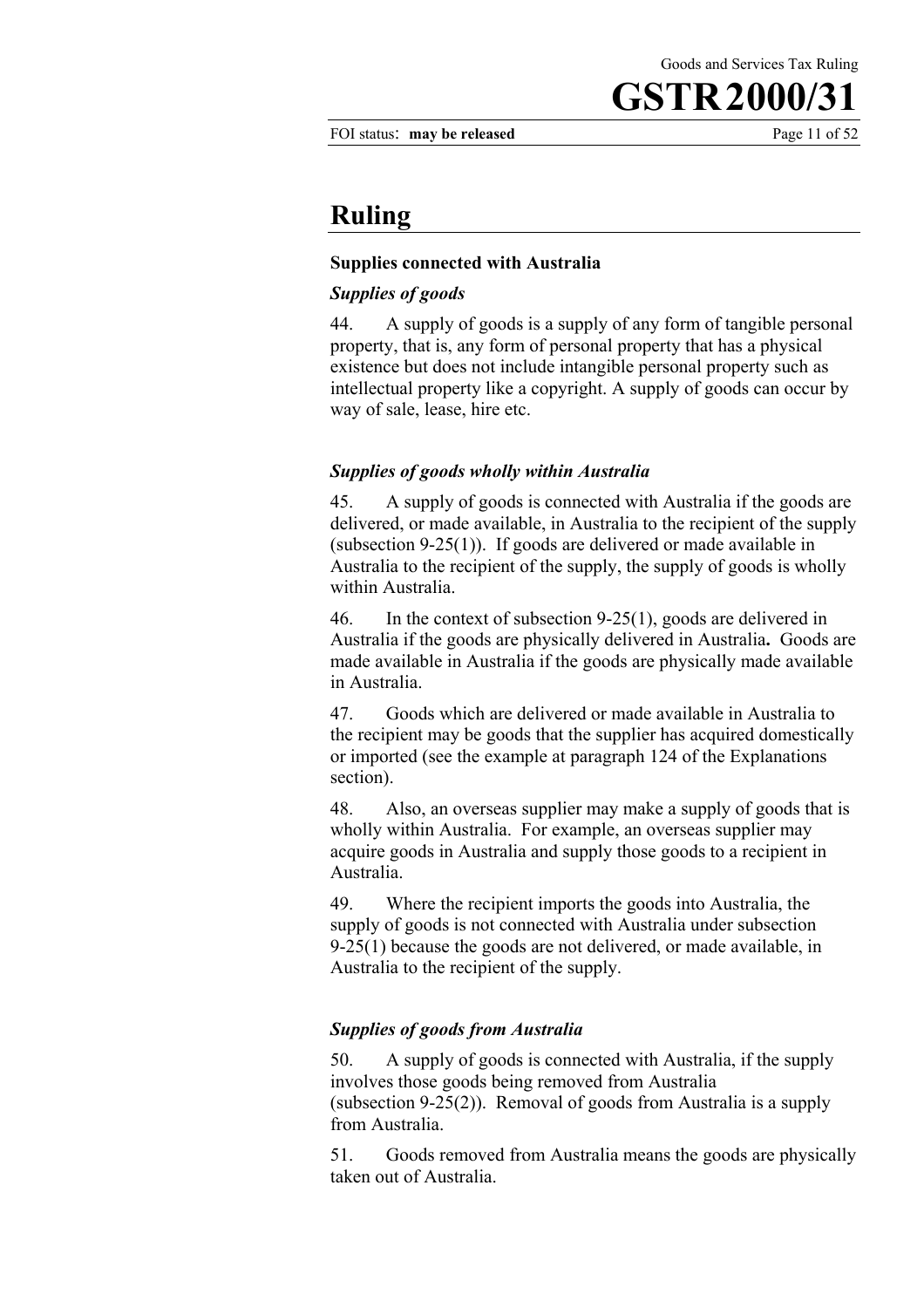Page 12 of 52 FOI status: **may be released** 

#### *Supplies of goods to Australia*

52. A supply of goods is connected with Australia if the supply involves those goods being brought to Australia and the supplier either imports the goods into Australia (paragraph 9-25(3)(a)) or installs or assembles the goods in Australia (paragraph 9-25(3)(b)). The import of the goods into Australia or the installation or assembly of the goods in Australia is a supply of goods to Australia.

53. This means that the supplier is either an exporter from outside Australia and importer into Australia, or an exporter from outside Australia and installer or assembler in Australia.

54. Paragraph 9-25(3)(a) does not apply to a supply of goods that involves goods being brought to Australia where the recipient imports the goods into Australia. $^{24}$ 

55. Under paragraph 9-25(3)(a) a supply of goods brought to Australia is connected with Australia if the supplier imports the goods regardless of whether or not the supplier engages a Customs broker to arrange customs clearance of the goods.

56. A supply that is connected with Australia under paragraph 9-25(3)(a) may give rise to a taxable supply and a taxable importation where the supplier imports the goods into Australia.

#### *Supplies of real property*

57. Real property is defined to include:

- (a) any interest in or right over land; or
- (b) a personal right to call for or be granted any interest in or right over land; or
- (c) a licence to occupy land or any other contractual right exercisable over or in relation to land.<sup>25</sup>

58. A supply of real property is connected with Australia if the real property, or the land to which the real property relates, is in Australia (subsection 9-25(4)). Land in this context means the physical land.

59. The reference in subsection 9-25(4) to 'land to which the real property relates' means that an interest in, or right over land is connected with Australia if the physical land to which the interest or right over it relates, is in Australia.

60. A supply of real property is connected with Australia if it involves, for example:

 $\overline{a}$  $2<sup>24</sup>$  In this case the goods are supplied on an FOB or CIF basis. FOB and CIF are defined in the definitions section of the Ruling.<br><sup>25</sup> Section 195-1.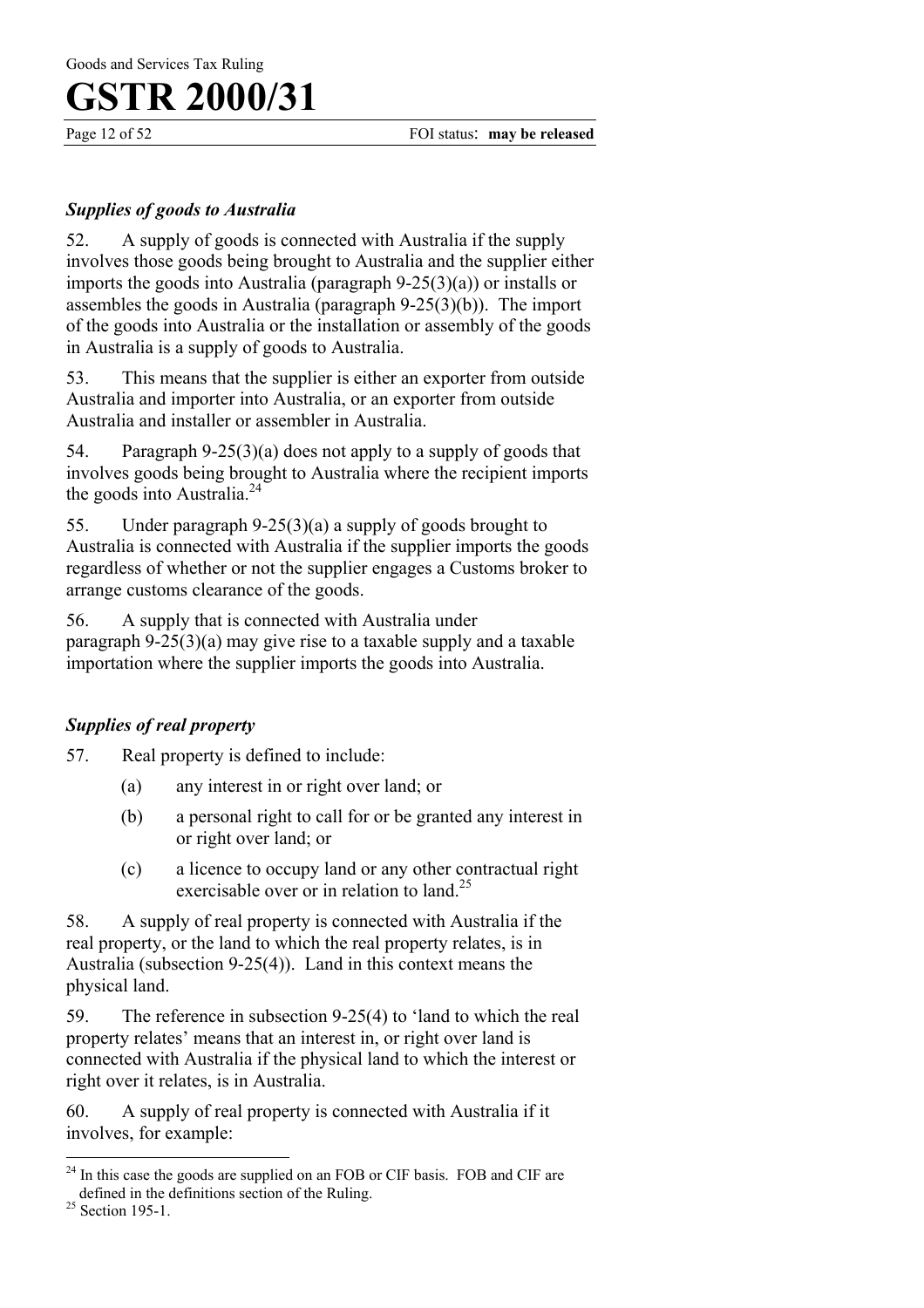FOI status: **may be released** Page 13 of 52

- the sale of land situated in Australia; or
- the grant, assignment or surrender of any interest in or right over land in Australia – e.g., a lease of land; or
- a personal right to call for or be granted any interest or right over land in Australia; or
- a licence to occupy land in Australia; or
- any other contractual right exercisable over or in relation to land in Australia.

#### *Supplies of anything else*

61. A supply of anything other than goods or real property is connected with Australia if either:

- (a) the thing is done in Australia (paragraph  $9-25(5)(a)$ ); or
- (b) the supplier makes the supply through an enterprise that the supplier carries on in Australia (paragraph 9-25(5)(b)).

#### *Thing is done in Australia*

62. Thing is defined to mean anything that can be supplied or imported such as a service, advice, information or a right.<sup>26</sup> It is the subject of the supply.

63. Under paragraph 9-25(5)(a) the connection with Australia requires that the 'thing' being supplied is 'done' in Australia.

64. The meaning of 'done' depends on the nature of the 'thing' being supplied. 'Done' can mean, for example, performed, executed, completed, finished etc depending on what is supplied.

#### *Supply of a service*

65. If the 'thing' being supplied is a service, the supply of that service is typically done where the service is performed. If the service is performed in Australia, the service is done in Australia and the supply of that service is connected with Australia under paragraph  $9-25(5)(a)$ . This is the case even if the recipient of the supply is outside Australia.

66. However, the supply of a service to an offshore recipient may be GST-free under section 38-190. That section is outlined at paragraphs 23 to 26 above.

<sup>&</sup>lt;sup>26</sup> Section 195-1.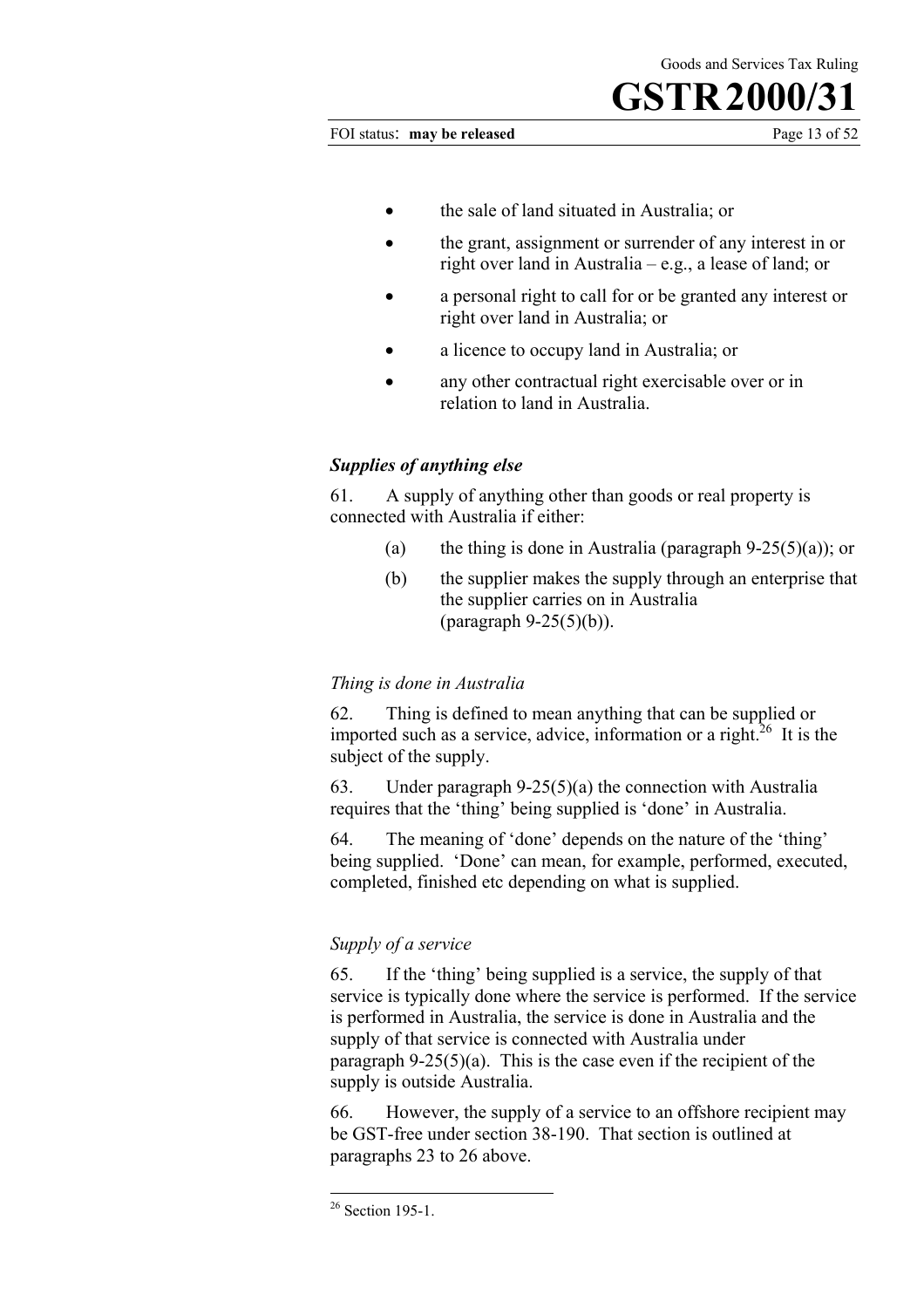- 67. Under subsection 38-190(1) a service may be GST-free if:
	- Item 1 the service is directly connected with goods or real property situated outside Australia; or -
	- Item  $2 \cdot$  the services are provided to a recipient who is not an Australian resident and who is not in Australia when the thing supplied is done, that is, when the service is performed. The service must not be directly connected with goods situated in Australia when the service is performed or with real property situated in Australia; or -

*Indirect Tax Legislation Amendment Bill 2000*, proposes to amend item 2 of subsection 38-190(1) so that a supply of services will be GST-free if the services are provided to a non-resident who is not in Australia when the thing supplied is done and:

- (a) the supply is neither a supply of work physically performed on goods situated in Australia when the work is done nor a supply directly connected with real property situated in Australia; or
- (b) the non-resident acquires the service in carrying on the non-resident's enterprise, but is not registered or required to be registered.
- Item  $3 \t-$  the services are provided to a recipient who is not in Australia when the thing supplied is done, that is, when the services are performed and the services are to be used or enjoyed outside Australia. Again, the service must not be directly connected with goods situated in Australia when the service is performed or with real property situated in Australia. -

*Indirect Tax Legislation Amendment Bill 2000* proposes to amend item 3 of subsection 38-190(1) so that a supply of services will be GST-free if:

- (a) the services are provided to a recipient who is not in Australia when the thing is done, that is, when the services are performed; and
- (b) the services are to be used or enjoyed outside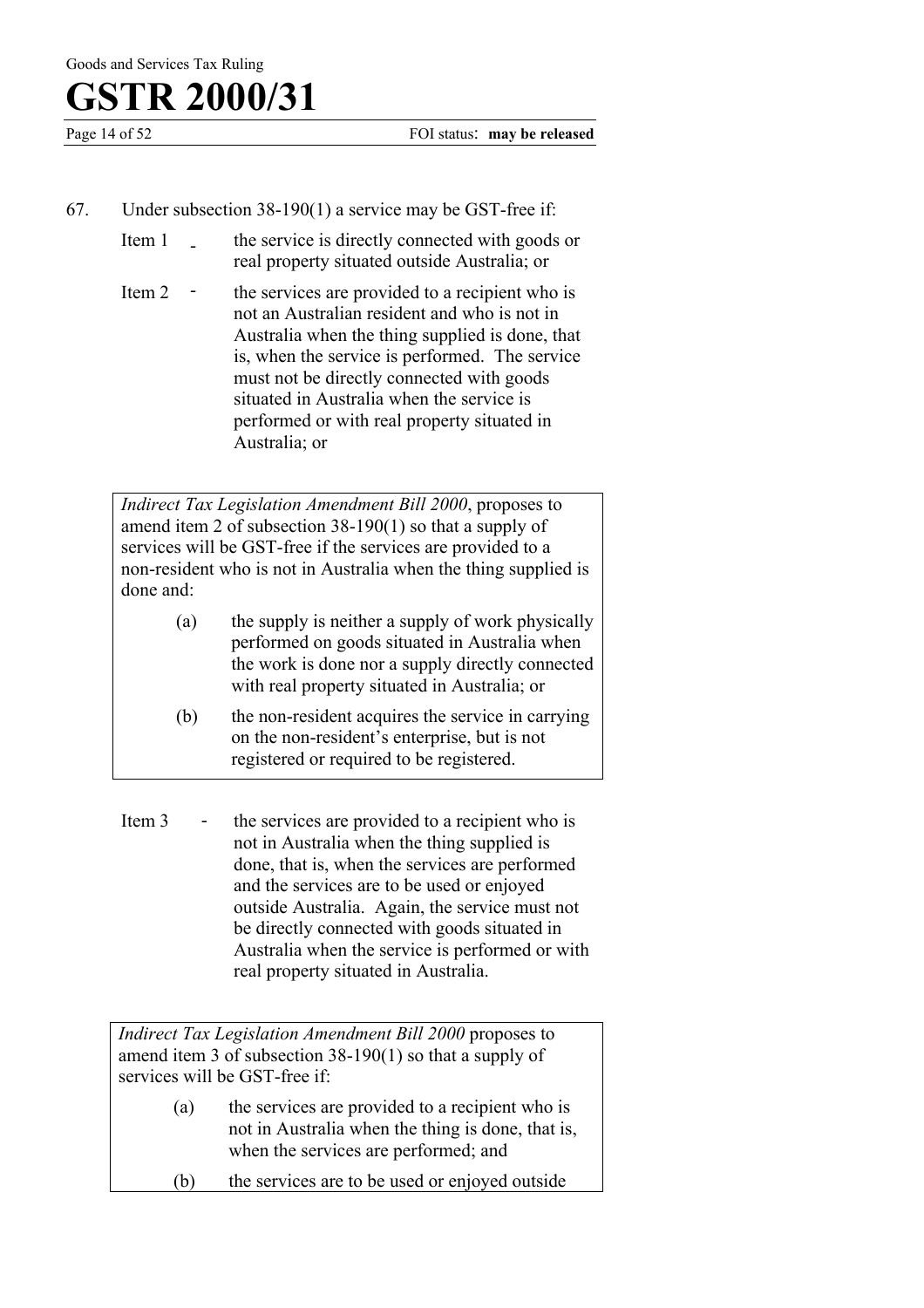FOI status: **may be released** Page 15 of 52

#### Australia.

The service must not be of work physically performed on goods situated in Australia when the thing supplied is done, that is, when the services are performed. The supply must not be directly connected with real property situated in Australia.

68. For the purposes of items 2 and 3 in subsection 38-190(1) of both the current law and the proposed amendments (items 2 and 3 are discussed in paragraph 67(ii) and (iii) respectively), the pre-condition that the recipient is not in Australia at the relevant time requires that neither the recipient, nor a representative acting on behalf of the recipient if the recipient is a company, is in Australia in relation to the supply.

69. Sometimes a service may involve both work being done and the creation of a product for the recipient However, this does not alter the nature of the supply as one for the performance of a service.

70. For example, if an architect is engaged to prepare and provide a plan for the recipient, the plan is the product produced as a result of the services provided by the architect. The service is done where the work is done, that is, where the plan is prepared or drawn. This is the case even if the contract is to deliver a completed plan. If the plan is prepared in Australia, the service is performed in Australia and the supply is connected with Australia. The delivery of the plan does not determine where the service is done. The product of that service, the plan, is not a separate supply from the supply of that service.

#### *Provision of advice or information*

71. If a supply is the provision of advice or information and the supply involves work to create, develop or produce that information or advice for the recipient, the supply is one of the performance of services. The advice or information is done where it is prepared, produced, or created, as the case may be. The supply of that advice or information is connected with Australia if the advice or information is prepared, created or produced in Australia.

72. For example, if a lawyer prepares a legal opinion in Australia and provides that opinion to an offshore recipient, the provision of that opinion is connected with Australia because the opinion is prepared in Australia. The provision of advice or information in cases of this kind is akin to the provision of a service which is done where the service is performed. Again, delivery of the end product is not relevant. The supply may be GST-free under subsection 38-190(1).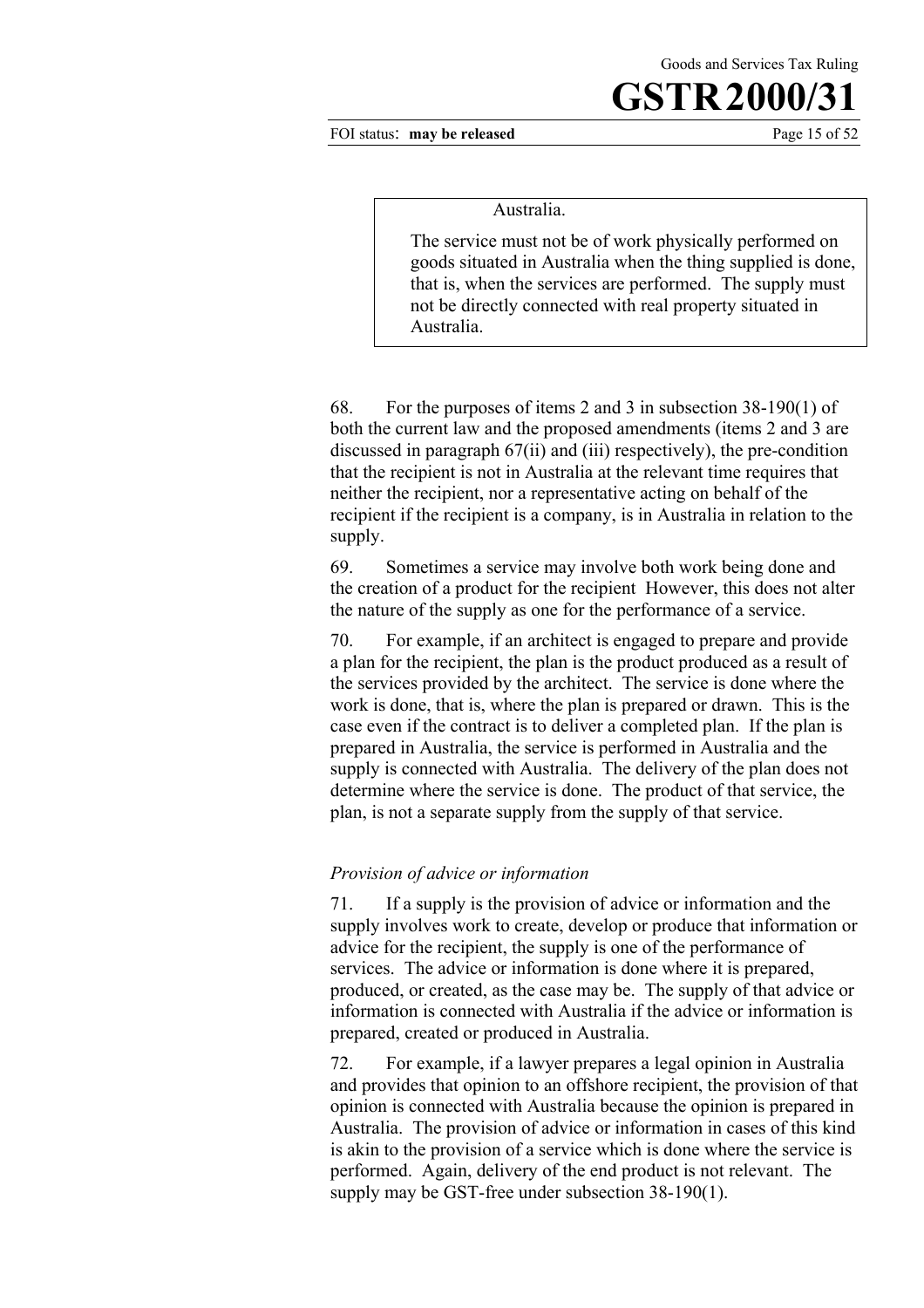#### *Instantaneous supply of advice or information*

73. If the provision of advice or information is an instantaneous supply of advice or information, that advice or information is done where the advice or information is provided. The meaning of provided will depend on the facts in any given case. For example, if a client rings his or her accountant to obtain advice on an urgent matter and the accountant responds there and then over the phone, the advice is done where it is provided by the accountant. Again, depending on the circumstances, the supply may be GST-free under subsection 38-190(1).

#### *The creation, grant, transfer, assignment or surrender of a right*

74. If the supply is the creation, grant, transfer, assignment or surrender of a right, the creation of that right in another, the granting, transfer or assignment of that right to another, or the surrender of that right, is done where the right is created in that other person, granted, transferred or assigned to that other person or surrendered respectively.

75. The act that creates that right in another or grants, transfers or assigns that right to another, or surrenders the right, will depend on the facts of each individual case.

76. If, for example, a right is granted under an agreement to another to use certain intellectual property, the granting of that right to another is done where the agreement is made. If the agreement is made $^{27}$  in Australia, the supply of that right is connected with Australia. If the agreement is made outside Australia, the supply is not connected with Australia under paragraph 9-25(5)(a). However, even if the agreement is made outside Australia the supply is connected with Australia under paragraph 9-25(5)(b) if the supplier makes the supply through an enterprise that the supplier carries on in Australia (refer paragraphs 78 to 89 below).

#### *Entry into, or release from, an obligation*

77. If the supply is the entry into, or release from, an obligation to do anything, or to refrain from an act, or to tolerate an act or situation, the entering into that obligation or the release from that obligation is done where the obligation is entered into or the release is effected.

 $\overline{a}$  $27$  A contract is made where the last act necessary to create a binding contract is performed (see *W. A. Dewhurst and Co. Pty. Ltd. v. Cawrse* [1960] V.R. 278 at 282.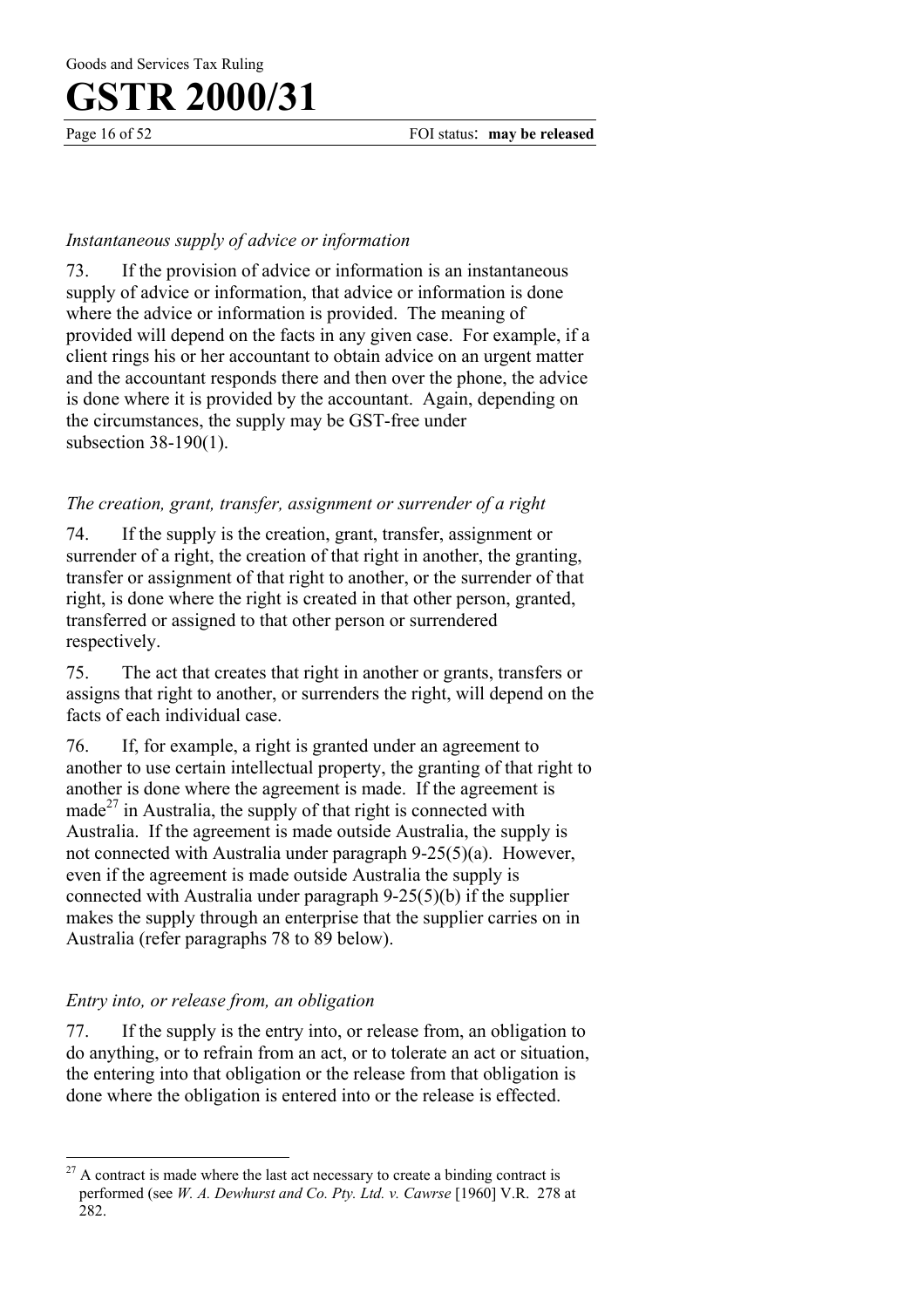#### FOI status: **may be released** Page 17 of 52

#### *The supply is made through an enterprise carried on in Australia*

78. If a supply of a thing is not connected with Australia because the thing is not done in Australia, the supply is connected with Australia if, under paragraph 9-25(5)(b), the supplier makes the supply through an enterprise that the supplier carries on in Australia.

79. The concept of carrying on an enterprise in Australia is defined in terms of the definition of 'permanent establishment' in subsection 6(1) of the *Income Tax Assessment Act 1936*.

80. Specifically, under subsection 9-25(6) the supplier carries on an enterprise in Australia if the enterprise is carried on through:

- (a) a permanent establishment (as defined in subsection 6(1) of the *Income Tax Assessment Act 1936*); or
- (b) a place that would be such a permanent establishment if paragraph (e), (f) or (g) of that definition did not apply.

81. An enterprise is defined in section 9-20 (see the definitions section of the Ruling at paragraph 238). Broadly speaking, an enterprise is an activity, or series of activities done in a particular manner. For example, an enterprise is an activity, or series of activities, done in the form of a business.28

82. Carrying on an enterprise includes doing anything in the course of the commencement or termination of the enterprise.<sup>29</sup>

83. A supply of a thing other than goods or real property, is connected with Australia under paragraph 9-25(5)(b) if the supplier:

- (i) carries on an enterprise through a permanent establishment (as defined) in Australia; and
- (ii) the supply is made through that permanent establishment (as defined).

84. For a supply to be connected with Australia under paragraph  $9-25(5)(b)$ , a connection must be established between the Australian permanent establishment and the supply.

85. The business profits articles of various double tax agreements<sup>30</sup> entered into by Australia provide for primary but not exclusive taxing rights in the country of source, of the business profits that 'are attributable to a permanent establishment'. Similar language is also used in the *Income Tax Assessment Act 1936*. Despite the differences in terminology the underlying concept of connection to a permanent establishment is similar. Thus in establishing whether a

<sup>&</sup>lt;sup>28</sup> Paragraph 9-20(1)(a).

 $29$  Section 195-1.

<sup>&</sup>lt;sup>30</sup> Double Taxation Agreements are agreements entered into by Australia with other countries to provide relief from the double taxation of income or gains.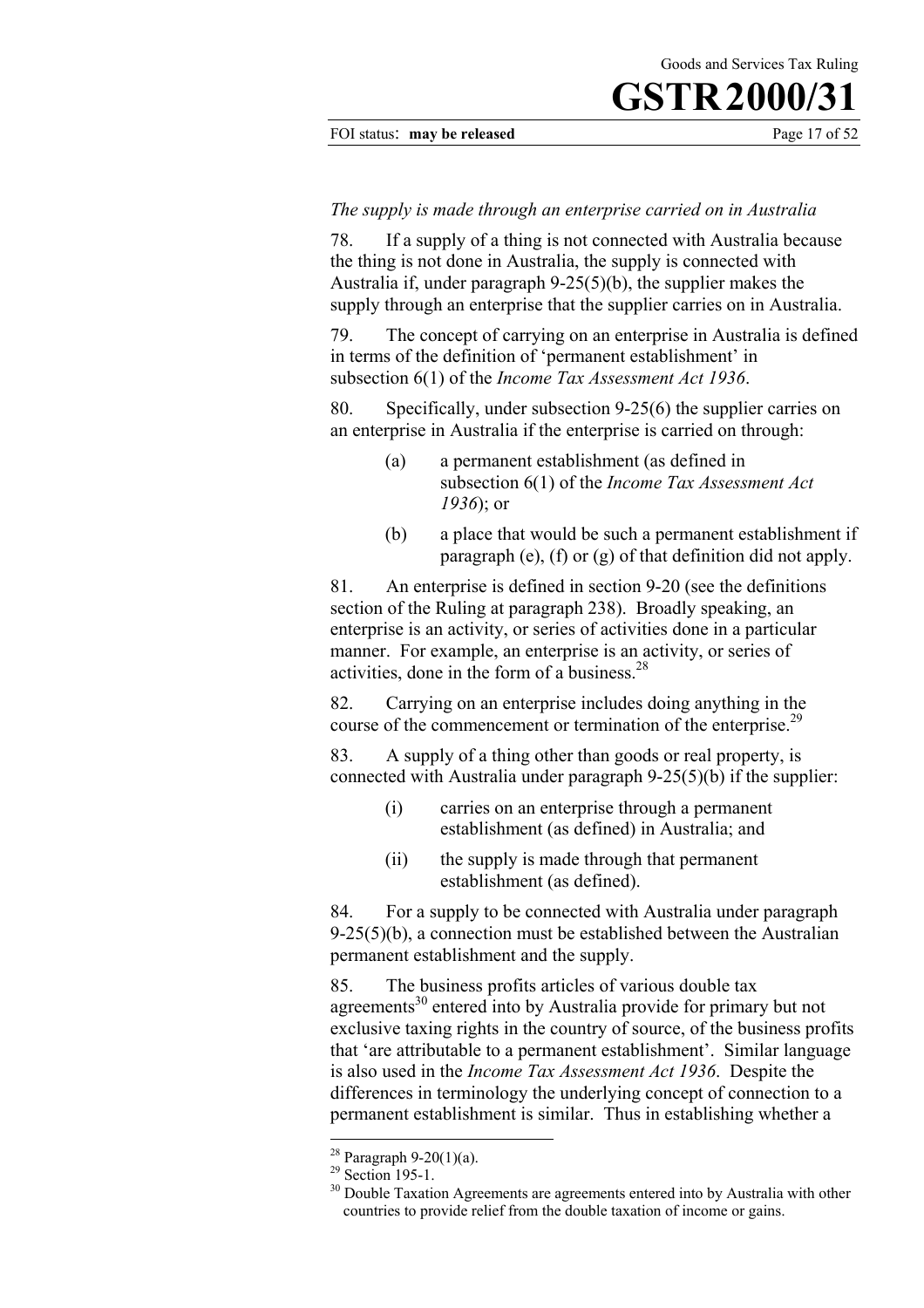Page 18 of 52 FOI status: **may be released** 

supply is made through a permanent establishment it may be possible to draw some guidance from existing case law and commentaries such as the commentaries on the 'OECD Model Tax Convention on Income and on Capital'.

86. There is no specific set of circumstances which must be satisfied before a supply is connected with a permanent establishment. Rather, each case will be determined on the basis of the individual facts and circumstances. However, some factors that will usually indicate that the supply is made through a permanent establishment include:

- the permanent establishment has the authority to sign contracts or accept purchase orders for the supply;
- the permanent establishment has the authority to make important decisions in respect of the supply;
- the permanent establishment physically makes e.g., manufactures or produces, the supply;
- if the supply is a service, the service is provided by the permanent establishment;
- if the supply is the provision of advice or information such as a legal opinion, the permanent establishment provides that advice or information;
- if the supply is the grant, creation, assignment, transfer or surrender of a right, the permanent establishment grants, creates, assigns, transfers or surrenders that right.

87. The definition of permanent establishment for the purposes of subsection 9-25(6) is wider than the definition of permanent establishment found in subsection 6(1) of the *Income Tax Assessment Act 1936.* This is because the exclusions from a permanent establishment in subsection 6(1) of the *Income Tax Assessment Act 1936* – paragraphs (e), (f) and (g) are not similarly excluded from the definition of permanent establishment for the purposes of subsection  $9-25(6)$ .

88. Thus, permanent establishment for the purposes of subsection 9-25(6) means a place at or through which a person carries on any business and, without limiting the generality of the foregoing, includes:

- (a) a place where the person is carrying on business through an agent;
- (b) a place where the person has, is using or is installing substantial equipment or substantial machinery;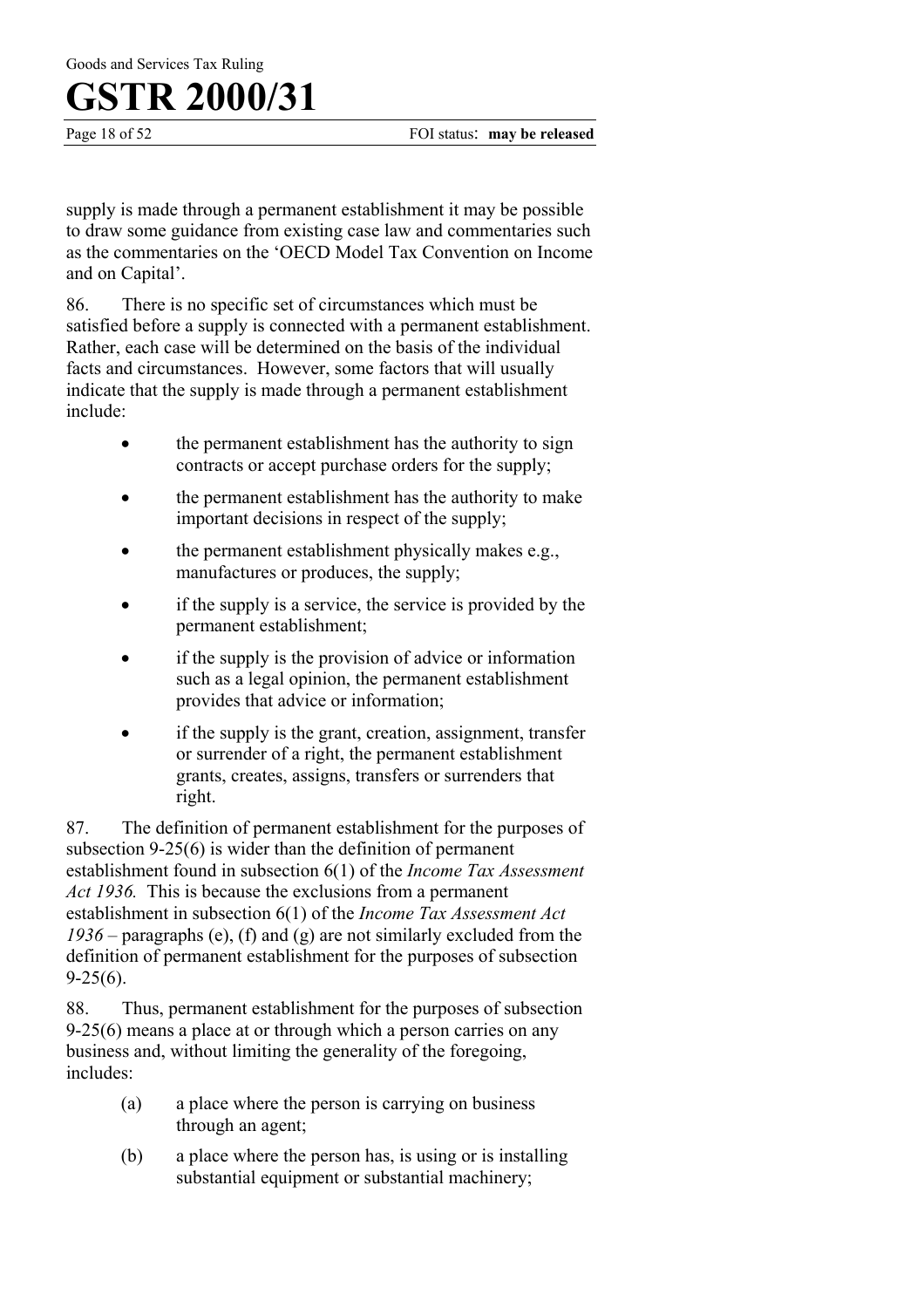FOI status: **may be released** Page 19 of 52

- (c) a place where the person is engaged in a construction project; and
- (d) where the person is engaged in selling goods manufactured, assembled, processed, packed or distributed by another person for, or at or to the order of, the first-mentioned person and either of those persons participates in the management, control or capital of the other person or another person participates in the management, control of both of those persons – the place where the goods are manufactured, assembled, processed, packed or distributed.

89. Both a resident and a non-resident can have a permanent establishment in Australia for the purposes of the application of paragraph 9-25(5)(b). The paragraph is not limited in operation to a non-resident (see Example 38 at paragraph 221 in the Explanation section).

#### **Supplies that are partly connected with Australia**

#### *Supplies of the one kind that are partly connected with Australia*

#### *Supply of goods*

90. The extent to which a supply of goods is connected with Australia is ascertained by applying subsections 9-25(1), 9-25(2) and 9-25(3) to the relevant parts of the supply. A supply of goods may involve part of the supply of the goods being connected with Australia in accordance with one or more of those subsections and part of the supply of the goods not being connected with Australia under any of those subsections.

#### *Supply of real property*

91. Where a supply of real property consists of real property in Australia and real property outside Australia, the supply is connected with Australia to the extent that the supply of real property, or the land to which the real property relates, is in Australia. The supply is not connected with Australia to the extent that the supply of real property, or the land to which the real property relates, is not in Australia.

#### *Supply of anything other than goods or real property*

92. The supply of anything other than goods or real property may be partly connected with Australia if the thing is partly done in Australia or the supplier makes the supply partly through an enterprise that the supplier carries on in Australia. If a thing is only partly done in Australia, the supply is connected with Australia to the extent that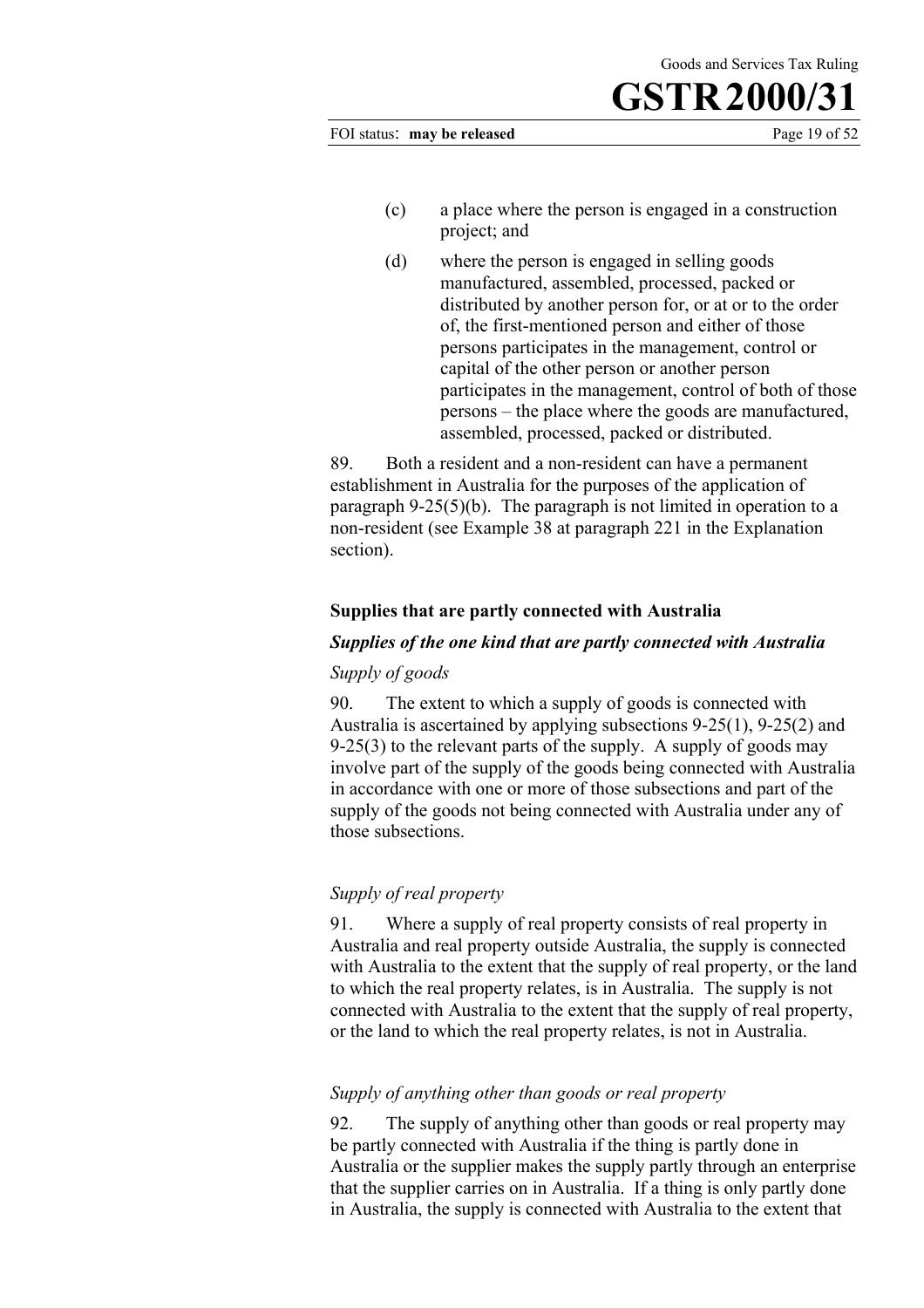Page 20 of 52 FOI status: **may be released** 

the thing is done in Australia. However, the part of the supply that is not connected with Australia under paragraph 9-25(5)(a) may nonetheless be connected with Australia if the supply is made through an enterprise that the supplier carries on in Australia (refer to paragraph 9-25(5)(b) which is discussed at paragraphs 213 to 220 below).

93. If the doing of one part of a thing may reasonably be regarded as merely incidental to the doing of another part of the supply, the incidental part is taken to be done where the part to which it is incidental is done.

94. Where a supplier makes a supply partly through an enterprise that the supplier carries on in Australia, the supply is connected with Australia to the extent that the supply is made through that enterprise. However, the part of the supply that is not connected with Australia under paragraph 9-25(5)(b) may nonetheless be connected with Australia if the thing is done in Australia.

#### *Supplies of more than one kind that are partly connected with Australia – Division 96*

95. A supply may be a supply of more than one kind of the following:

- a supply of goods;
- a supply of real property;
- a telecommunication supply;
- a supply of anything, other than goods or real property, that is not a telecommunication supply.

96. Under section 96-5, if as a result of the application of section 9-25, only part of the actual supply is connected with Australia, the actual supply is treated as if it were separate supplies.

97. Under subsection 96-5(2) the part of the actual supply that is connected with Australia is treated as if it were a separate supply that is connected with Australia.

98. Under subsection 96-5(3) the part of the actual supply that is not connected with Australia is treated as if it were a separate supply that is not connected with Australia.

99. Under subsection 96-5(4) if one of the kinds of supply that forms part of the actual supply may reasonably be regarded as incidental to:

> (a) the other kind of supply that forms part of the actual supply; or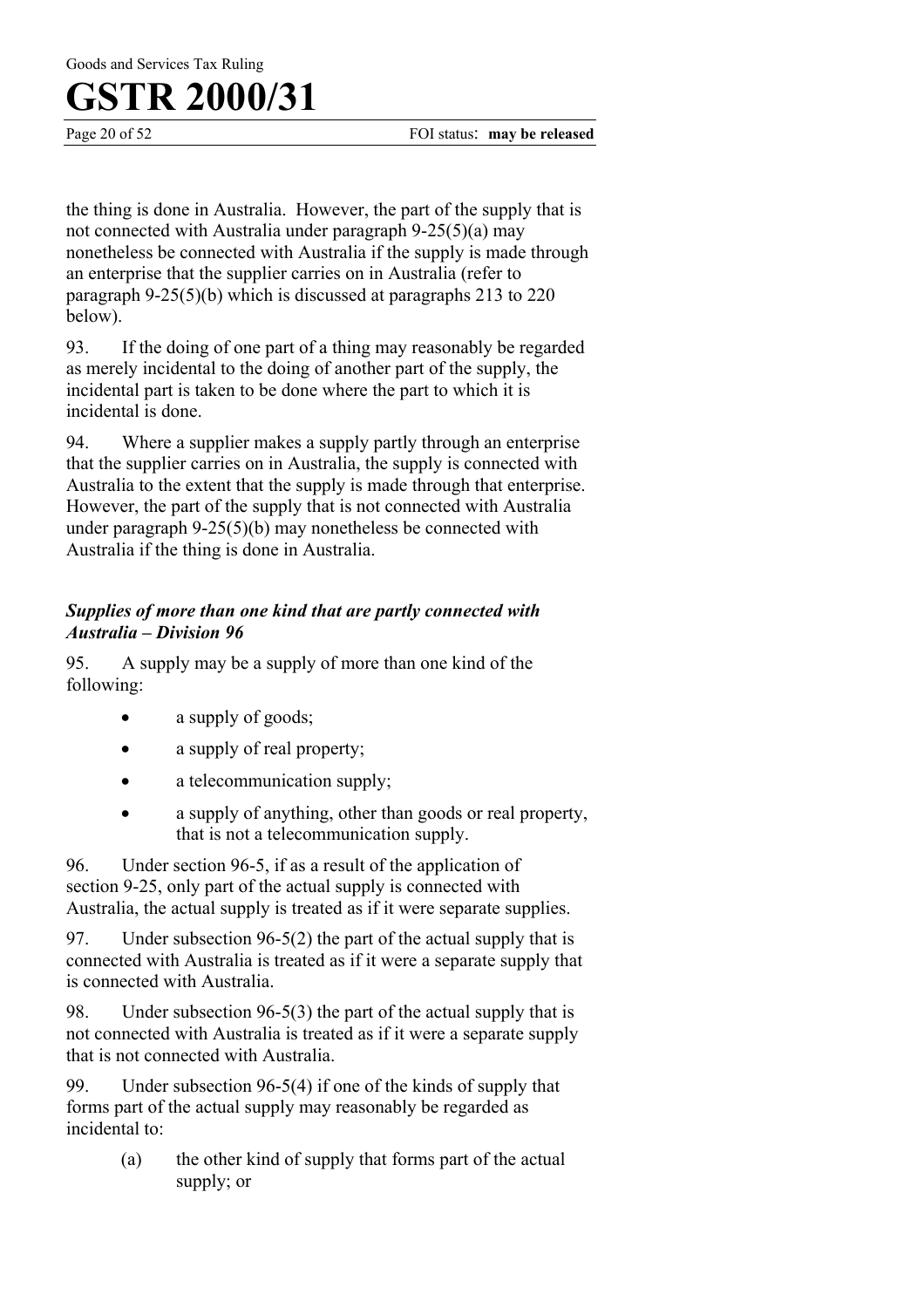FOI status: **may be released** Page 21 of 52

(b) one (but not both) of the other kinds of supply that form part of the actual supply;

and its value (if it were a separate taxable supply) would not exceed \$50,000, it is treated as part of that other kind of supply.

100. A part of a supply is reasonably regarded as incidental to another part of a supply if it is minor relative to the other part of the supply.

101. If a part of a supply is reasonably regarded as incidental to another part of a supply, and its value is below the dollar threshold, the incidental supply is treated in the same way as that other part of the supply rather than treating the two parts of the supply as separate supplies.

102. Section 96-10 provides special rules for calculating the value of the taxable components of supplies that are only partly connected with Australia.

#### *Progressive or periodic supplies*

103. Division 156 provides for certain supplies and acquisitions made for a period or on a progressive basis to be treated as if each progressive or periodic component of the supply or acquisition were a separate supply or acquisition.

- 104. Under section 156-15, if:
	- (a) a taxable supply is made for a period or on a progressive basis; and
	- (b) the supply is made for consideration that is to be provided on a progressive or periodic basis; and
	- (c) the whole of a progressive or periodic component of the supply would not be connected with Australia if it were a separate supply;

that component of the supply is treated as if it were a separate supply that is not connected with Australia.

### **Explanations (this forms part of the Ruling)**

#### **Supply**

 $\overline{a}$ 

105. A supply is defined to mean 'any form of supply whatsoever<sup> $31$ </sup> Without limiting the fact that a supply is any form of

 $31$  Subsection 9-10(1).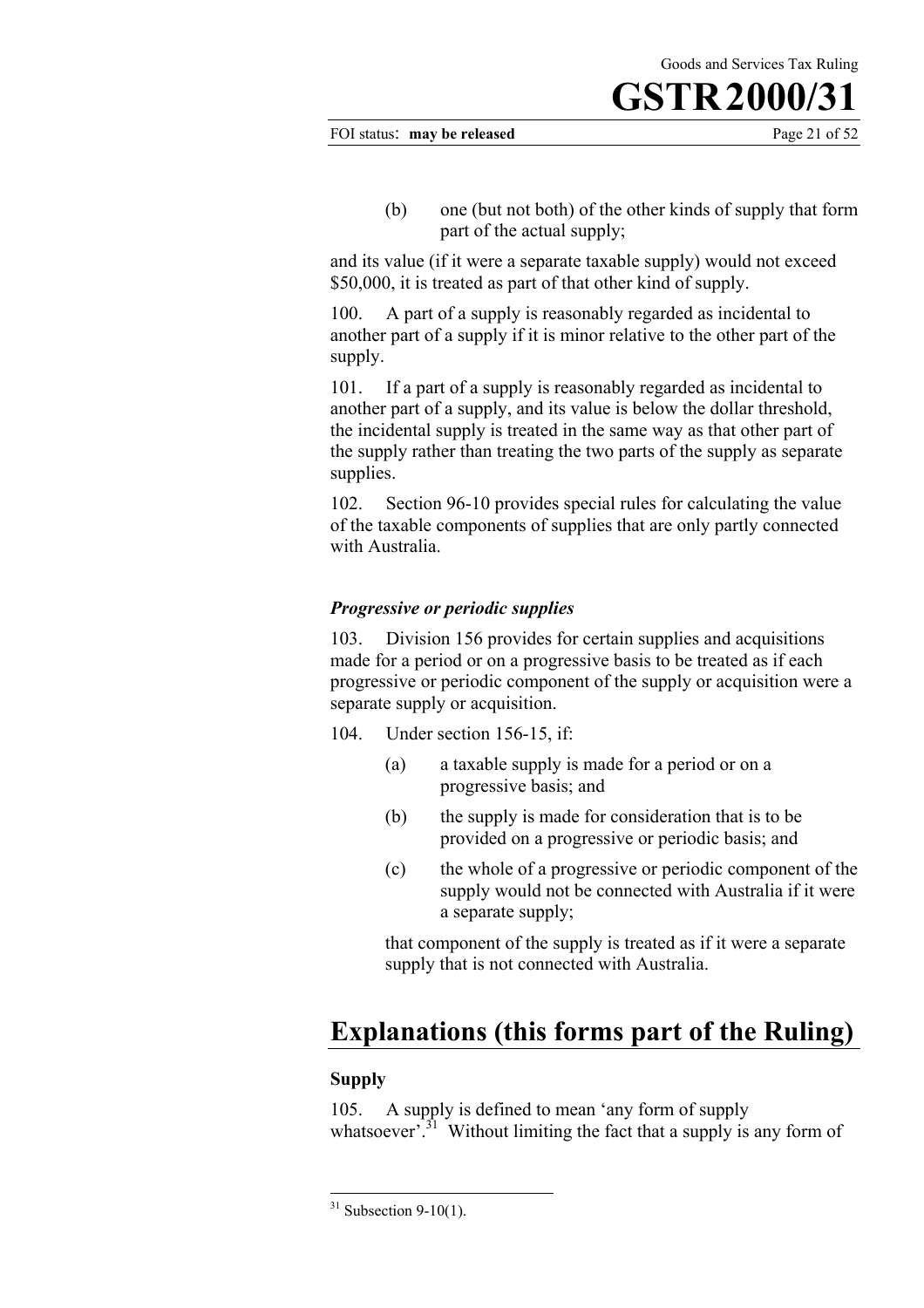Goods and Services Tax Ruling

### **GSTR 2000/31**

supply, a supply is defined in subsection 9-10(2), to include any of the following:

- (a) a supply of goods;
- (b) a supply of services;
- (c) a provision of advice or information;
- (d) a grant, assignment or surrender of real property;
- (e) a creation, grant, transfer, assignment or surrender of any right;
- (f) a financial supply;
- (g) an entry into, or release from, an obligation:
	- (i) to do anything; or
	- (ii) to refrain from an act; or
	- (iii) to tolerate an act or situation;
- (h) and any combination of any 2 or more of the matters referred to in paragraphs (a) to (g).

However, a supply does not include a supply of money unless the money is provided as consideration for a supply that is a supply of money.<sup>32</sup>

106. Section 9-25 sets out when a supply of something is connected with Australia. A distinction is drawn between a supply of goods, a supply of real property, and a supply of anything else. This distinction means that it is critical to ascertain what it is that is being supplied.

107. Sections 38-185, 38-187 and 38-190 which set out the circumstances in which a supply is GST-free also make a distinction between the different kinds of supply.

#### **A supply of goods**

108. Section 195-1 defines goods as meaning any form of *tangible personal property*. Personal property embraces all forms of property other than land or an interest in land. 'Tangible' connotes a physical existence and has the effect of excluding intangibles. Thus, a good is any form of personal property that has a physical existence but does not include intangible personal property such as intellectual property like a copyright.

109. A supply of goods commonly occurs by way of sale of goods by the supplier to the recipient. A supply of goods also occurs by way of a hire purchase agreement.<sup>33</sup>

 $32$  Subsection 9-10(4).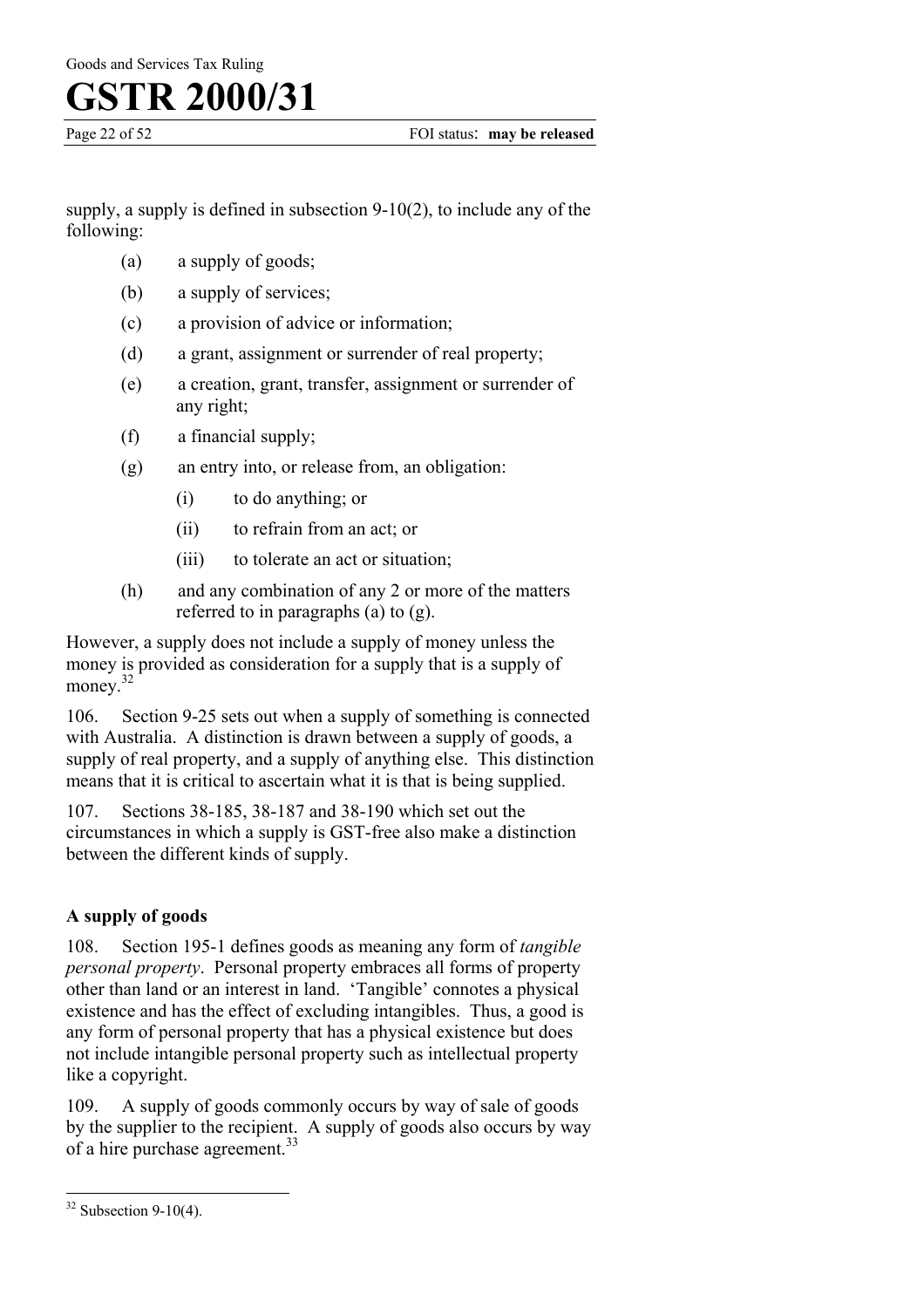FOI status: **may be released** Page 23 of 52

110. Where tangible personal property is the subject of a lease or hire arrangement the GST Act contemplates that the supply is a supply of goods rather than the supply of use of the goods. For example, section 38-187 provides that a supply of goods is GST-free if the supply is by way of lease or hire and the goods are used outside Australia.

111. Further, a supply of goods by way of lease involves goods being made available on an on-going basis to the lessee. The treatment of a supply of goods by way of a lease as a supply of goods is consistent with the notion that a supply of goods is connected with Australia, if the goods are delivered, or made available, in Australia to the recipient of the supply.

#### *Alternative view*

 $\overline{a}$ 

112. There is an alternative view that a supply of goods by way of lease is a supply of a thing other than goods or real property. Whether a supply of this kind is connected with Australia depends on satisfying the requirements of subsection 9-25(5).

113. Contrast a hire of property that is not tangible personal property, for example, a licence to use a copyright. The supply is of a thing, being the creation of the right to use that thing in the recipient and subsection 9-25(5) applies in determining whether the supply of that thing is connected with Australia (see paragraphs 175 to 212 below).

114. We consider that the better view is that a supply of goods by way of lease or hire is a supply of goods and not a supply of a thing that is a supply of the use of the goods. This means that for the purposes of determining whether a supply of goods by way of lease or hire is connected with Australia, the relevant subsections are subsections  $9-25(1)$ , (2) and (3), which set out when a supply of goods is connected with Australia.

#### **Supplies of goods connected with Australia**

115. In determining whether a supply of goods is connected with Australia a distinction is made in section 9-25 between supplies of goods *wholly within* Australia, supplies of goods *from* Australia, and supplies of goods *to* Australia.

<sup>&</sup>lt;sup>33</sup> Refer GSTR 2000/29 Goods and Services Tax: attributing GST payable, input tax credits and adjustments and particular attribution rules made under section 29-25.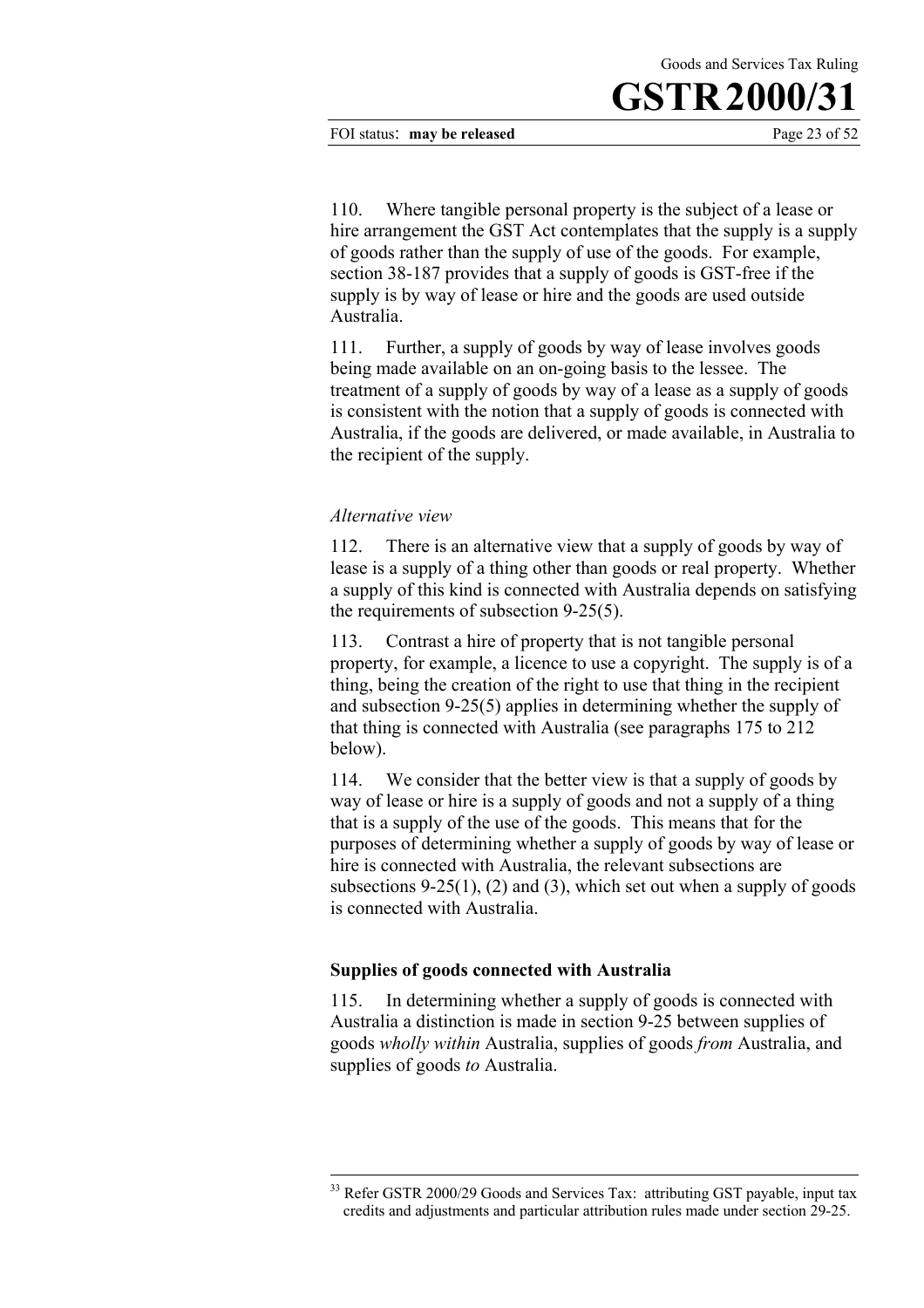Page 24 of 52 FOI status: **may be released** 

#### *Supplies of goods wholly within Australia*

116. The heading to this subsection, '*Supplies of goods wholly within Australia'*, forms part of the GST Act pursuant to subsection 182-1(1) and points to the operation of subsection 9-25(1) being limited to the supply of goods wholly within Australia. This limitation is also supported by the Explanatory Memorandum<sup>34</sup> accompanying the GST Act which shows, diagrammatically, the supply and receipt of goods wholly within Australia.

117. Subsection 9-25(1) provides that a supply of goods is connected with Australia if the goods are 'delivered, or made available', in Australia to the recipient of the supply. The recipient, in relation to a supply, is the entity to which the supply is made. $\frac{3}{5}$ 

118. In the context of subsection 9-25(1) the phrase 'delivered, or made available' takes the meaning that the goods are either physically delivered, or if not physically delivered, physically made available in Australia.

119. Made available refers to the situation where goods are not actually delivered to the recipient but rather the supplier makes the goods physically available to the recipient in Australia. For example, a supplier may make goods available for collection by the recipient. This is the case where a supplier of sand sells a load of sand to a customer and the customer takes away the sand which the supplier makes available.

120. Thus, goods are 'delivered' in Australia if the goods are actually physically delivered in Australia. Goods are made available in Australia if the goods are physically available for the recipient in Australia. Both 'delivered' and 'made available' look at the place where the physical goods are at the relevant time.

#### *Example 6 – Goods delivered in Australia*

121. Richard, a computer wholesaler in Perth, sells computers to JB Co, a computer retailer in Adelaide. The computers are delivered to the premises of JB Co in Adelaide. This supply of goods is connected with Australia as the computers (goods) are delivered to JB in Australia.

122. Subsection 9-25(1) does not apply to goods where the supply is a supply of goods *from Australia* or *to Australia*. Supplies of this kind are covered by subsections 9-25(2) and (3) respectively (refer paragraphs 126 and 131 respectively).

 $\overline{a}$ <sup>34</sup> Further Supplementary Explanatory Memorandum accompanying the A New Tax System (Goods and Services Tax Transition) Bill 1998) at p 28 to 29.<br><sup>35</sup> Section 195-1.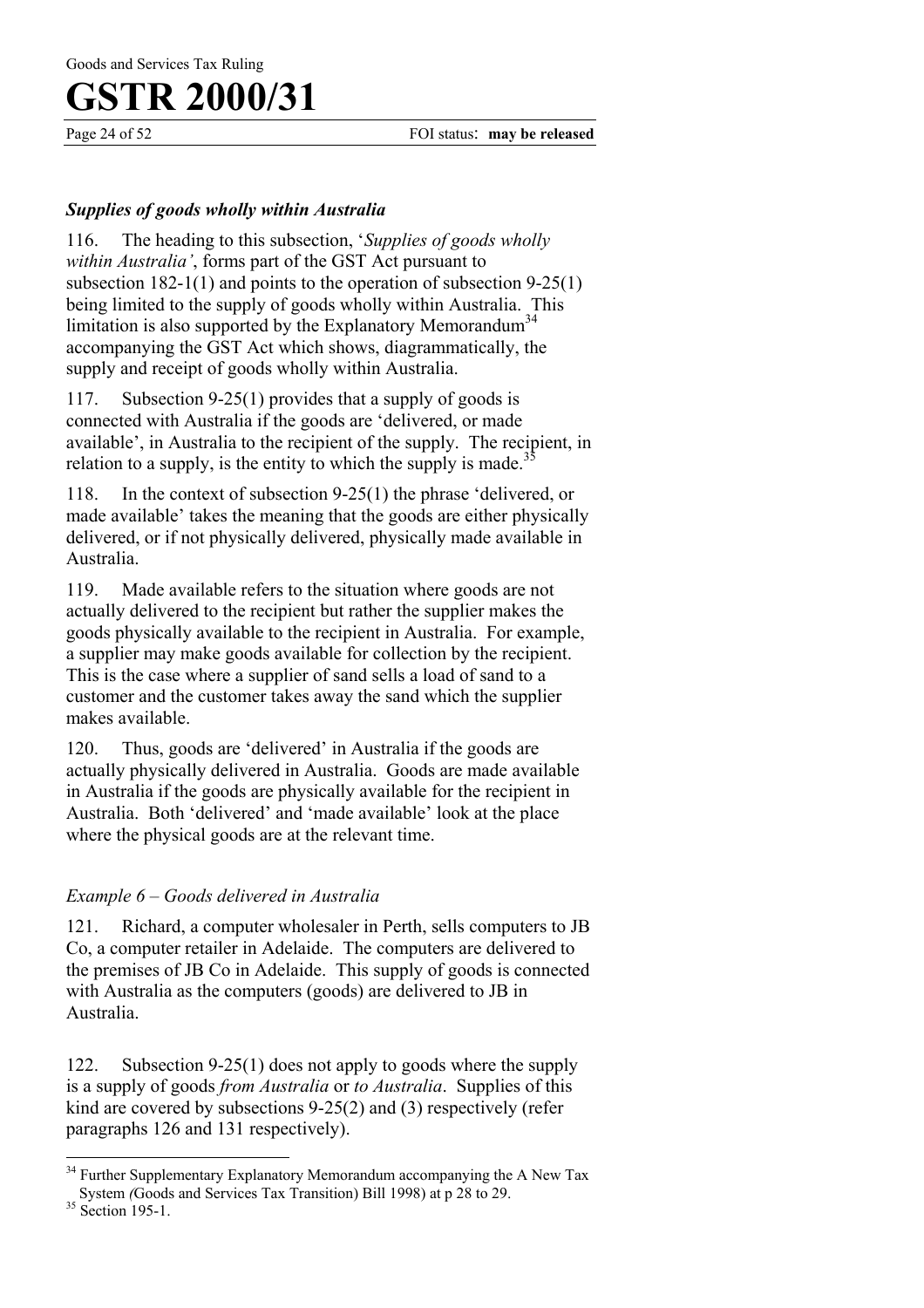Goods and Services Tax Ruling

123. However, this does not mean that the goods, the subject of a supply wholly within Australia, have to be domestic goods only. The goods being supplied may be domestic or imported goods. This is illustrated in the example below.

#### *Example 7 – Supplies of imported goods wholly within Australia*

124. Joe goes to a car dealer in Perth and, after driving a demonstration model, agrees to purchase an Italian manufactured car of a particular model. The car dealer does not have that model car in stock. The car dealer orders and purchases the car from the Italian manufacturer and imports the car into Australia. When the car dealer receives the imported car, Joe is contacted and told that the car is ready for delivery.

125. Even though the car is imported by the car dealer, the supply from the car dealer to Joe is wholly within Australia. This supply is connected with Australia as the car is delivered to Joe in Australia.

126. This example illustrates that although the goods are supplied wholly within Australia, the goods themselves may be imported goods.

127. Under section 13-15 the car dealer, being the importer of the car, is liable to pay GST on the taxable importation that he makes. The car dealer is registered and the supply to Joe is a taxable supply, with GST payable by the car dealer on that supply.<sup>36</sup> The car dealer is entitled to an input tax credit for the GST payable on the importation.<sup>37</sup>

128. Also, a supply of goods wholly within Australia can be made by an overseas supplier. For example, if the overseas supplier acquires goods in Australia and supplies those goods to the recipient in Australia that supply is connected with Australia under subsection  $9 - 25(1)$ .

129. A supply of goods that involves the recipient importing the goods into Australia is not connected with Australia under subsection 9-25(1) as the goods are not delivered, or made available, in Australia to the recipient of the supply. Also, the supply of goods is not connected with Australia under paragraph 9-25(3)(a) because the supplier does not import the goods. However, the recipient importer will make a taxable importation.

 $36$  Subsection 7-1(1).

 $37$  Sections 15-15 and 15-20.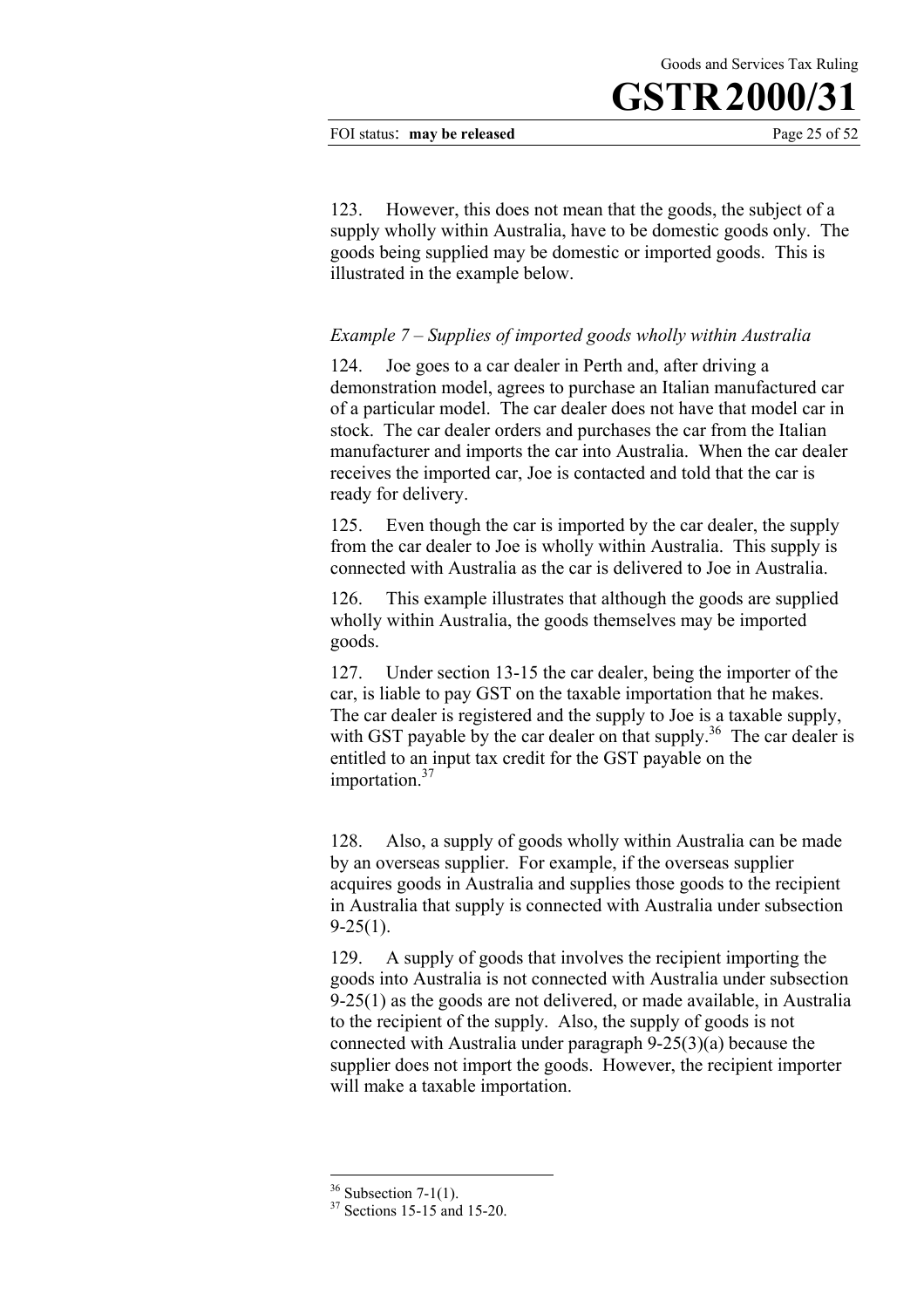Page 26 of 52 FOI status: **may be released** 

#### *Example 8 – Goods supplied by resident supplier and imported by resident recipient*

130. Joe decides to fit his car with specialised seat covers. He approaches Seat Co in Sydney to supply the seat covers. However, the seat covers have to be imported from Italy. Under the arrangements with Seat Co, Joe imports the seat covers into Australia and pays Seat Co for the goods once the seat covers are cleared through Customs. The supply of goods, specialised seat covers by Seatco to Joe, is not connected with Australia because the goods are not delivered, or made available to Joe, in Australia. However, Joe makes a taxable importation upon which GST is payable.<sup>38</sup>

131. A supply of goods by way of lease may be a supply wholly within Australia. This is illustrated in the following example.

#### *Example 9* – *Goods supplied by way of lease*

132. Finance Co (an Australian resident Co) leases portable computers to domestic and overseas customers. If the portable computers are delivered, or made available in Australia, to the recipient of the supply, the supply of those computers by way of lease is connected with Australia. However, if the portable computers are used outside Australia, the supply is GST-free under section 38-187. If the computers are partly used in Australia and partly used outside Australia the supply is GST-free to the extent that the computers are used outside Australia. A fair and reasonable basis of apportionment is to be adopted in working out the extent that the computers are used outside Australia.

#### *Supply of goods – from Australia*

133. A supply of goods is connected with Australia if that supply involves the goods being removed from Australia. 'Removed' in subsection 9-25(2) has its ordinary meaning. 'Remove' means to move from a place, to move or shift to another place, or to displace from a position.39 Goods being removed from Australia means the goods are physically taken out of Australia.

134. Subsection 9-25(2) is about a supply that involves the removal of the goods from Australia. The subsection does not apply where removal is not part of the supply.

<sup>38</sup> Sections 13-5 and 13-15.

<sup>&</sup>lt;sup>39</sup> *The Macquarie Dictionary*, The Macquarie Library Pty Ltd, 2<sup>nd</sup> ed.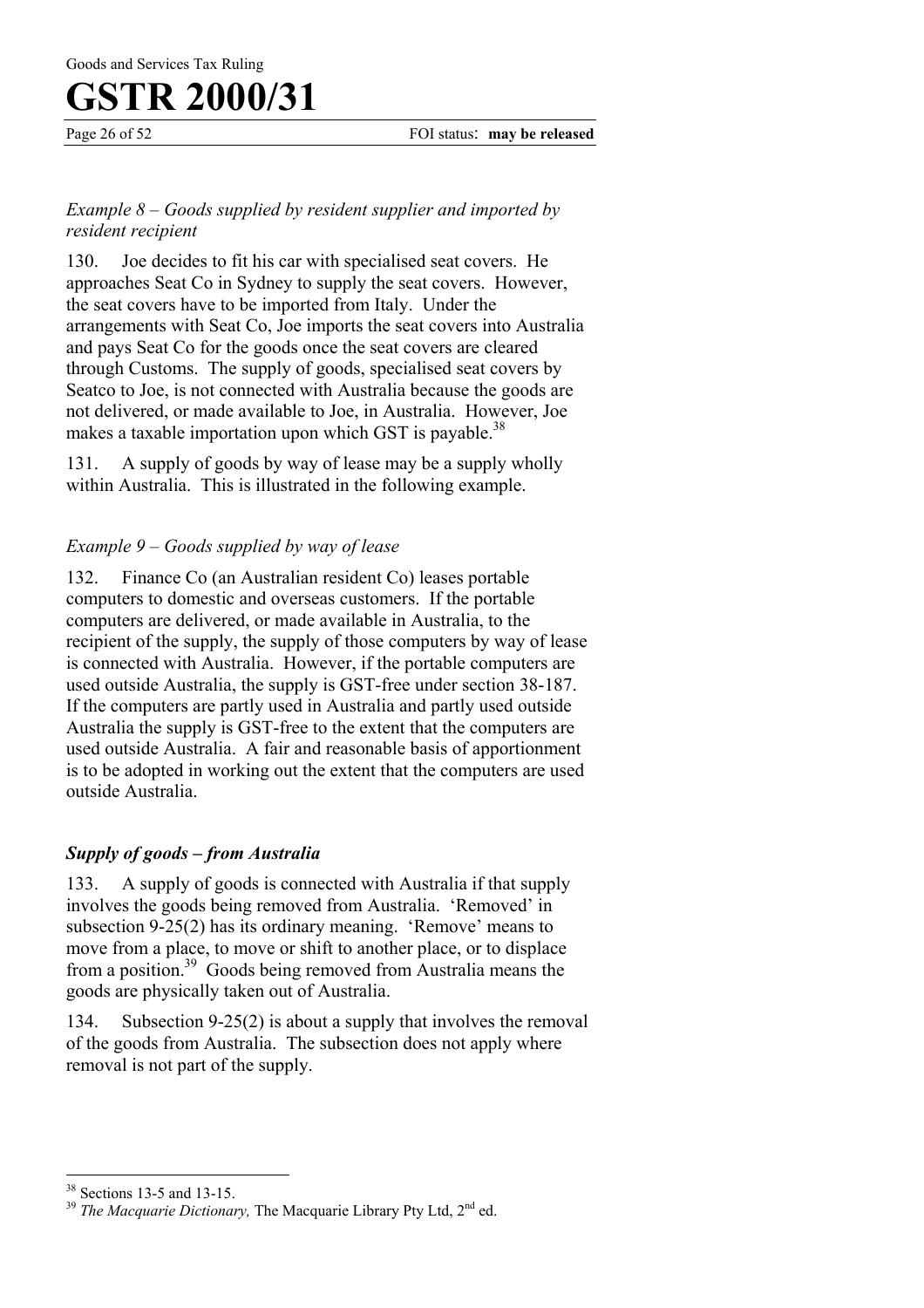#### FOI status: **may be released** Page 27 of 52

#### *Example 10 – Goods removed from Australia*

135. BrisCo, a Brisbane company, sells souvenirs to overseas retailers. The souvenirs are to be shipped to their overseas purchasers. The souvenirs are removed from Australia by export. The supply is connected with Australia.

136. Notwithstanding that this supply is connected with Australia, it may be GST-free. If BrisCo exports the souvenirs from Australia within a specified time (refer paragraphs 15 to 16 above) the supply is GST-free.

137. A supply of goods by way of lease may involve the goods being removed from Australia. This is illustrated in the following example.

#### *Example 11 – Goods supplied by way of lease*

138. Aust Co is an Australian biscuit manufacturer. It leases specialised manufacturing equipment to its subsidiary in New Zealand. The equipment is manufactured in Australia and exported to New Zealand. The supply of those goods by way of lease to the New Zealand subsidiary involves the goods being removed from Australia and, therefore, the supply is connected with Australia under subsection 9-25(2). As the goods are used outside Australia, the supply of those goods is GST-free under section 38-187.

#### *Supply of goods – to Australia*

 $\overline{a}$ 

139. A supply of goods is connected with Australia if that supply involves goods being brought to Australia and the supplier either:

- (a) imports the goods into Australia (paragraph  $9-25(3)(a)$ ; or
- (b) installs or assembles the goods in Australia (paragraph 9-25(3)(b)).

#### *Example 12 – Goods imported into Australia by supplier*

140. US Co, a US company sells a tractor to Tract Co , an Australian earthmoving operator, on a  $DDP<sup>40</sup>$  basis. US Co has to import the tractor into Australia. The supply made by US Co to Tract Co is a supply connected with Australia as the tractor (goods) is brought to Australia and it is US Co (the supplier) that imports it into Australia.

 $40$  DDP – means delivered duty paid. The seller is responsible for all costs and risks to a specific destination in the importing country (includes costs such as unloading fees at port, storage, import license fees, duties and taxes, insurance, etc.).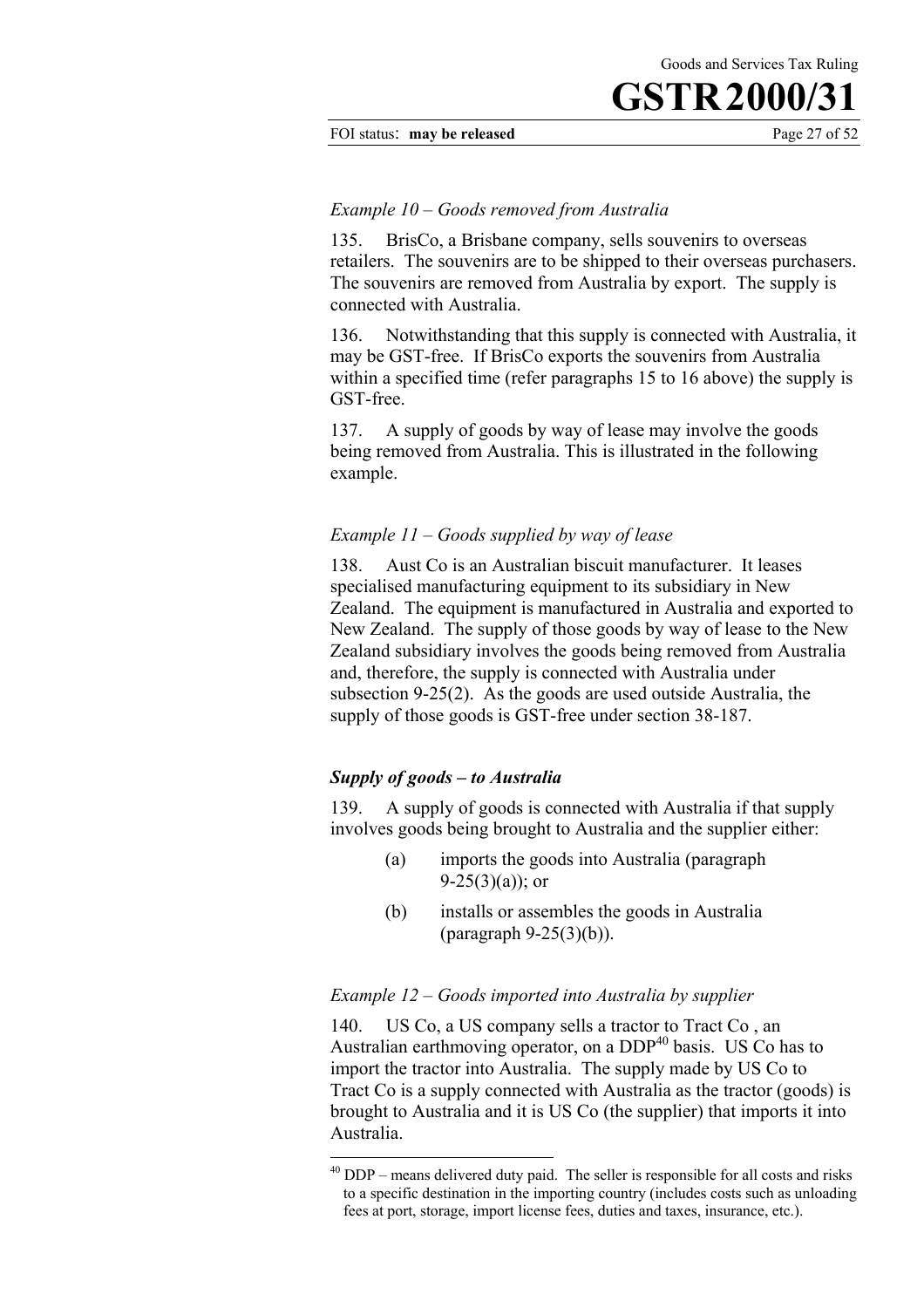Page 28 of 52 FOI status: **may be released** 

141. If a supply of goods involves the goods being delivered, or made available, to the recipient outside of Australia and the recipient subsequently imports the goods into Australia, the supply is not connected with Australia. The supply is not a taxable supply under section 9-5. However, the importation is a taxable importation and the recipient is liable to pay GST on the taxable importation.<sup>41</sup>

#### *Example 13 – Goods imported into Australia by recipient*

142. If in Example 12 US Co sells the tractor to Tract Co on an FOB<sup>42</sup> basis, the tractor is imported into Australia by the recipient and the supply of the tractor is not connected with Australia under paragraph 9-25(3)(a). As the tractor is not delivered, or made available, in Australia to Tract Co, the supply of the tractor is not connected with Australia under subsection 9-25(1). However, the supply is a taxable importation made by Tract Co and Tract Co is liable to pay GST on the taxable importation.<sup>43</sup>

#### *Example 14 – Goods imported into Australia by recipient through a permanent establishment*

143. Aust Cork Ltd, an Australian resident cork importer, has a permanent establishment in Portugal and contracts for the supply of cork from a Portuguese cork supplier. The cork is delivered to the permanent establishment of Aust Cork Ltd in Portugal and Aust Cork Ltd then imports the cork into Australia.

144. The supply of cork from the Portuguese cork supplier to Aust Cork Ltd is not connected with Australia because the arrangement between them does not involve the cork being brought to Australia and the supplier is not the party which imports the goods into Australia. However, the importation of the cork into Australia by Aust Cork Ltd is a taxable importation.<sup>44</sup>

145. Under paragraph 9-25(3)(b), if a supply of goods involves the goods being brought to Australia and the supplier installs or assembles the goods in Australia, the supply of the goods is connected with Australia. In the case of goods assembled in Australia, the unassembled goods and the assembled goods are the same goods.

 $41$  Sections 13-5 and 13-15.

 $42$  Defined in definitions section of the Ruling.

<sup>43</sup> Sections 13-5 and 13-15.

<sup>44</sup> Section 13-5.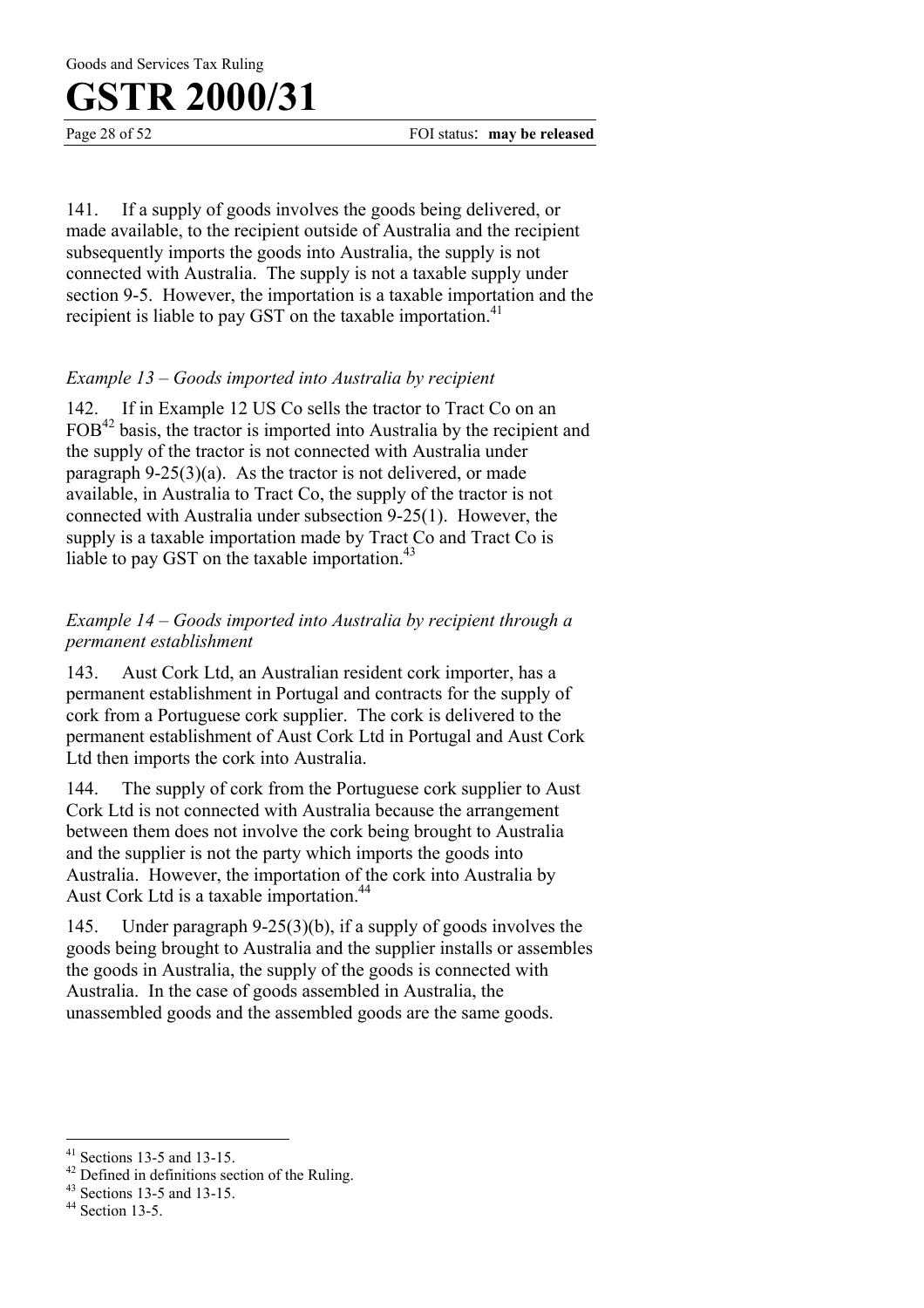FOI status: **may be released** Page 29 of 52

#### *Example 15* – *Goods imported into Australia by recipient and assembled in Australia by supplier*

146. Aero Lite , an Australian resident, decides to buy a light aircraft manufactured by Flight UK in the UK. The light aircraft parts need to be imported into, and assembled in, Australia. Flight UK agrees to supply and assemble the aircraft in Australia on the basis that Aero Lite arranges for the importation of the aircraft parts. Aero Lite imports the goods on a FOB basis.<sup>45</sup>

147. The supply of the aircraft is connected with Australia because the supply involves the aircraft parts being brought to Australia and the supplier assembling the aircraft in Australia. This is so regardless of the fact that it is the recipient who imports the parts of the aircraft into Australia.

148. Flight UK makes a taxable supply to Aero Lite and GST is payable by Flight UK on the taxable supply made to Aero Lite. The importation of the parts of the aircraft into Australia by Aero Lite is a taxable importation and Aero Lite is liable to pay GST on the importation.46 Aero Lite is entitled to an input tax credit for the GST payable on the importation provided the importation is a creditable importation.<sup>47</sup>

149. A supply of goods by way of lease may involve a supply of goods to Australia. This is illustrated in the following example.

#### *Example 16 – Goods supplied by way of lease*

150. UK Crane Co (a United Kingdom resident company) leases a specialised crane to Construct Co (an Australian resident company) for use in Australia. The supplier imports the crane into Australia from the United Kingdom.

151. As the supplier imports the goods into Australia, the supply is connected with Australia under paragraph 9-25(3)(a). The supply is also a taxable importation under section 13-5.

#### *Interaction of the GST concepts of taxable supply and taxable importation*

152. A supply that is connected with Australia under paragraph 9-25(3)(a) may involve both a taxable supply under section 9-5 and a taxable importation of the supplier under section 13-5. The GST payable on a taxable supply is payable by the supplier. If the supplier also makes a taxable importation, the supplier must pay the

 $45$  FOB – defined in the definitions section of Ruling.

 $46$  Subsection 7-1(1) and section 13-15.

 $47$  Section 15-15.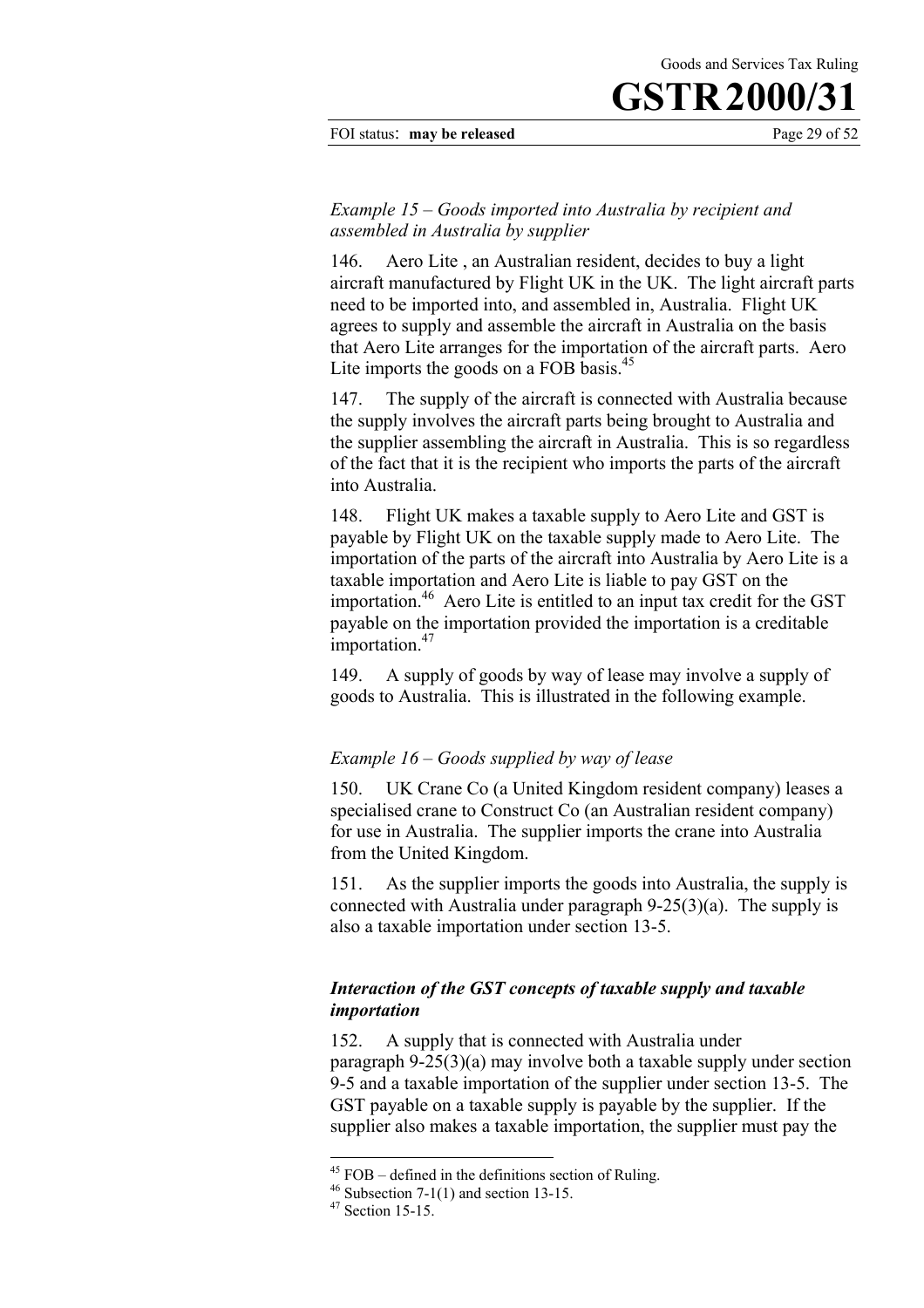Goods and Services Tax Ruling

### **GSTR 2000/31**

Page 30 of 52 FOI status: **may be released** 

GST on the taxable importation.<sup>48</sup> However, if the supplier makes a creditable importation the supplier is entitled to an input tax credit for the GST payable on the importation.<sup>49</sup>

#### *Example 17 – Taxable supply and taxable importation*

153. The supply in Example 12 above is both a taxable supply and a taxable importation. A taxable supply is made by US Co to Tract Co and US Co is liable to pay GST on that supply. As US Co imported the tractor into Australia (on a DDP basis), US Co is liable to pay GST on the importation. US Co is entitled to an input tax credit for the creditable importation it makes. $50$ 

#### *Example 18 – Supply of goods connected with Australia and taxable importation*

154. NZ Co, a New Zealand ice-cream equipment supplier enters into a contract with Aust Ice, a Brisbane ice-cream production company, to supply Aust Ice with an ice-cream maker on a  $DDP^{51}$ basis. NZ Co is registered for GST purposes in Australia.<sup>52</sup>

155. The supply of the equipment (goods) is connected with Australia under paragraph 9-25(3)(a) because the supplier imports the goods into Australia. The supply is a taxable supply and NZ Co is liable to pay GST on that supply.<sup>53</sup>

156. The importation of the equipment by NZ Co is a taxable importation.<sup>54</sup> GST is payable by NZ Co on the importation, but NZ Co is entitled to an input tax credit for the importation because it is a creditable importation.<sup>55</sup>

#### *Example 19 – taxable supply/taxable importation*

157. Tracey operates a business in New Zealand. Tracey regularly imports things into Australia. Bruce operates a business in Australia. Tracey and Bruce are both registered. Tracey sells some goods to Bruce which he is going to use in his business in Australia. The sale is done under a supply and install contract, so Tracey imports the goods and also installs them at Bruce's factory.

<sup>48</sup> Section 13-15.

<sup>49</sup> Sections 15-15 and 15-20.

<sup>&</sup>lt;sup>50</sup> Sections 13-5 and 15-15.

<sup>51</sup> DDP - Delivered Duty Paid.

 $52$  Subsection 23-5 and 23-10.

 $53$  Subsection 7-1(1) and section 9-5.

<sup>&</sup>lt;sup>54</sup> Section 13-15.

 $55$  Subsection 7-1(1) and section 15-5.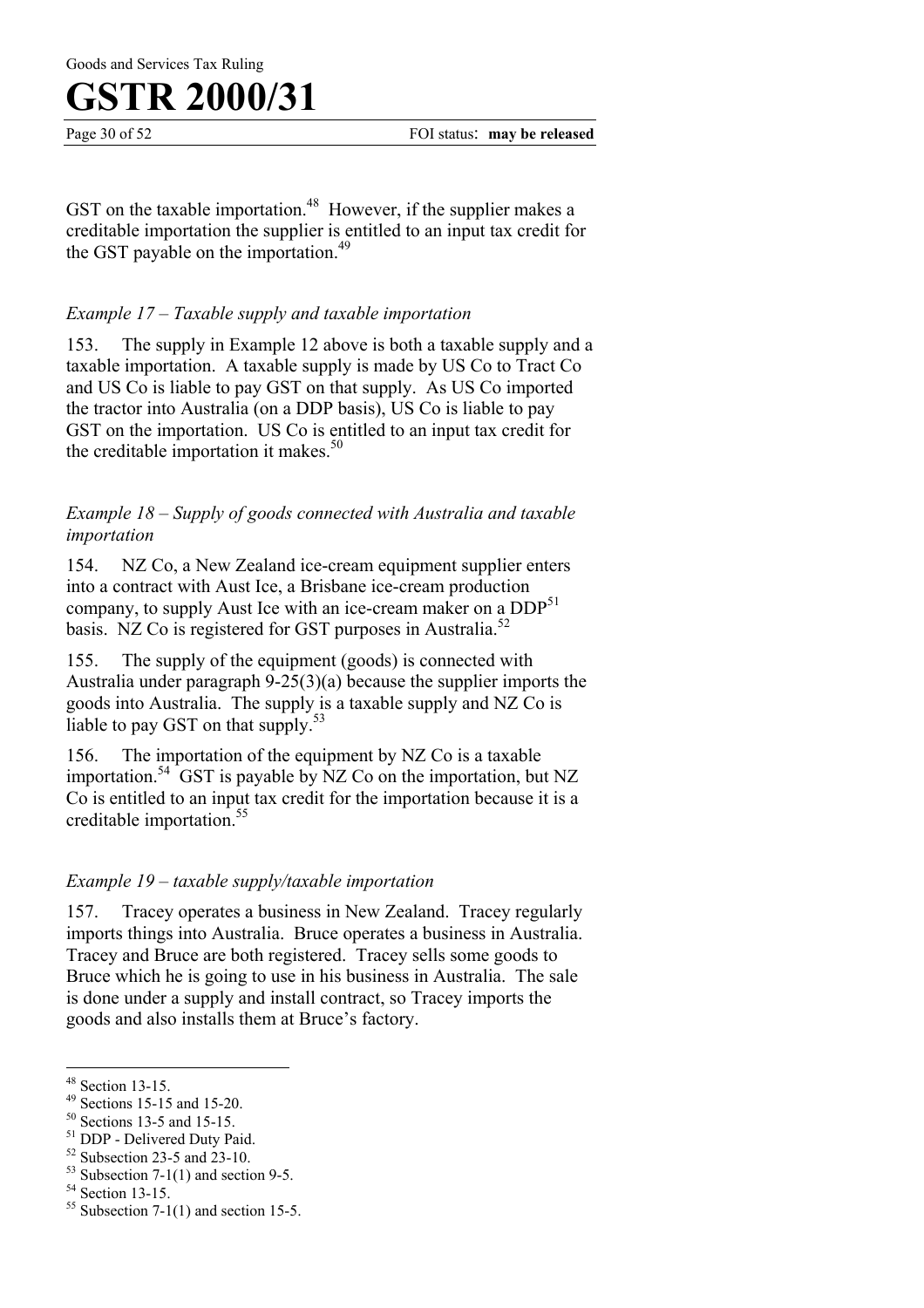FOI status: **may be released** Page 31 of 52

158. The importation of the goods by Tracey is a taxable importation. GST is charged on the importation, but she is entitled to an input tax credit for the importation because the importation is also a creditable importation.<sup>56</sup> Under paragraph  $9-25(3)(a)$  the supply of the goods is connected with Australia and is a taxable supply. Bruce is entitled to an input tax credit for the creditable acquisition of the goods.

159. Bruce pays Tracey a GST inclusive price of \$110,000 under the contract for the supply and installation of the goods. This is the consideration for the supply. GST on a supply is charged in relation to the consideration for the supply. GST on an importation is charged on the customs value of the goods, plus the transport and insurance costs, plus the customs duty. Here, the customs value plus the transport and insurance costs plus the duty adds up to \$70,000.

160. Tracey pays \$7,000 GST on the importation (10% of \$70,000) and is entitled to an input tax credit of \$7,000 on the importation, netting out to zero GST.

161. Tracey also pays \$10,000 GST (1/11 of the price of \$110,000) on the supply. Bruce is entitled to an input tax credit of \$10,000 on the acquisition.

162. This means that Tracey pays \$7,000 GST on the importation, which she gets back as an input tax credit and accounts for \$10,000 GST for the supply, which Bruce gets back as an input tax credit.

#### **Supply of real property**

163. Under subsection 9-25(4) a supply of real property is connected with Australia if the real property, or the land to which the real property relates, is in Australia.<sup>3</sup>

164. Land in the context of subsection 9-25(4) means the physical land. Thus the supply of any interest in, or right over, land is connected with Australia if the physical land is in Australia. The test is the location of the land and not the location of the right.

#### *Example 20 – Interest in or right over land – sale*

165. Mr Ho, a resident of Hong Kong, sells a commercial property in Perth to Franco, a resident of the United States. The commercial property is land located in Australia. The supply is connected with Australia because the land is in Australia.

<sup>56</sup> Section 15-15.

 $57$  Subsection 9-25(4).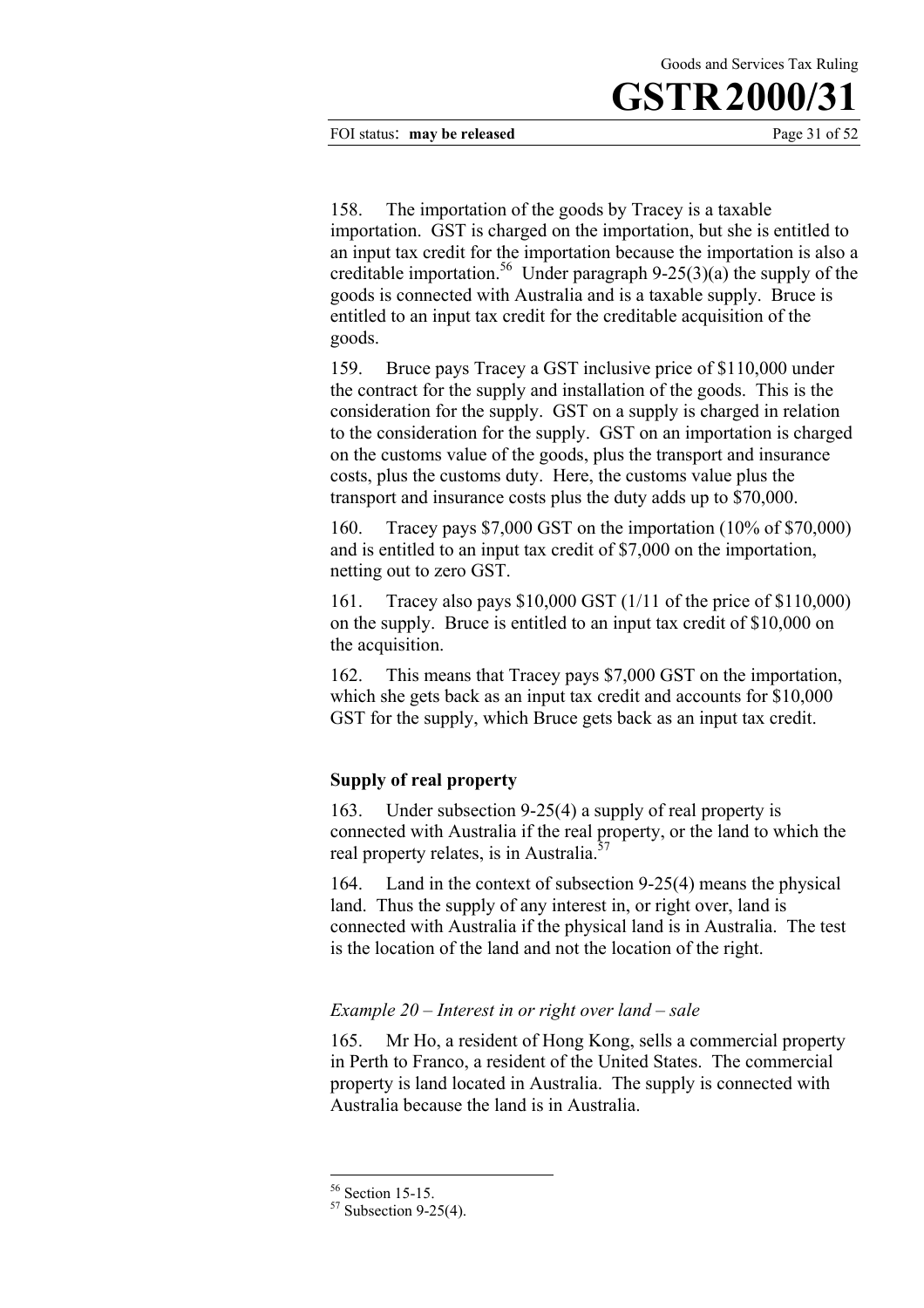Page 32 of 52 FOI status: **may be released** 

#### *Example 21 – Interest in or right over land - lease*

166. NZ Co (a New Zealand resident company) enters into a lease agreement with Irish Co (an Irish resident company) to occupy three floors of an office building owned by Irish Co. in the Melbourne CBD. The supply made by Irish Co. is connected with Australia because the land to which the lease agreement relates is in Australia.

#### *Example 22 – Personal right to call for any interest in or right over land - option*

167. Sing Co (a Singaporean resident company) pays UK Co (a United Kingdom resident company) \$120,000 for an option to purchase land owned by UK Co in Sydney. The option to purchase is real property as it is a right to call for an interest in land. The supply of the option to purchase is connected with Australia because the physical land to which the right relates is in Australia.

#### *Example 23 – A supply of real property that is not a taxable supply*

168. Mr Chan (a Singaporean resident individual) inherited a block of land in an outer suburb of Melbourne from his Australian uncle. Mr Chan later decided to sell the land as he needed the money to pay for the education of his children in the United states. The sale of the land is a supply of real property connected with Australia as the real property is in Australia. As the supply is not in the course or furtherance of an enterprise that Mr Chan carries on, the supply of the land is not a taxable supply under section 9-5.

#### **Supply of anything other than goods or real property**

169. Under subsection 9-25(5) a supply of anything other than goods or real property, is connected with Australia if either:

- (a) the 'thing' is done in Australia; or
- (b) the supplier makes the supply through an enterprise that the supplier carries on in Australia.

170. 'Thing', as defined in section 195-1, means anything that can be supplied or imported. It is the subject matter of the supply or importation.

171. Paragraph 9-25(5)(a) looks at what is being supplied and then, if the 'thing' that is being supplied is done in Australia, the supply of that 'thing' is connected with Australia. Thus, if the supplier does the thing in Australia, the supply of that thing is connected with Australia. If the supplier does not do the thing in Australia, the supply of that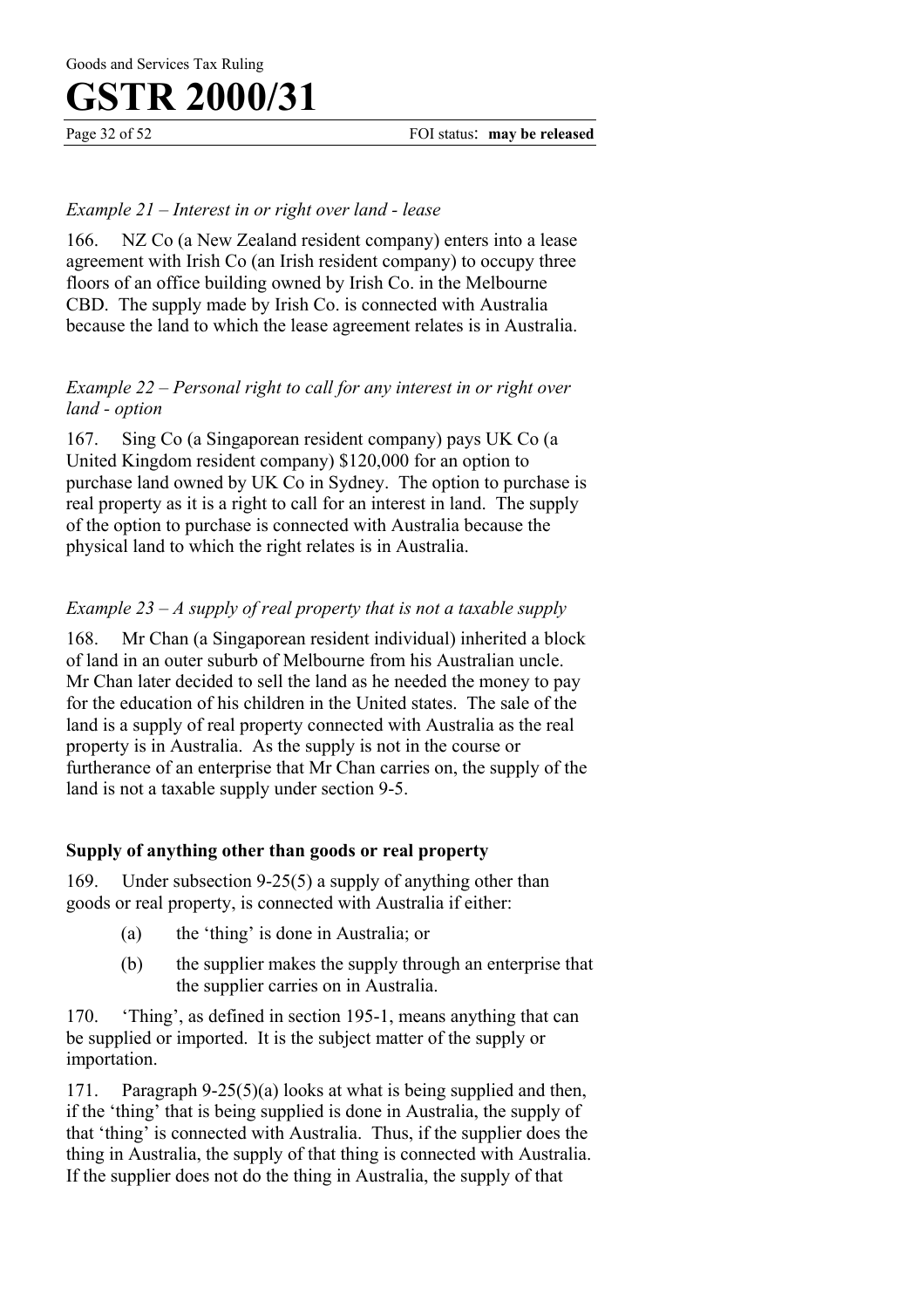FOI status: **may be released** Page 33 of 52

thing is not connected with Australia under paragraph 9-25(5)(a) but it may be connected with Australia under paragraph 9-25(5)(b).

172. Paragraph 9-25(5)(b) looks at where the supply is made. If the supply is made through an enterprise that the supplier carries on in Australia, the supply of a 'thing' is connected with Australia, even though the 'thing' that is supplied is not done in Australia.

173. Paragraph 9-25(5)(b) is examined in more detail at paragraphs 213 to 224 below. However, broadly speaking, the paragraph has the effect that if the supply is part and parcel of an Australian based operation of the supplier, the supply of that thing is connected with Australia. If the Australian operation does the thing outside Australia, the supply of the thing is connected with Australia, if the supply is made by the Australian based operation.

174. The supplier under paragraph 9-25(5)(b) may be an Australian resident<sup>58</sup> or a non-resident of Australia<sup>59</sup>

#### *Paragraph 9-25(5)(a)*

*Thing is done in Australia*

175. 'Thing' in paragraph 9-25(5)(a) is defined in section 195-1. It means anything that can be supplied or imported. 'Thing', in the context of paragraph  $9-25(5)(a)$ , is what is supplied. It is the subject matter of the supply.

176. Examples of things that can be supplied, that are not goods or real property (including rights in relation to real property) are illustrated by reference to the meaning of supply in section 9-10. Looking at subsection 9-10(2) things other than goods or real property that can be supplied include services, advice, information, rights, obligations to do anything, or any combination of these things.

177. A supply of any one or more of these things is connected with Australia, if the thing is done in Australia. Thus, in establishing whether a thing is done in Australia it is important to identify:

- (i) what is the 'thing' that is being supplied; and
- (ii) where that 'thing' is done.

178. 'Done' is not defined in the GST Act nor does it have a specific legal meaning. According to *The Macquarie Dictionary* 'done' means:

'1. past participle of do.

 $\overline{a}$ 

3. executed; completed; finished; settled.'60

 $58$  Australian resident means a person who is a resident of Australia for the purposes of the ITAA 1936. 59 Non-resident means an entity that is not an Australian resident.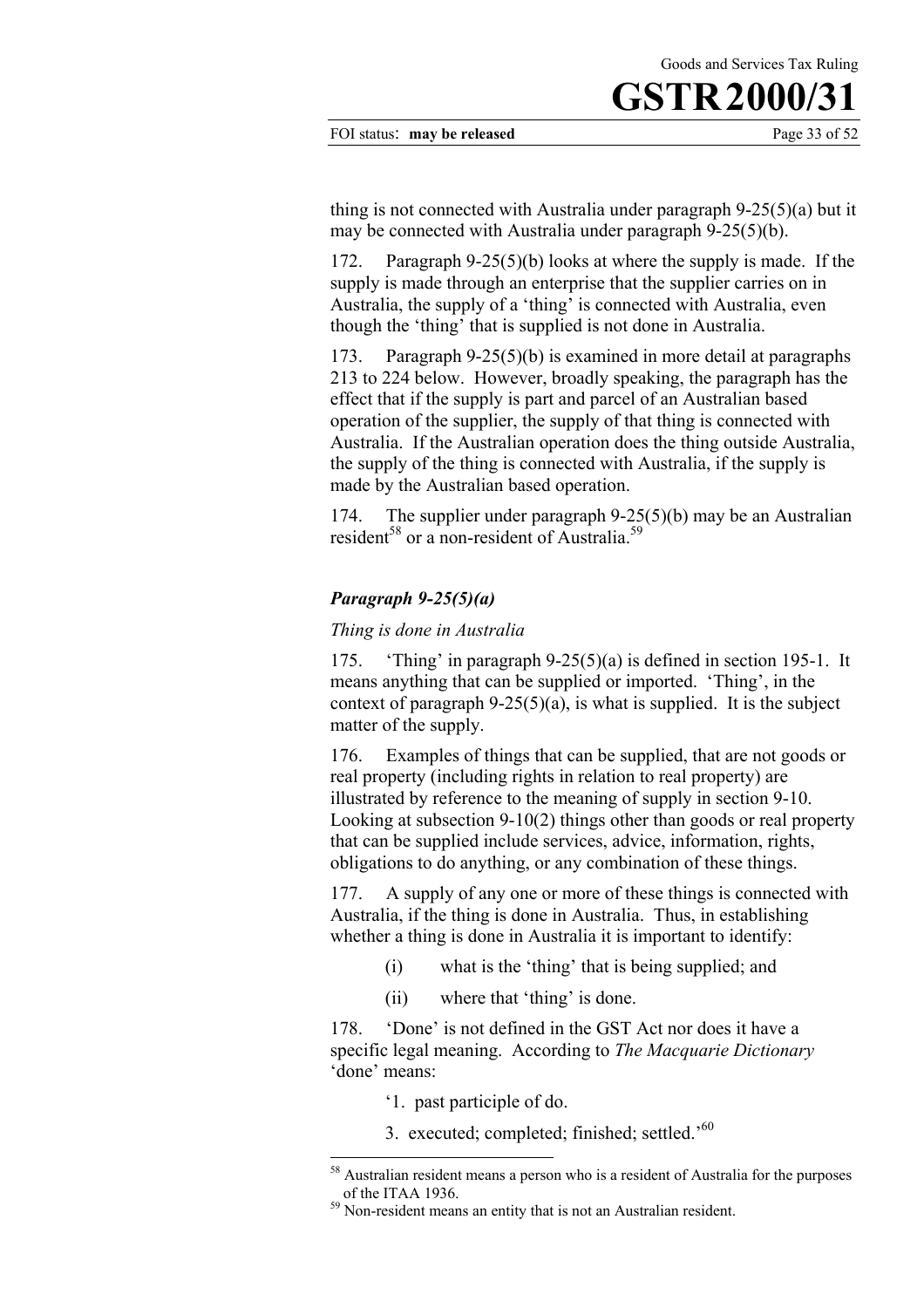179. It is helpful to consider the meaning of 'do'. In *The Macquarie Dictionary* 'do' means:

- '1. to perform (acts, duty, penance, a problem, a part etc.).
- 2. to execute (a piece or amount of work, etc.).
- 3. to accomplish: finish.<sup>'61</sup>

180. It is also useful to consider the meaning of perform. In *The Macquarie Dictionary* 'perform' means:

- '1. to carry out; execute; do
- 4. to carry into effect; fulfil.
- 8. to fulfil a command, promise, or undertaking to execute or do something.'<sup>62</sup>

181. 'Performance' in legal terms means 'the doing of that which is required by a contract, undertaking or statute'.<sup>63</sup>

182. It follows that the meaning of 'done' in the context of paragraph 9-25(5)(a) depends on the nature of the thing being supplied.

#### *Supply of services*

 $\overline{a}$ 

183. If the supply is the supply of services, services are commonly performed. 'Done' in this context means performed and a service is connected with Australia, if it is performed in Australia. Examples of such services include accounting services, legal services, repair services, maintenance services, preparation of, or developing, designs, models, plans, drawings or other like property for the recipient, as wells as, research, testing, experimental or other like services.

#### *Example 24* – *Services done in Australia*

184. Account Co, an accounting firm with offices in Melbourne and Sydney, supplies accounting and taxation services. The supply of any accounting and taxation services, which are performed in Australia, is connected with Australia.

#### *Example 25* – *Services not done in Australia*

185. If, in Example 24, an employee of Account Co flies to London and performs taxation services in that country, the supply of those

<sup>&</sup>lt;sup>60</sup> The Macquarie Dictionary 2<sup>nd</sup> ed. Macquarie University NSW 1995 p521.<br><sup>61</sup> The Macquarie Dictionary 2<sup>nd</sup> ed. Macquarie University NSW 1995, p514.<br><sup>62</sup> The Macquarie Dictionary 2<sup>nd</sup> ed. Macquarie University NSW 199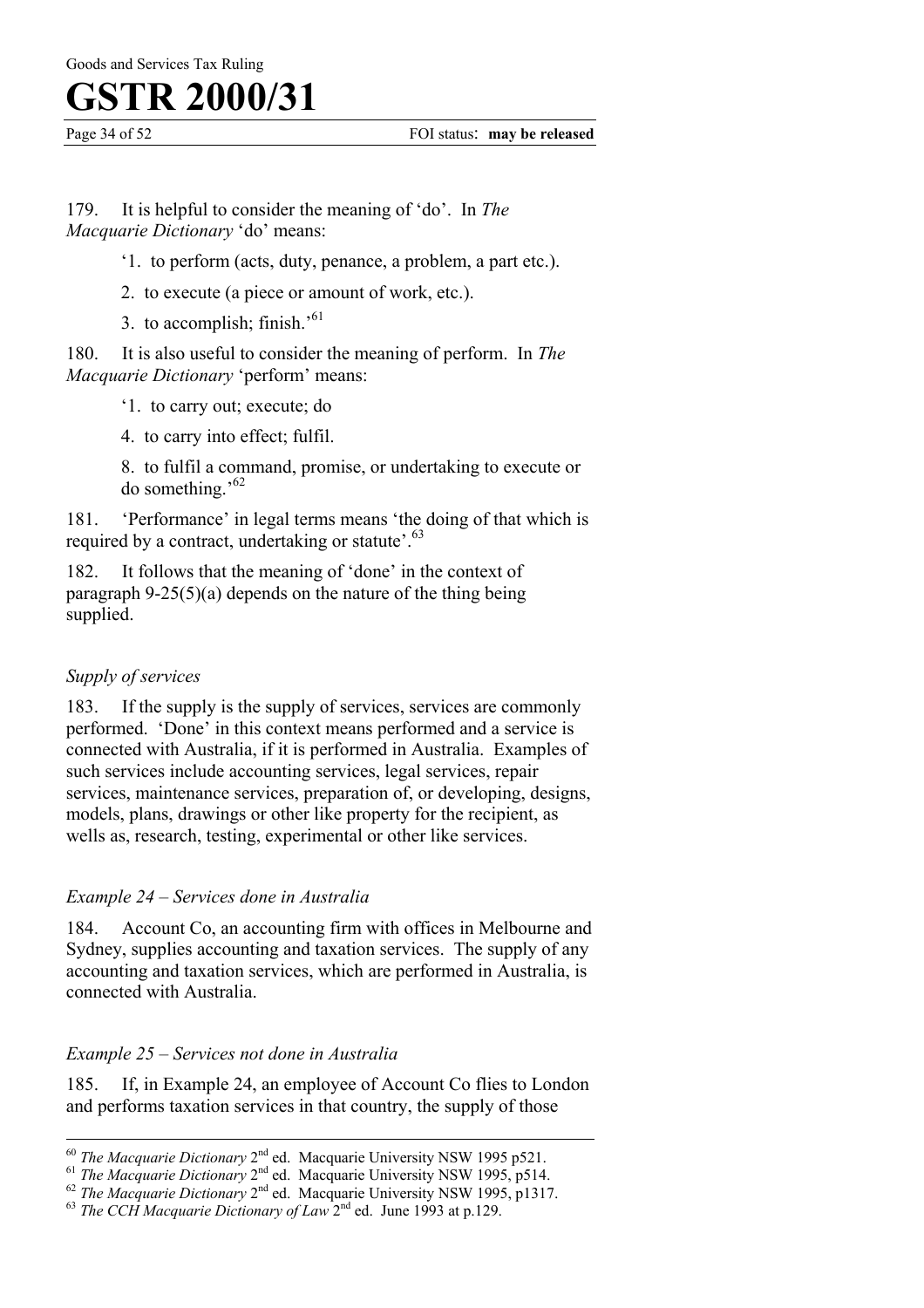FOI status: **may be released** Page 35 of 52

services is not connected with Australia under paragraph 9-25(5)(a) because the services are not performed in Australia. It would still be necessary to consider whether the supply of that service is connected with Australia under paragraph  $9-25(5)(b) -$  (refer to paragraphs 213) to 224 below).

#### *Example 26* – *Services done in Australia but consumed outside Australia – accounting services*

186. If Account Co performs taxation services in Australia but the recipient of the supply of those services is not an Australian resident and is not in Australia while the taxation service is performed, the supply of those taxation services is GST-free under item (2) of the table in subsection 38-190(1), provided the service is not directly connected with goods situated in Australia when the service is performed, or with real property situated in Australia

Refer to paragraph 23 for details of proposed changes to item 2 of subsection 38-190(1).

#### *Example 27 – Service done in Australia but consumed outside Australia – research assistance*

187. Dobe is a self-employed marine biologist and he is providing research assistance to Phillip, a New Caledonian resident who is conducting research in marine biology. The research assistance is in the form of collating and providing details of sources of information and finding and providing available papers on specific areas.

188. The research work is carried out by Dobe in Australia. The performance of the service occurs in Australia. The supply of the information and papers to Phillip is connected with Australia.

189. The service provided by Dobe in this example is not directly connected with goods or real property situated in Australia and therefore, is GST-free under subsection 38-190(1) provided that while the research work is done by Dobe, Phillip is not in Australia in relation to the supply.

Refer to paragraph 23 for details of proposed changes to item 2 of subsection 38-190(1).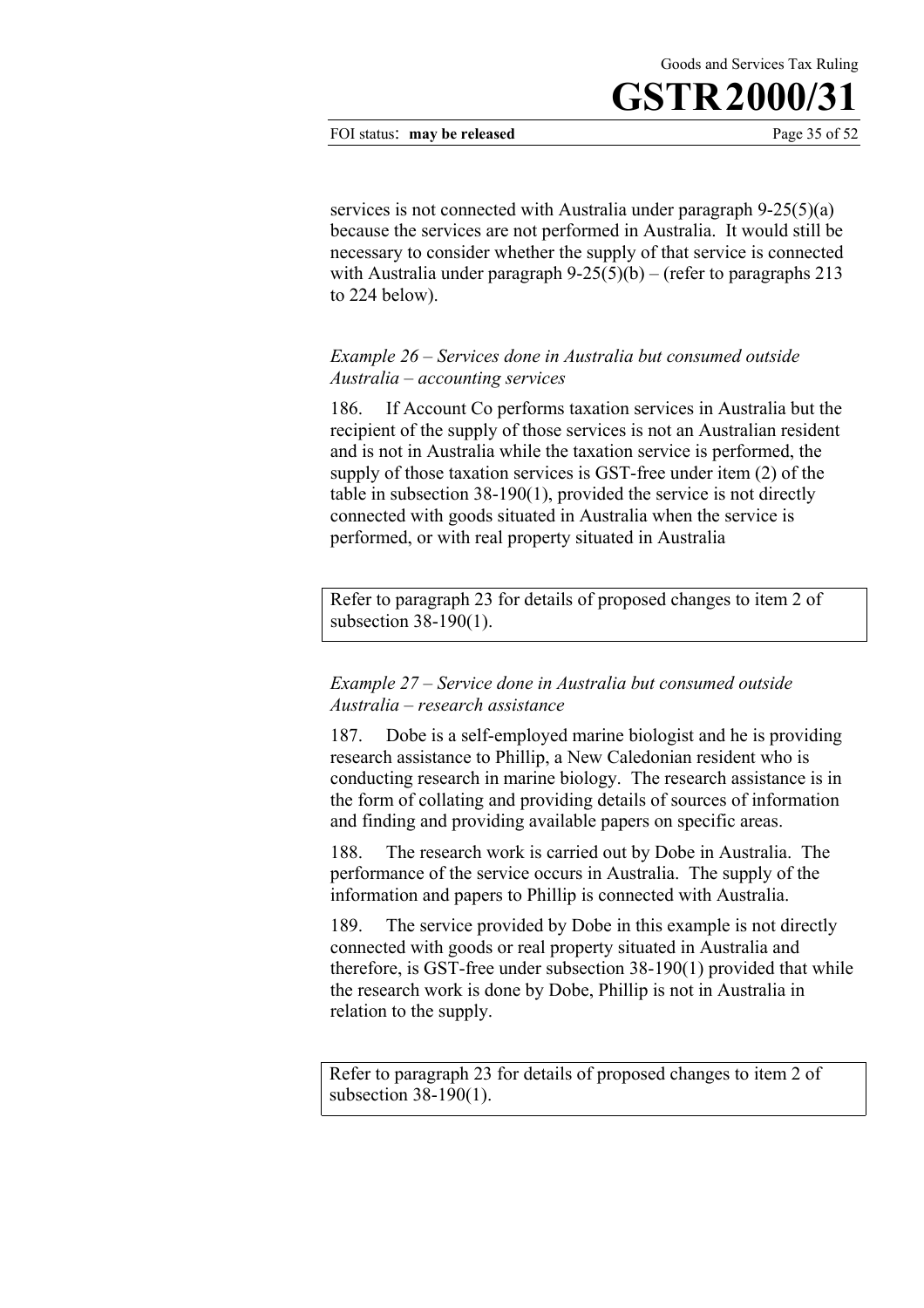#### *Example 28 – Service done in Australia – architectural plans*

190. An architect draws up a plan in Australia for renovations of a building in Perth. The recipient is not an Australian resident and is not in Australia while the services of the architect are performed . However, because the supply is directly connected with real property situated in Australia, the supply of that service is not GST-free under subsection 38-190(1).

Refer to paragraph 23 for details of proposed changes to item 2 of subsection 38-190(1). The result in this example will not change under the proposed changes.

#### *Example 29 – Service done in Australia in relation to goods for export*

191. Huon is an Australian widget manufacturer. Huon agrees to supply a consignment of widgets to MSCo, a Malaysian retailer, at a special price. This special price is possible due to the arrangement whereby Huon does not carry out a quality assurance check on the widgets before leaving its factory. However, MSCo is able to hire another contractor, Contract Co, to carry out the testing of the widgets before Huon exports them to Malaysia.

192. There are two separate supplies in this example. They are:

- a supply of widgets (goods) made by Huon to MSCo; and
- the provision of a quality testing (service) by Contract Co to MSCo.

193. The supply of widgets is connected with Australia under subsection 9-25(2). The widgets (goods) are removed from Australia by export and provided the conditions of Item 1 in the table in subsection 38-185(1) are met, the export of the goods is GST-free.

194. The provision of a quality testing service by Contract Co is connected with Australia as the service is performed in Australia (paragraph  $9-25(5)(a)$ ). This supply is not GST-free because the provision of the quality testing service is directly connected with the widgets (goods) situated in Australia when the service is performed.

Under the proposed changes to item (2) of subsection 38-190(1) and detailed in paragraph 23, the supply to MSCo will be GST-free if MSCo is acquires the quality testing service in carrying on its enterprise and MSCo is not registered or required to be registered.

*Provision of advice or information*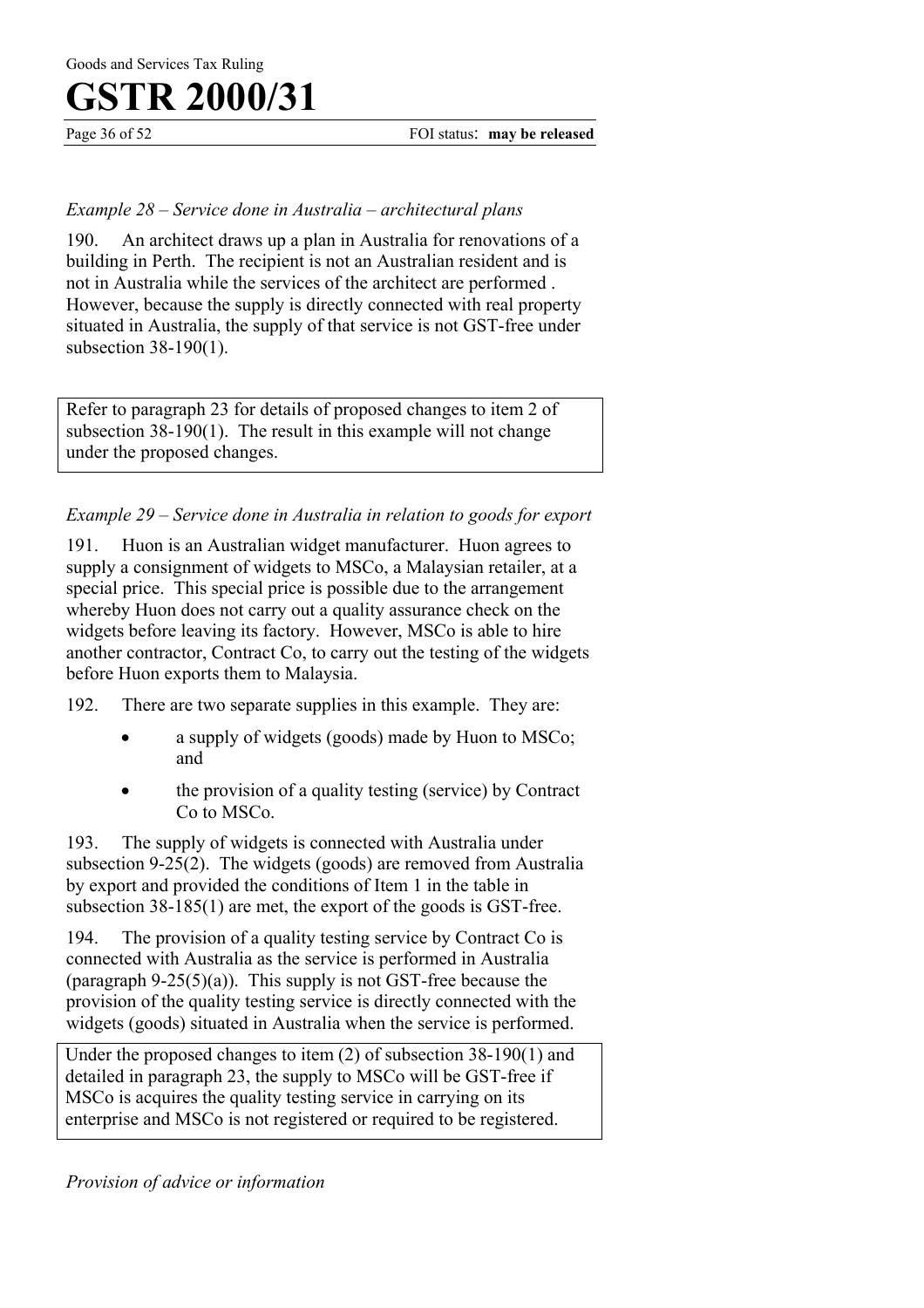FOI status: **may be released** Page 37 of 52

195. If the supply is the provision of advice or information and the supply involves the creation, development etc of that advice or information, the supply of that advice or information is done where it is created, developed etc. The supplier would apply existing knowledge, skill and expertise to produce that product for the recipient of the supply. For example, the supply by a QC of a legal opinion is done in Australia, if that opinion is prepared in Australia.

#### *Example 30 – Legal advice prepared in Australia*

196. Lidis QC in Adelaide provides legal advice in the form of a written opinion to AngCo in Darwin. The supply of this advice is connected with Australia because the advice is prepared in Australia.

#### *Example 31 – Legal advice prepared in Australia, but used outside Australia*

197. An Australian resident lawyer supplies legal advice to a US resident company. The US company has a permanent establishment in Australia but that US permanent establishment is not representing the US company in Australia in relation to that supply. The supply of the legal advice to the US company is GST-free under subsection 38-190(1) because the company is not an Australian resident and the company is not in Australia while the legal services are performed . It is assumed in this example that the supply is not directly connected with goods or real property situated in Australia.

Refer to paragraph 23 for details of proposed changes to item 2 of subsection 38-190(1). The result in this example will not change under the proposed changes.

#### *Example 32 – Information prepared outside Australia*

198. MahaCo is an Indonesian company with a permanent establishment in Hobart. MahaCo is applying for a loan from the Hobart Bank. In order to determine the creditworthiness of MahaCo, Hobart Bank acquires some information from a credit rating agency in Indonesia. The supply of this information relating to the creditworthiness of MahaCo is not connected with Australia because the information is not prepared in Australia.

199. However, the supply of information by the Indonesian credit rating agency is treated as a taxable supply under Division 84. Hobart Bank the recipient of the supply is liable to pay GST on that supply under sections 84-5 and 84-10.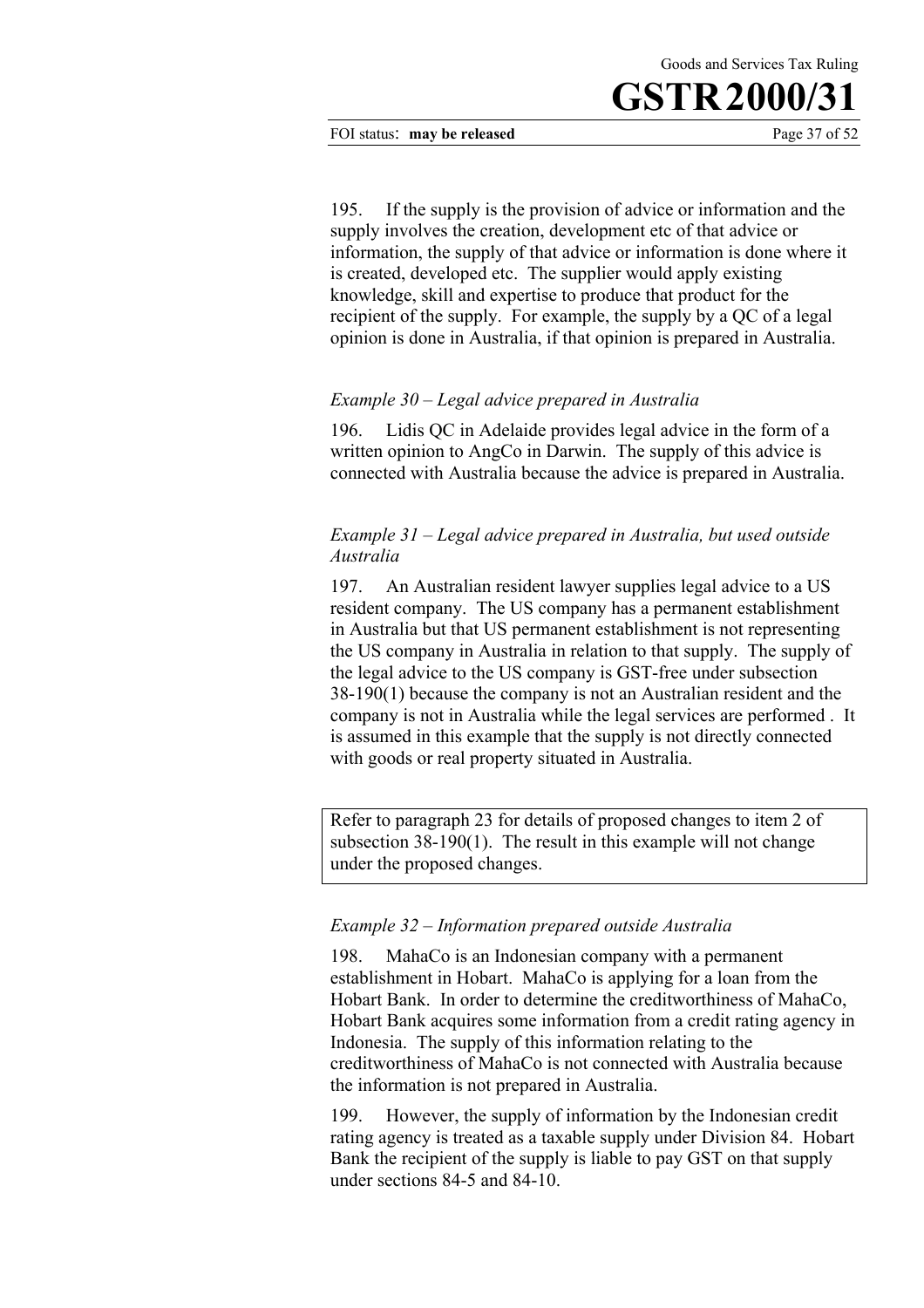Page 38 of 52 FOI status: **may be released** 

#### *Example 33 – Information prepared in Australia but used outside Australia*

200. Oz Co is an Australian resident which has a permanent establishment in New Zealand. It is applying for a loan from Kiwi Bank in New Zealand. Kiwi Bank has no operations outside of New Zealand. Kiwi Bank acquires information from a credit rating agency in Australia about the creditworthiness of Oz Co. This supply of information by the credit rating agency in Australia is connected with Australia because the information is prepared in Australia. However, as the recipient is not an Australian resident, the supply is GST-free provided a representative of Kiwi Bank is not in Australia in relation to the supply when the information services are performed.

#### *An instantaneous provision of advice or information*

201. If the supply is an instantaneous provision of advice or information*,* the provision of that advice or information is done where it is provided. The meaning of provided will depend on the facts in any given case. For example, a supply of information that is already developed or created or already in existence, such as a supply of information by way of a telephone service, is 'done' where the advice is provided.

#### *The creation, grant, transfer, assignment or surrender of any right*

202. If the supply is the creation, grant, transfer, assignment or surrender of any right, the thing that is being supplied is the creation of that right in the recipient, the granting, transfer, or assignment of that right to the recipient or the surrendering of that right. In this context, the thing is done where the right is created, granted, transferred, assigned or surrendered respectively.

203. Whether a right is created, granted, transferred, assigned or surrendered in Australia will depend on how, in any given case, the creation, grant, transfer assignment or surrender is effected. For example, if the right to use intellectual property is granted by the execution of a written contract, the grant of that right is done in Australia if that contract is made in Australia.

#### *Example 34 – Right to use intellectual property provided in Australia*

204. Boffin Co (a US resident) grants Cyber Co (an Australian resident) the right to use the Boffin II software in Australia for 3 years. The right to use the intellectual property is granted under a written agreement. That agreement is made in Australia and accordingly the granting of the right is a supply that is connected with Australia.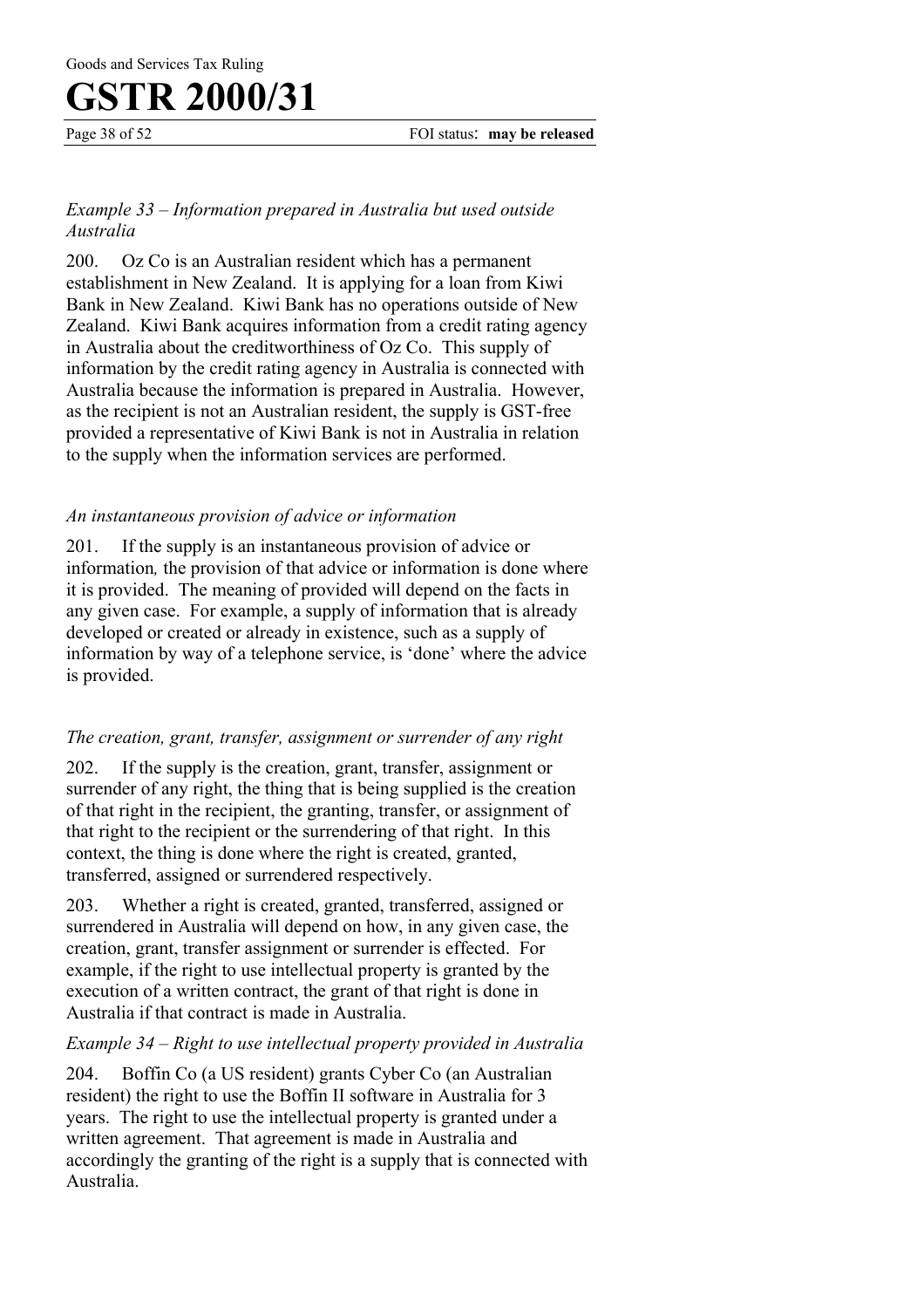FOI status: **may be released** Page 39 of 52

#### *Example 35 – Right to use intellectual property not provided in Australia*

205. Cyber Co (an Australian resident) supplies LinxCo (another Australian resident) the right to use the Cyber III software in New Zealand for 5 years. The right is granted by way of a contract made in New Zealand. The supply is not connected with Australia under paragraph 9-25(5)(a). However the supply is connected with Australia under paragraph 9-25(5)(b) if the supply is made through the Australian business of Cyber Co (refer paragraph 213 to 224 below).

#### *Example 36 – Right to use intellectual property provided in Australia for use partly outside Australia*

206. Distributor Co (an Australian resident company) is granted by Cartoon Co (a US resident company) the right to reproduce and sell certain cartoons in Australia and certain cartoons in New Zealand. The right is granted under an agreement made in Australia. The supply is connected with Australia under paragraph 9-25(5)(a). However, the supply is of a right for use in Australia and New Zealand. To the extent that the supply is a right for use outside Australia, the supply is GST-free under item 4 of table 1 in subsection 38-190(1). A taxable supply is only made in respect of the supply of the right for use in Australia. A fair and reasonable basis is to be used to work out the extent that the supply is for use outside Australia.

#### *Alternative view*

 $\overline{a}$ 

207. On one view, where the thing is a right, the right is 'done' in Australia if the right is exercised/used in Australia.

208. However, we consider that this alternative view is at odds with the construction of the GST Act as a whole. For example, Division 84 is premised on the possibility that a right to use intellectual property is not connected with Australia where the right is made outside Australia. It is stated at page 213 of the Explanatory Memorandum<sup>64</sup> that:

> "Under subsection 9-25(5) supplies of things other than goods or real property are connected with Australia if the thing is done in Australia or the supplier makes the supply through an enterprise the supplier carries on in Australia. Under these rules a supply of a thing that is not goods or real property, such as an intellectual property right, could be made from outside of

<sup>&</sup>lt;sup>64</sup> Explanatory Memorandum accompanying the A New Tax System (Goods and Services Tax) Bill 1998, p 126, par 6.126.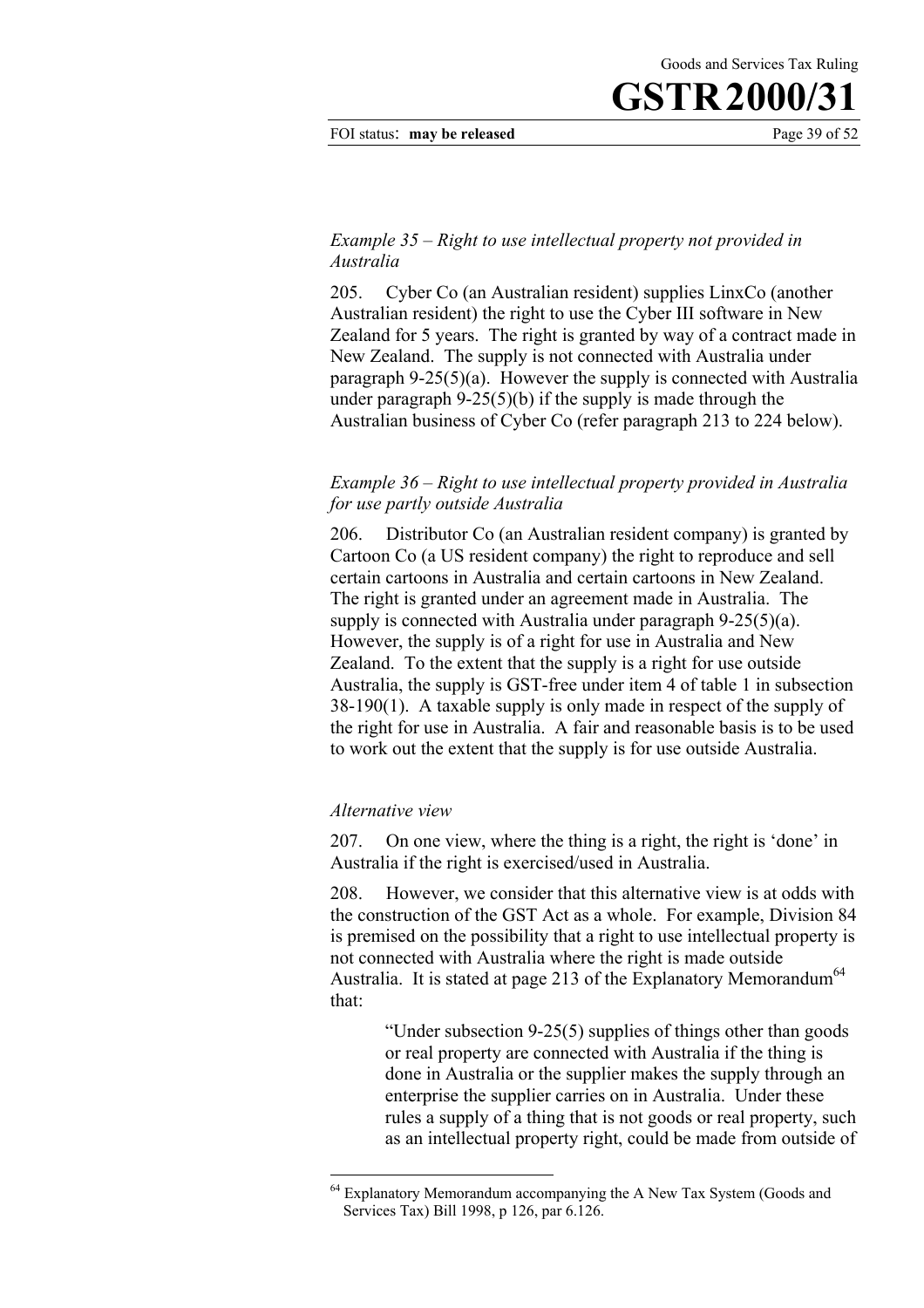Page 40 of 52 FOI status: **may be released** 

Australia when the thing is for consumption in Australia, such as an intellectual property right that is to be exercised in Australia, and the supply would not be connected with Australia. The supply would not be taxable. The supply would not be taxable even if the other requirements of section 9-5 are met."

#### *The obligation to do anything or the obligation to refrain from an act or the obligation to tolerate an act or situation*

209. If the supply is *the obligation* to do anything or the obligation to refrain from an act or the obligation to tolerate an act or situation, the thing that is being supplied is the obligation to do something, to refrain from something, or to tolerate something, and the thing is done where that obligation is entered into.

#### *Example 37 – Obligation to refrain from an act - done in Australia*

210. T Co Aust (an Australian resident) enters into a restrictive covenant with UK Co (a UK resident) requiring T Co Aust not to compete in Melbourne with a subsidiary of UK Co based in Melbourne. The supply of the obligation to refrain from an act by T Co Aust is connected with Australia if that obligation is entered into in Australia. If, for example, the obligation arises under a contract made in Australia, the supply is connected with Australia.

#### *The release from an obligation*

211. If the supply is the release from an obligation*,* the thing that is being supplied is that release and the thing is done where the release is effected.

212. Whether an obligation is entered into, or the release from an obligation occurs, in Australia, will depend on how, in any given case, the entry into, or the release from, the obligation is effected. For example, if the supplier enters into a restrictive covenant obliging the supplier to refrain from operating business within a certain area, the obligation is done in Australia if the supplier enters into that obligation under a written contract made in Australia.

#### *Paragraph 9-25(5)(b)*

#### *The supplier makes the supply through a permanent establishment*

213. Paragraph 9-25(5)(b) applies to determine whether a supply of anything other than goods or real property, is connected with Australia if the thing is not done in Australia. Under that paragraph if the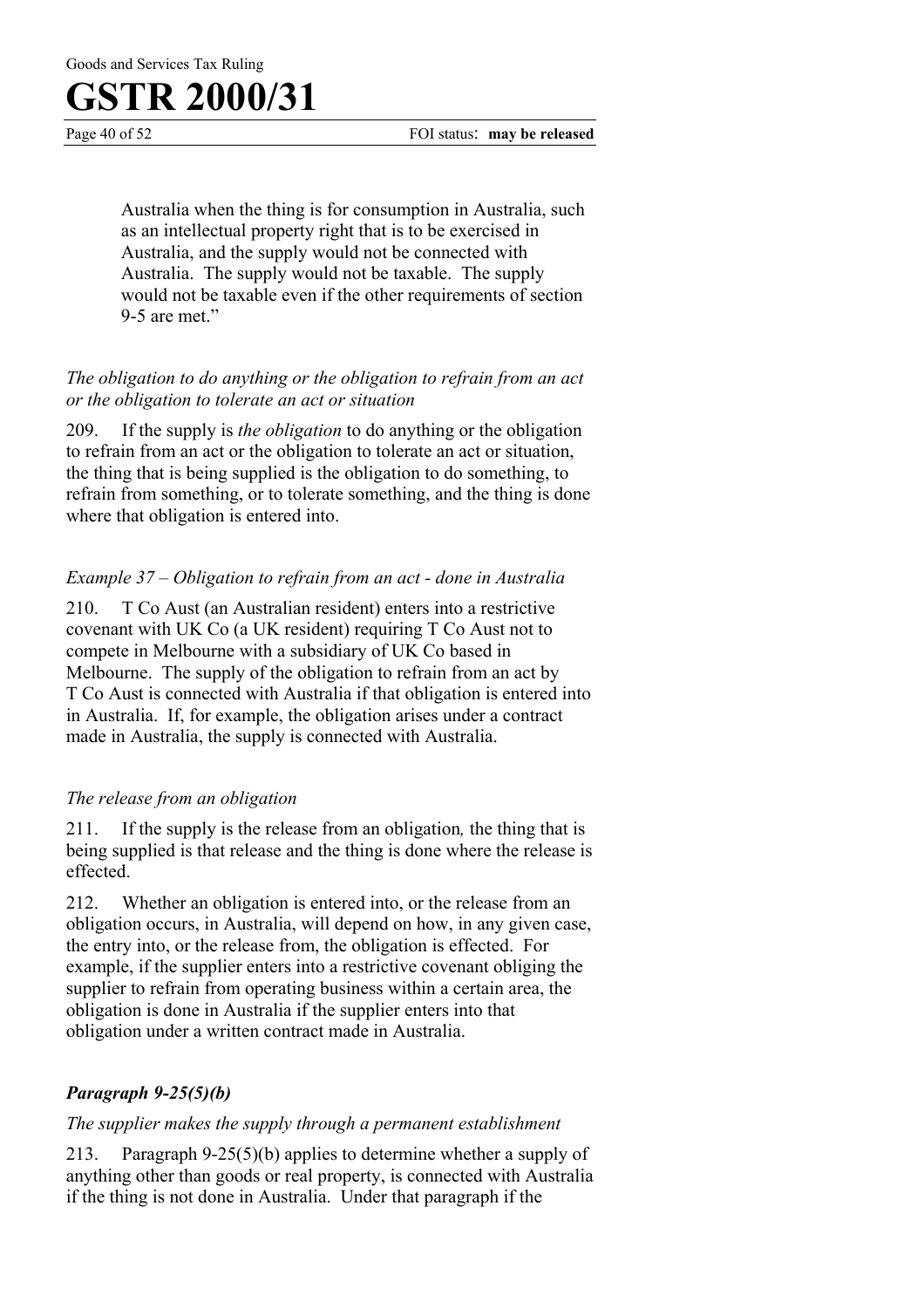FOI status: **may be released** Page 41 of 52

'thing' is not done in Australia, the supply is connected with Australia if the supplier makes the supply 'through' an 'enterprise that the supplier carries on in Australia'.

214. An enterprise is an activity, or series of activities, done in one of the ways prescribed in subsection  $9-20(1)$  – see the definitions section of the Ruling at paragraph 228.

215. The concept of carrying on an enterprise in Australia is defined in terms of the definition of "permanent establishment" in subsection 6(1) of the *Income Tax Assessment Act 1936* ('the 1936 Act').

216. Specifically, subsection 9-25(6) provides that an enterprise is carried on in Australia if the enterprise is carried on through:

- (a) a permanent establishment (as defined in subsection 6(1) of the *Income Tax Assessment Act 1936*); or
- (b) a place that would be such a permanent establishment if paragraph (e), (f) or (g) of that definition did not apply.

217. This means that an enterprise is carried on in Australia if the enterprise is carried on through a place in Australia that is a permanent establishment or would be a permanent establishment if the definition in subsection 6(1) of the *Income Tax Assessment Act 1936* excluded (i.e., did not have) the specific exclusions set out in paragraphs (e) to (g). Under paragraph  $9-25(5)(b)$  the qualifying or excluding paragraphs of (e) to (g) in the *Income Tax Assessment Act 1936* are disregarded and the concept of permanent establishment in the GST Act is wider in scope.

218. A supply of a thing other than goods or real property, is connected with Australia under paragraph 9-25(5)(b) if the supplier carries on in Australia an enterprise by means of a permanent establishment in Australia and the supply is made through that permanent establishment.

219. This means that if there is a permanent establishment in Australia, as defined, it must be established that the supplier makes the supply through that permanent establishment. This requires that a connection be established between the permanent establishment and the supply. This is covered in paragraphs 83 to 86 of the Rulings section of this Ruling.

220. Both a resident and a non-resident can have a permanent establishment in Australia for the purposes of the application of paragraph 9-25(5)(b). It is not limited in operation to a non-resident.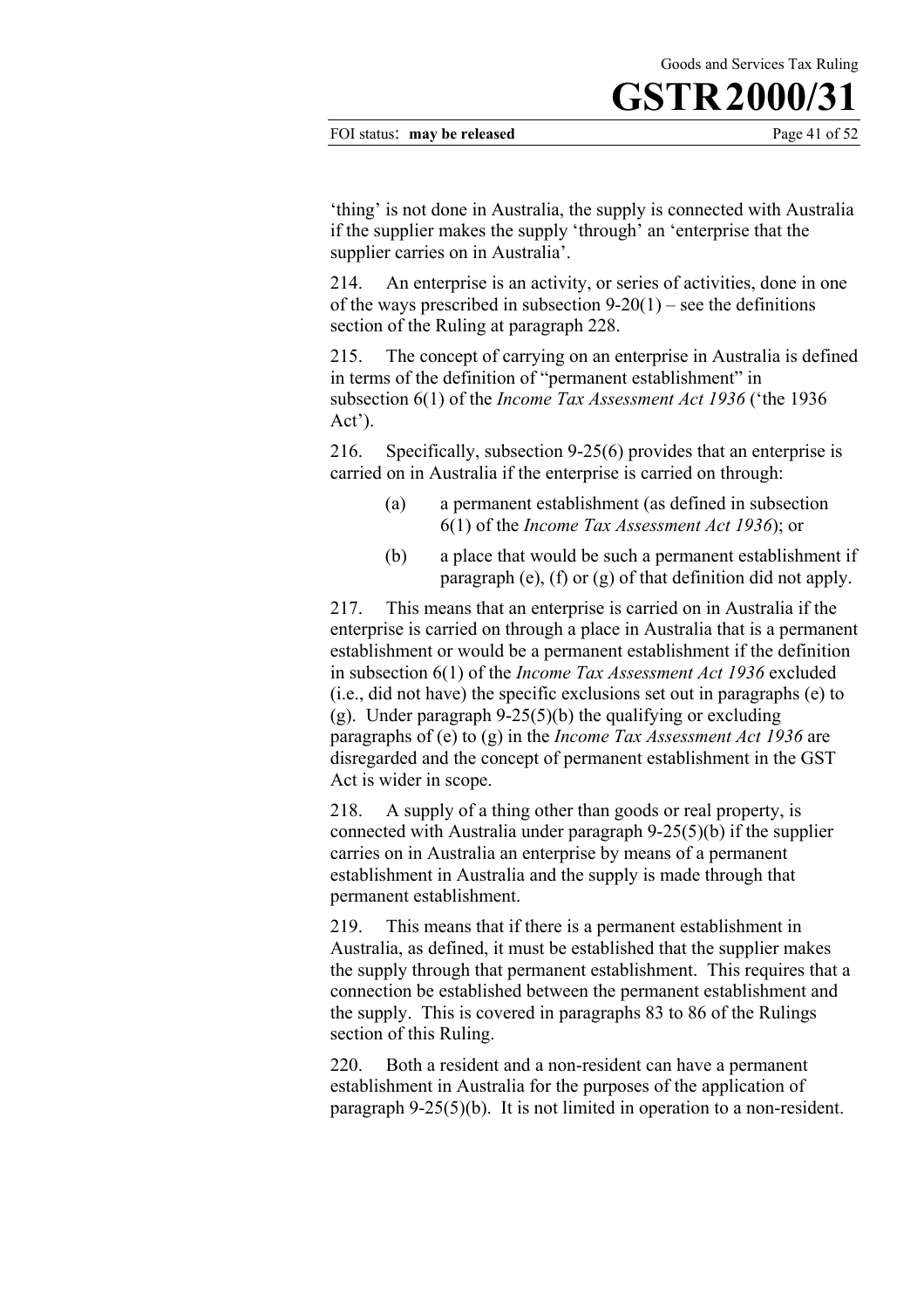#### *Example 38 – Supply made through a permanent establishment in Australia, but GST-free*

221. An Australian resident which has all its business premises in Australia (i.e., has no offshore operations) grants a resident of New Zealand a right to use a patent in New Zealand. The supply is the grant of the right to use the patent in New Zealand. The right is granted under a legal agreement made in New Zealand to which the managing director of the Australian resident travels for the signing.

222. Under paragraph  $9-25(5)(a)$  the thing supplied, the granting of the right to use the patent, is not done in Australia because the right is granted in New Zealand. However, as the supply is made by the Australian business operation (i.e., the Australian permanent establishment of the Australian resident) the supply of the right to use is connected with Australia under paragraph 9-25(5)(b).

223. While the supply is connected with Australia the supply is not a taxable supply because it is GST-free under subsection 38-190 (1). This is because the rights are for use outside Australia.

#### *Example 39 – Supply made through a permanent establishment outside Australia*

224. Aus Co, an Australian company has a branch in Taiwan. Aus Co provides immigration consultancy services. The Taiwan branch of Aus Co undertakes to prepare and provide an immigration report to a client in Australia. The supply made by Aus Co through its Taiwan branch is not connected with Australia because the service is not performed in Australia (paragraph  $9-25(5)(a)$ ). Also, as the supply is made through the Taiwan branch, the supply is not made through an enterprise that the supplier carries on in Australia (paragraph  $9-25(5)(b)$ ).

#### *Permanent establishment*

225. The meaning of permanent establishment is discussed at paragraphs 87 to 89 in the Rulings section.

#### **Supplies that are partly connected with Australia**

#### *Supplies of the one kind that are partly connected with Australia*

226. The intention of the legislation is that supplies that are not connected with Australia will be outside the GST system. Where a supply is of the one kind and part of the supply is connected with Australia and part is not connected with Australia, the supply is connected with Australia to the extent that part of the supply is connected with Australia. The concept of apportionment is widely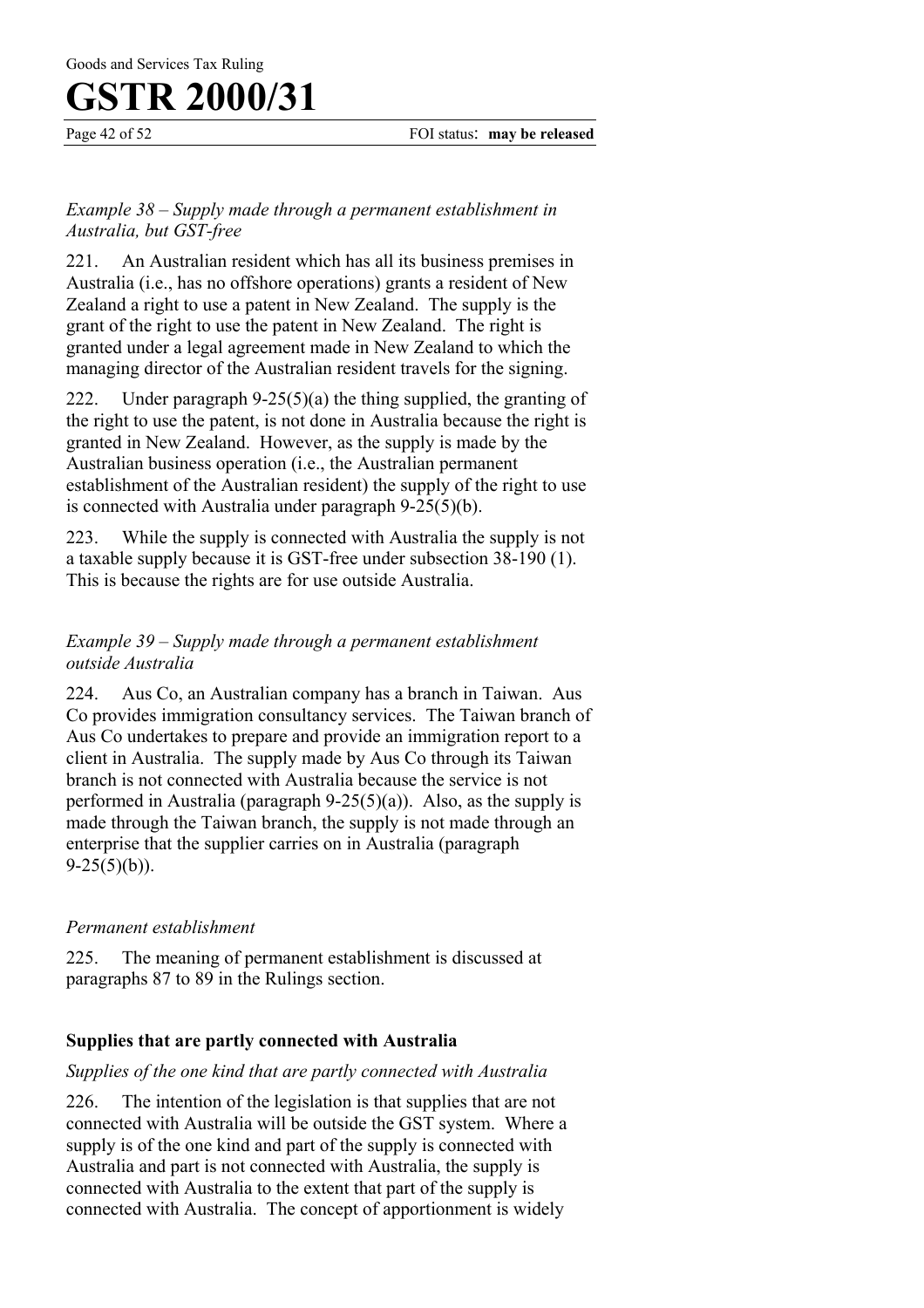#### FOI status: **may be released** Page 43 of 52

applied in taxation law in determining source of income and in determining the extent to which expenditure is incurred in gaining or producing assessable income: *Ronpibon Tin NL v. F C of T (1949) 78 CLR 47.*

227. The extent to which supplies of the one kind [that] are partly connected with Australia is discussed in paragraphs 90 to 94 in the Rulings section.

#### *Example 40* – *Supply of services partly connected with Australia*

228. A non-resident consultant business, EuroCo, is engaged to conduct a feasibility study for an Australian resident business, ResCo. The feasibility study is carried out partly in Europe and partly in Australia. The supply made by EuroCo is connected with Australia to the extent that the service is performed in Australia. A fair and reasonable basis of apportionment is to be adopted in working out the value of the part of the supply that is connected with Australia.

#### *Supplies of more than one kind that are partly connected with Australia – Division 96*

229. Sometimes a supply may be a mixture of goods, real property and/or things other than goods or real property. The application of section 9-25 may mean that only part of a supply is connected with Australia. Division 96 treats that part of the actual supply that is connected with Australia as if it were a separate supply that is connected with Australia.<sup>65</sup>

230. The amount of GST or input tax credits in respect of a supply are calculated under the general rules in relation to the value of the supply.<sup>66</sup> In the circumstances to which Division 96 applies, the GST or input tax credit should not be calculated in relation to the whole value of the supply, only to the value of the supply that is connected with Australia. Section 96-10 provides how to work out the value of the part of the supply that is connected with Australia. The value of the part of the supply that is connected with Australia is the proportion of the whole supply that is connected with Australia multiplied by the value of the whole supply.

#### *Example 41 – Supply of more than one kind partly connected with Australia*

231. Jay Co, a Japanese resident company, is an aquaculture specialist. Pursuant to an agreement with Aqua Co, an Australian

 $65$  Section 96-5.

<sup>66</sup> Subdivision 9-C and section 11-25.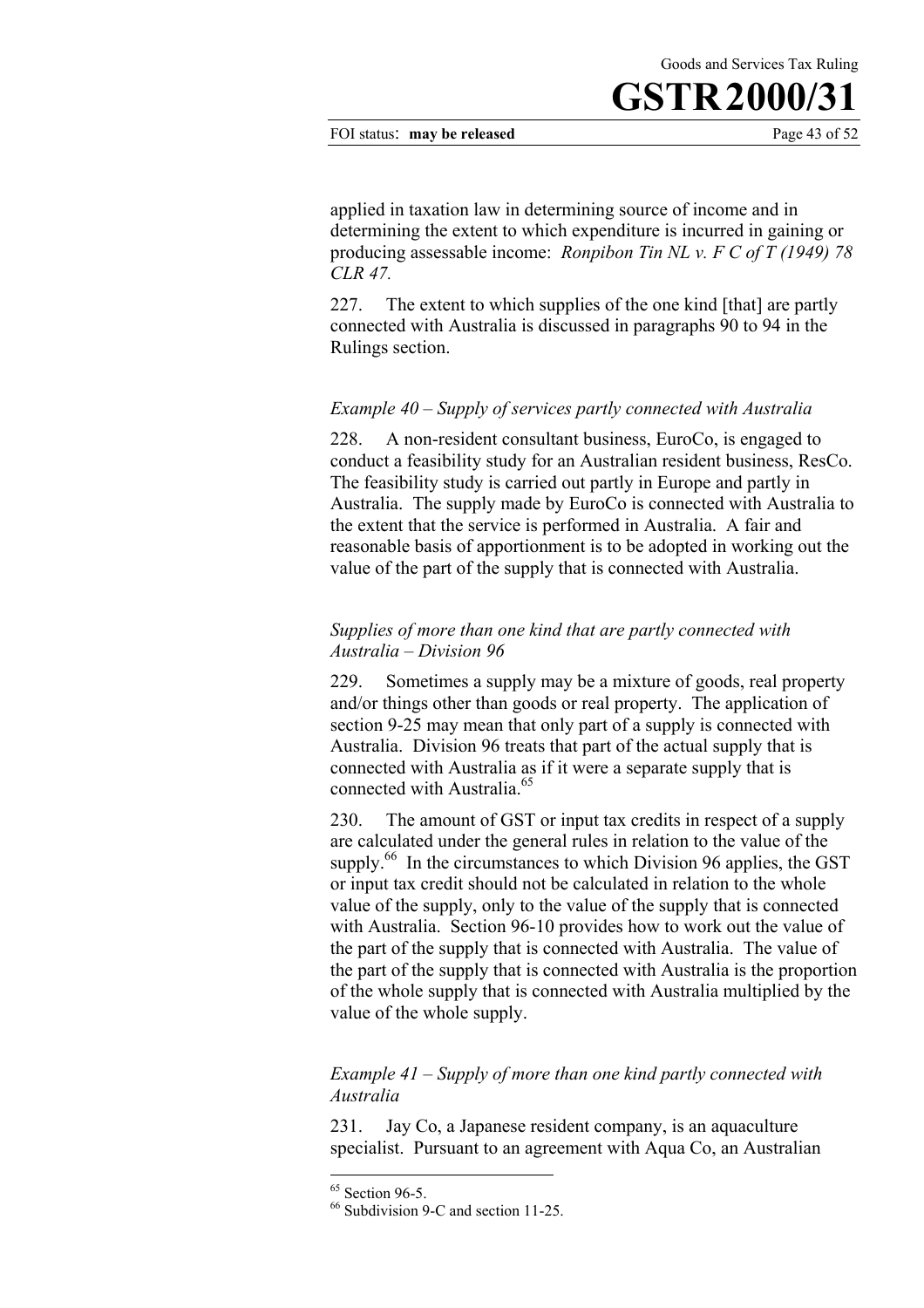Goods and Services Tax Ruling

### **GSTR 2000/31**

Page 44 of 52 FOI status: **may be released** 

resident prawn farming company, Jay Co provides Aqua Co with equipment (imported by Jay Co) and initial training in Japan. Under the agreement, Aqua Co pays in one lump sum (\$600,000) for this supply.

232. The supply of the equipment is connected with Australia under subsection 9-25(3). That part of the supply that is for training courses provided in Japan, is not connected with Australia because the services are performed in Japan (paragraph  $9-25(5)(a)$ ) and the supply is not made through a permanent establishment of Jay Co in Australia (paragraph 9-25(5)(b)). Also Division 84 does not apply. As only part of the actual supply is connected with Australia, then the actual supply is to be treated as if it were separate supplies as follows.

233. The part of the actual supply that is connected with Australia, that is, the part that relates to the supply of the equipment, is treated as if it were a separate supply that is connected with Australia.

234. The part of the actual supply that is not connected with Australia, that is, the provision of training in Japan, is treated as if it were a separate supply that is not connected with Australia.

235. Jay Co is registered, and the part of the supply that is connected with Australia is a taxable supply. Jay Co works out that the taxable supply represents 80% of the value of the actual supply, that is, 80% of \$600,000.

#### **Section 156-15 - progressive or periodic supplies that are partly connected with Australia**

236. Division 156 applies to supplies and acquisitions made on a progressive or periodic basis, where the consideration is also provided on a progressive or periodic basis.

237. Under section 156-15 if a component part of a supply to which section 156-5 applies is not connected with Australia, then that part is treated as if it were a separate supply not connected with Australia.

### **Definitions**

238. Under subsection 9-20(1) an **enterprise** is an activity, or series of activities, done:

- (a) in the form of a business; or
- (b) in the form of an adventure or concern in the nature of trade; or
- (c) on a regular or continuous basis, in the form of a lease, licence or other grant of an interest in property; or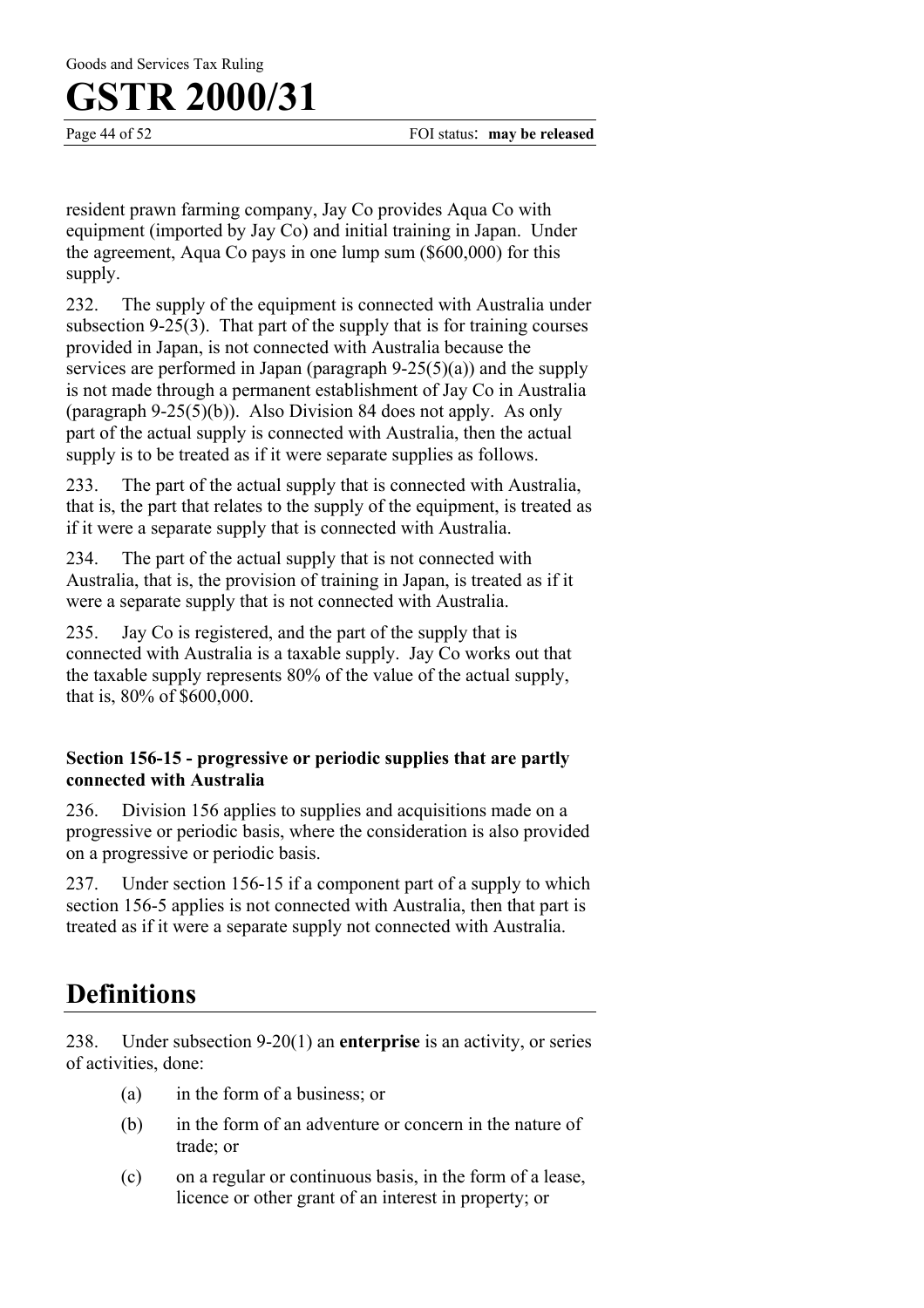#### FOI status: **may be released** Page 45 of 52

- (d) by the trustee of a fund that is covered by, or by an authority or institution that is covered by, Subdivision 30-B of the *Income Tax Assessment Act 1997* and to which deductible gifts can be made; or
- (e) by a charitable institution or by a trustee of a charitable fund; or
- (f) by a religious institution; or
- (g) by the Commonwealth, a State or a Territory, or by a body corporate, or corporation sole, established for a public purpose by or under a law of the Commonwealth, a State or a Territory.

239. However under subsection 9-20(2) enterprise does not include an activity, or a series of activities, done:

- (a) by a person as an employee or in connection with earning withholding payments covered by subsection (4) (unless the activity or series is done in supplying services as the holder of an office that the person has accepted in the course of or in connection with an activity or series of activities of a kind mentioned in subsection (1)); or
- (b) as a private recreational pursuit or hobby; or
- (c) by an individual (other than a trustee of a charitable fund), or a partnership (all the members of which are individuals), without a reasonable expectation of profit or gain;
- (d) as a member of a local governing body established by or under a State law or Territory law (except a local governing body to which subsection 12-45(3) in Schedule 1 to the *Taxation Administration Act 1953* applies).

240. **Australia** as defined in section 195-1 does not include any external Territory. However, it includes an installation (within the meaning of the *Customs Act 1901*) that is deemed by section 5C of the *Customs Act 1901* to be part of Australia (section 195-1).

241. Under section 23-5 you are required to be **registered** under the GST Act if:

- (a) you are **carrying on** an enterprise; and
- (b) your annual turnover meets the registration turnover threshold.

242. Under section 195-1 **carrying on** an enterprise includes doing anything in the course of the commencement or termination of the enterprise.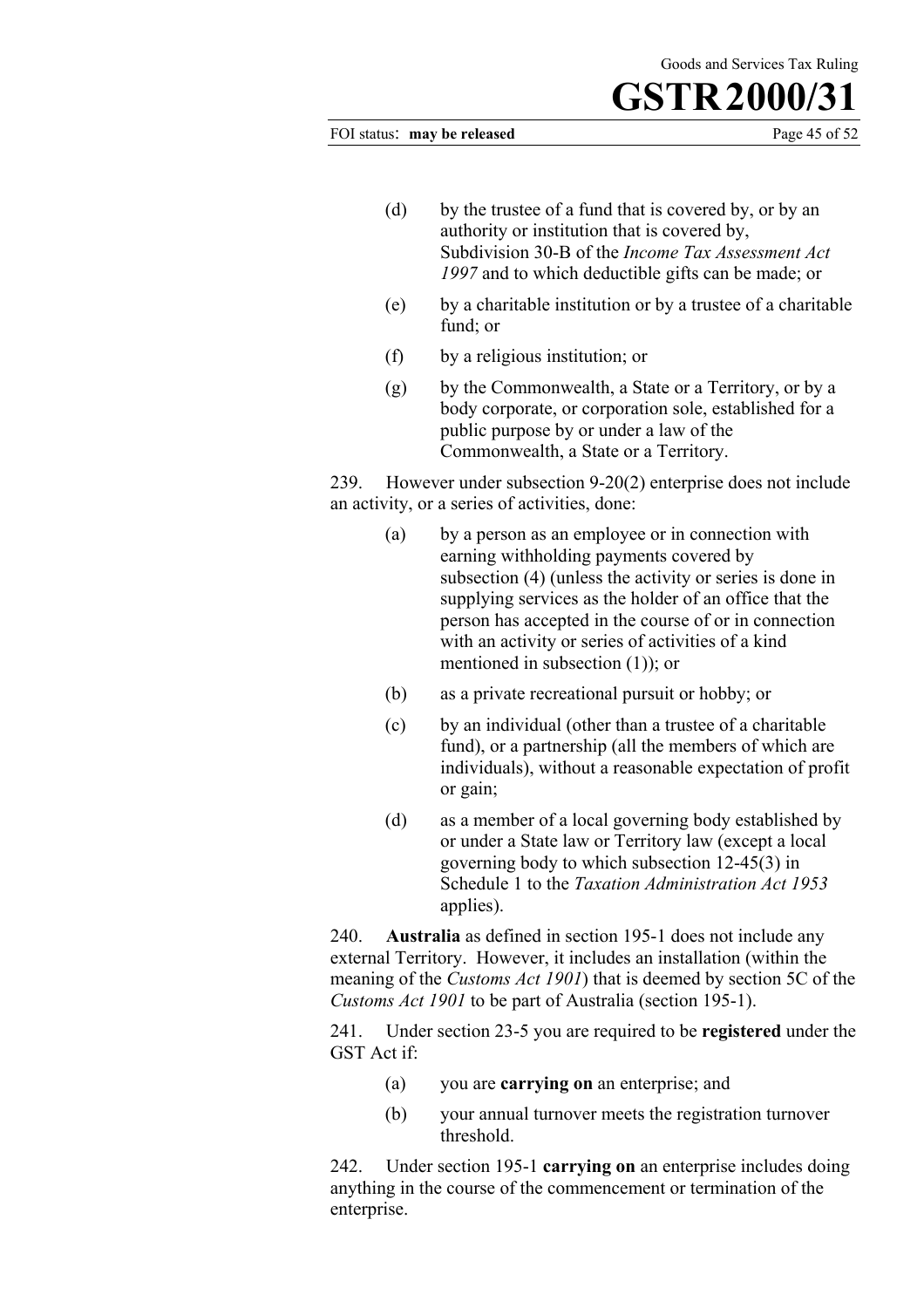243. Annual turnover is defined in section 195-1. Registration turnover threshold is defined in section 23-15.

- 244. Under subsection 9-30(1) a supply is **GST–free** if:
	- (a) it is GST-free under Division 38 or under a provision of another Act; or
	- (b) it is a supply of a right to receive a supply that would be GST-free under paragraph (a).

245. If a supply is GST-free then no GST is payable on the supply and an entitlement to an input tax credit for anything acquired or imported to make the supply is not affected (refer section 7-1 and Division 11).

246. Under subsection 9-30(2) a supply is **input taxed** if:

- (a) it is input taxed under Division 40 or under a provision of another Act; or
- (b) it is a supply of a right to receive a supply that would be input taxed under paragraph (a).

247. If a supply is input taxed there is no entitlement to an input tax credit for the things that are acquired or imported to make the supply.

248. **Recipient**, 67 in relation to a supply, means the entity to which the supply was made.

249. **Australian Resident**<sup>68</sup> - means a person who is a resident of Australia for the purposes of the *Income Tax Assessment Act 1936*.

250. **Non-resident**69- means an **entity** that is not an Australian Resident.

251. **FOB** - means Free On Board. Seller is responsible for all costs and risks until the ships rail (loading onto ship).

252. **CIF -** Cost, insurance and freight. Seller responsible for all transportation costs and marine insurance against buyers risk of loss to port of destination.

### **Detailed contents list**

253. Below is a detailed contents list for this Ruling:

Paragraphs

| What this Ruling is about |  |
|---------------------------|--|
| Date of effect            |  |

<sup>67</sup> Section 195-1.

<sup>68</sup> Section 195-1.

<sup>69</sup> Section 195-1.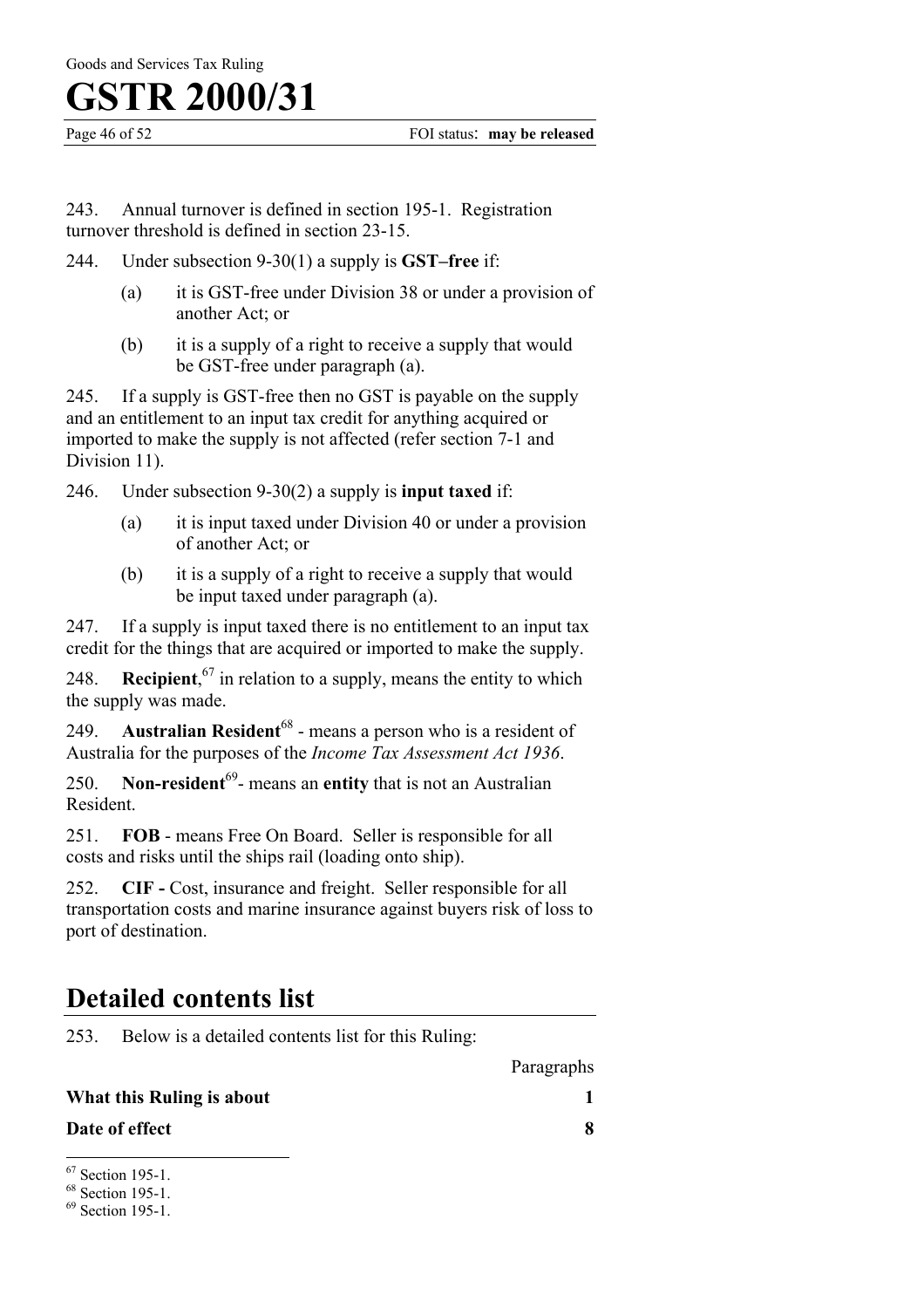FOI status: **may be released** Page 47 of 52

| <b>Context of supplies connected with Australia</b>                                                       | 9  |
|-----------------------------------------------------------------------------------------------------------|----|
| Taxable supplies                                                                                          | 10 |
| GST-free supplies                                                                                         | 13 |
| Export of goods                                                                                           | 15 |
| Example $1 - GST$ -free export of goods                                                                   | 17 |
| Example $2$ – Export of goods by recipient                                                                | 18 |
| Leases etc of goods used outside Australia                                                                | 20 |
| Example $3 - GST$ -free supply of goods by way of lease                                                   | 21 |
| Supplies of things other than goods or real property, for<br>consumption outside Australia                | 22 |
| Example $4 - A$ supply covered by item 2 of subsection<br>$38-190(1)$ and subsection $38-190(3)$          | 26 |
| Importations                                                                                              | 27 |
| Taxable importations                                                                                      | 28 |
| Taxable supply and taxable importation                                                                    | 34 |
| Offshore supplies other than goods or real property                                                       | 35 |
| Example $5$ – The importation of things other than goods<br>or real property to which Division 84 applies | 40 |
| Non-residents making supplies connected with Australia                                                    | 43 |
| <b>Ruling</b>                                                                                             | 44 |
| Supplies connected with Australia                                                                         | 44 |
| Supplies of goods                                                                                         | 44 |
| Supplies of goods wholly within Australia                                                                 | 45 |
| Supplies of goods from Australia                                                                          | 50 |
| Supplies of goods to Australia                                                                            | 52 |
| Supplies of real property                                                                                 | 57 |
| Supplies of anything else                                                                                 | 61 |
| Thing is done in Australia                                                                                | 62 |
| Supply of a service                                                                                       | 65 |
| Provision of advice or information                                                                        | 71 |
| Instantaneous supply of advice or information                                                             | 73 |
| The creation, grant, transfer, assignment or surrender of a<br>right                                      | 74 |
| Entry into, or release, from an obligation                                                                | 77 |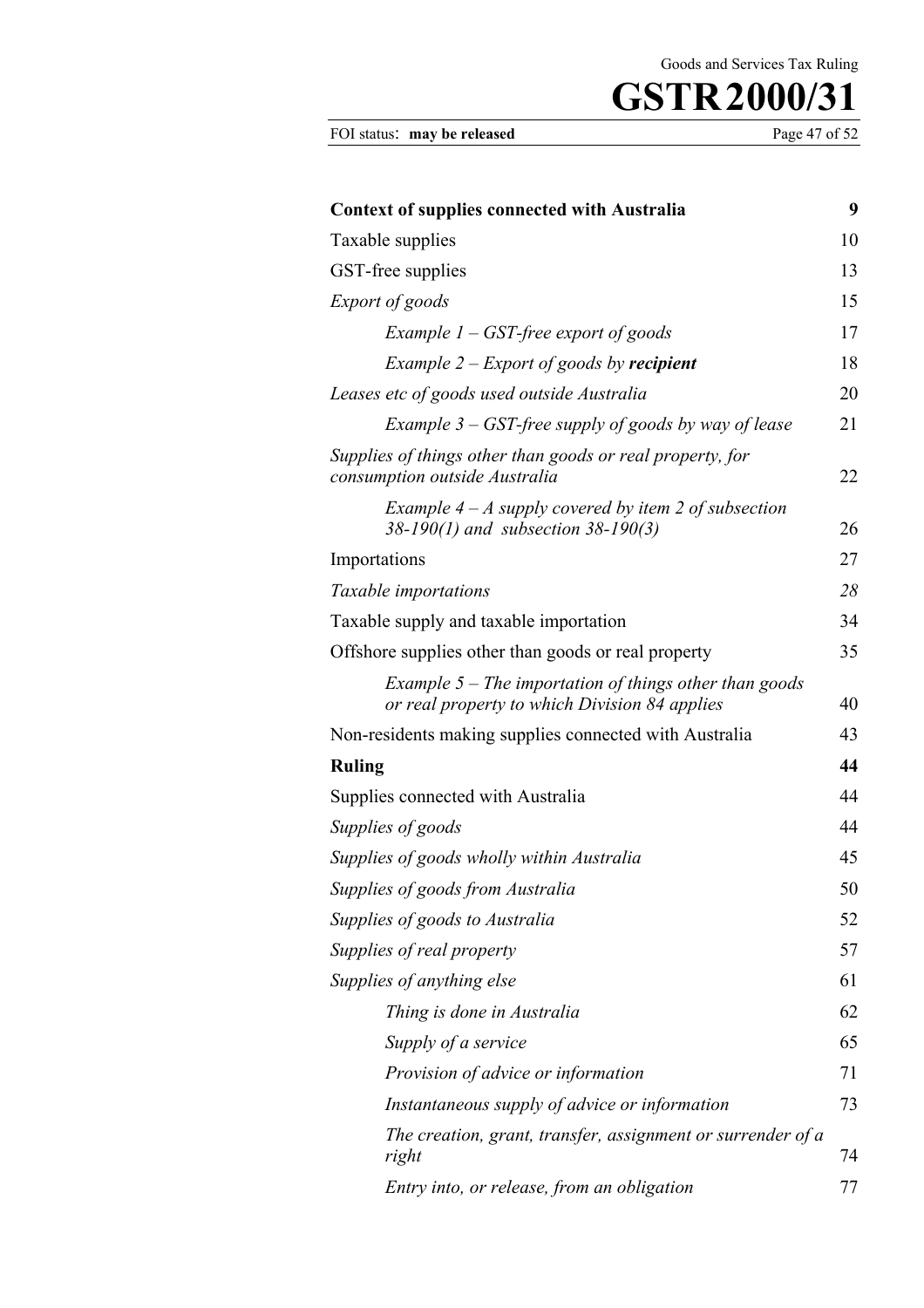Page 48 of 52 FOI status: **may be released** 

| The supply is made through an enterprise carried on in Australia                                    | 78  |
|-----------------------------------------------------------------------------------------------------|-----|
| Supplies that are partly connected with Australia                                                   | 90  |
| Supplies of the one kind that are partly connected with Australia                                   | 90  |
| Supply of goods                                                                                     | 90  |
| Supply of real property                                                                             | 91  |
| Supply of anything other than goods or real property                                                | 92  |
| Supplies of more than one kind that are partly connected with<br>Australia – Division 96            | 95  |
| Progressive or periodic supplies                                                                    | 103 |
| <b>Explanations (this forms part of the Ruling)</b>                                                 | 105 |
| Supply                                                                                              | 105 |
| A supply of goods                                                                                   | 108 |
| Alternative view                                                                                    | 112 |
| Supplies of goods connected with Australia                                                          | 115 |
| Supplies of goods wholly within Australia                                                           | 116 |
| Example 6 – Goods delivered in Australia                                                            | 121 |
| Example $7$ – Supplies of imported goods wholly within<br>Australia                                 | 124 |
| Example $8 - Goods$ supplied by resident supplier and<br><i>imported by resident recipient</i>      | 130 |
| Example $9 - Goods$ supplied by way of lease                                                        | 132 |
| Supply of goods – from Australia                                                                    | 133 |
| Example 10 – Goods removed from Australia                                                           | 135 |
| Example 11 – Goods supplied by way of lease                                                         | 138 |
| Supply of goods $-$ to Australia                                                                    | 139 |
| Example $12 - Goods$ imported into Australia by<br>supplier                                         | 140 |
| Example 13 – Goods imported into Australia by<br>recipient                                          | 142 |
| Example $14$ – Goods imported into Australia by<br>recipient through a permanent establishment      | 143 |
| Example $15 - Goods$ imported into Australia by<br>recipient and assembled in Australia by supplier | 146 |
| Example $16 - Goods$ supplied by way of lease                                                       | 150 |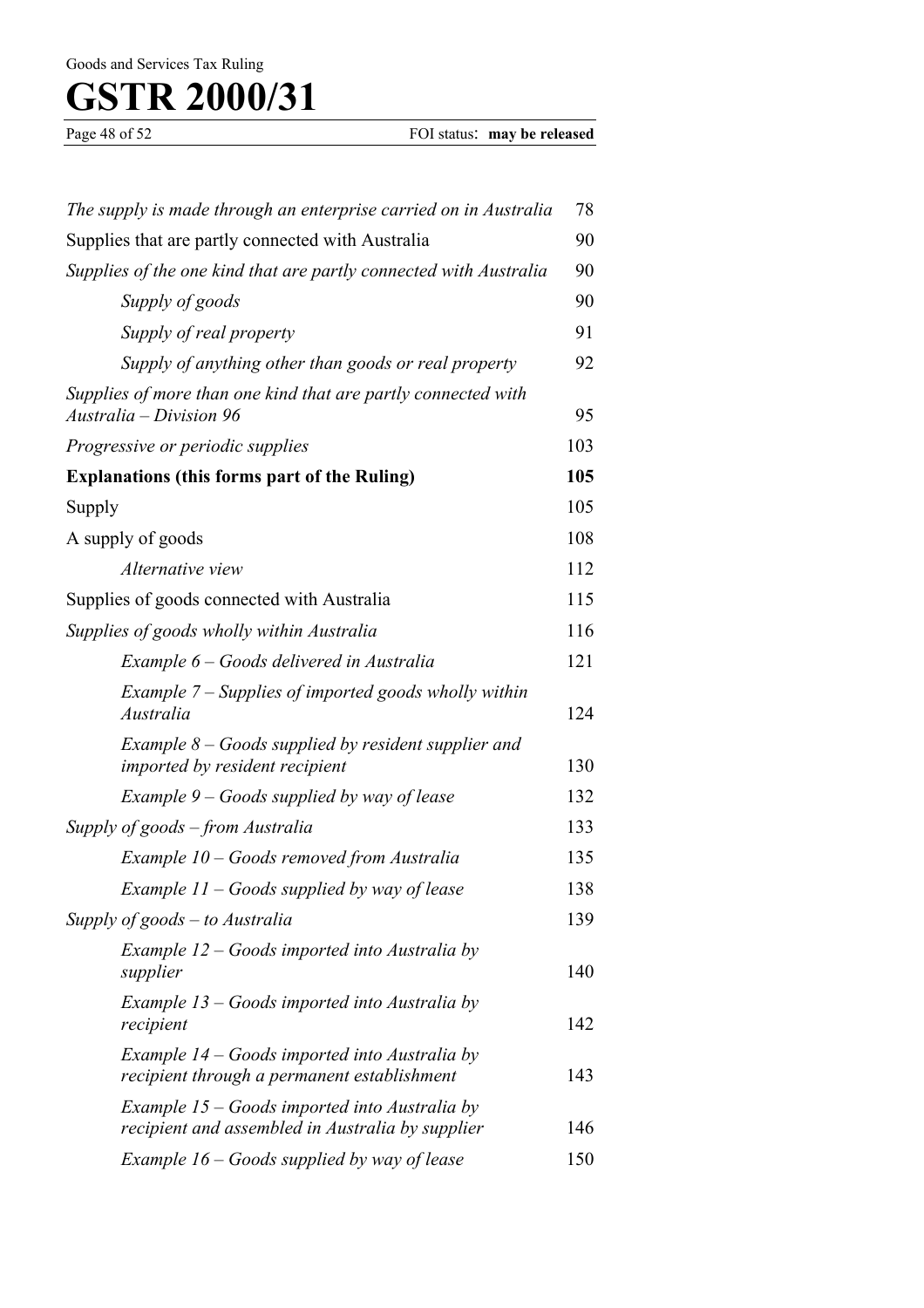| FOI status: may be released | Page 49 of 5 |
|-----------------------------|--------------|
|                             |              |

| Interaction of the GST concepts of taxable supply and taxable<br>importation                    | 152 |
|-------------------------------------------------------------------------------------------------|-----|
| Example $17$ – Taxable supply and taxable importation                                           | 153 |
| Example 18 – Supply of goods connected with Australia<br>and taxable importation                | 154 |
| Example $19$ – taxable supply/taxable importation                                               | 157 |
| Supply of real property                                                                         | 163 |
| Example 20 – Interest in or right over land - sale                                              | 165 |
| Example 21 – Interest in or right over land - lease                                             | 166 |
| Example $22$ – Personal right to call for any interest in<br>or right over land - option        | 167 |
| Example 23 – A supply of real property that is not a<br>taxable supply                          | 168 |
| Supply of anything other than goods or real property                                            | 169 |
| Paragraph 9-25(5)(a)                                                                            | 175 |
| Thing is done in Australia                                                                      | 175 |
| Supply of services                                                                              | 183 |
| Example 24 – Services done in Australia                                                         | 184 |
| Example 25 – Services not done in Australia                                                     | 185 |
| Example 26 – Services done in Australia but consumed<br>outside Australia - accounting services | 186 |
| Example 27 – Service done in Australia but consumed<br>outside Australia – research assistance  | 187 |
| Example 28 – Service done in Australia –<br>architectural plans                                 | 190 |
| Example 29 – Service done in Australia in relation to<br>goods for export                       | 191 |
| Provision of advice or information                                                              | 195 |
| Example 30 – Legal advice prepared in Australia                                                 | 196 |
| Example 31 – Legal advice prepared in Australia, but used<br>outside Australia                  | 197 |
| Example 32 – Information prepared outside Australia                                             | 198 |
| Example 33 – Information prepared in Australia but used<br>outside Australia                    | 200 |
| An instantaneous provision of advice or information                                             | 201 |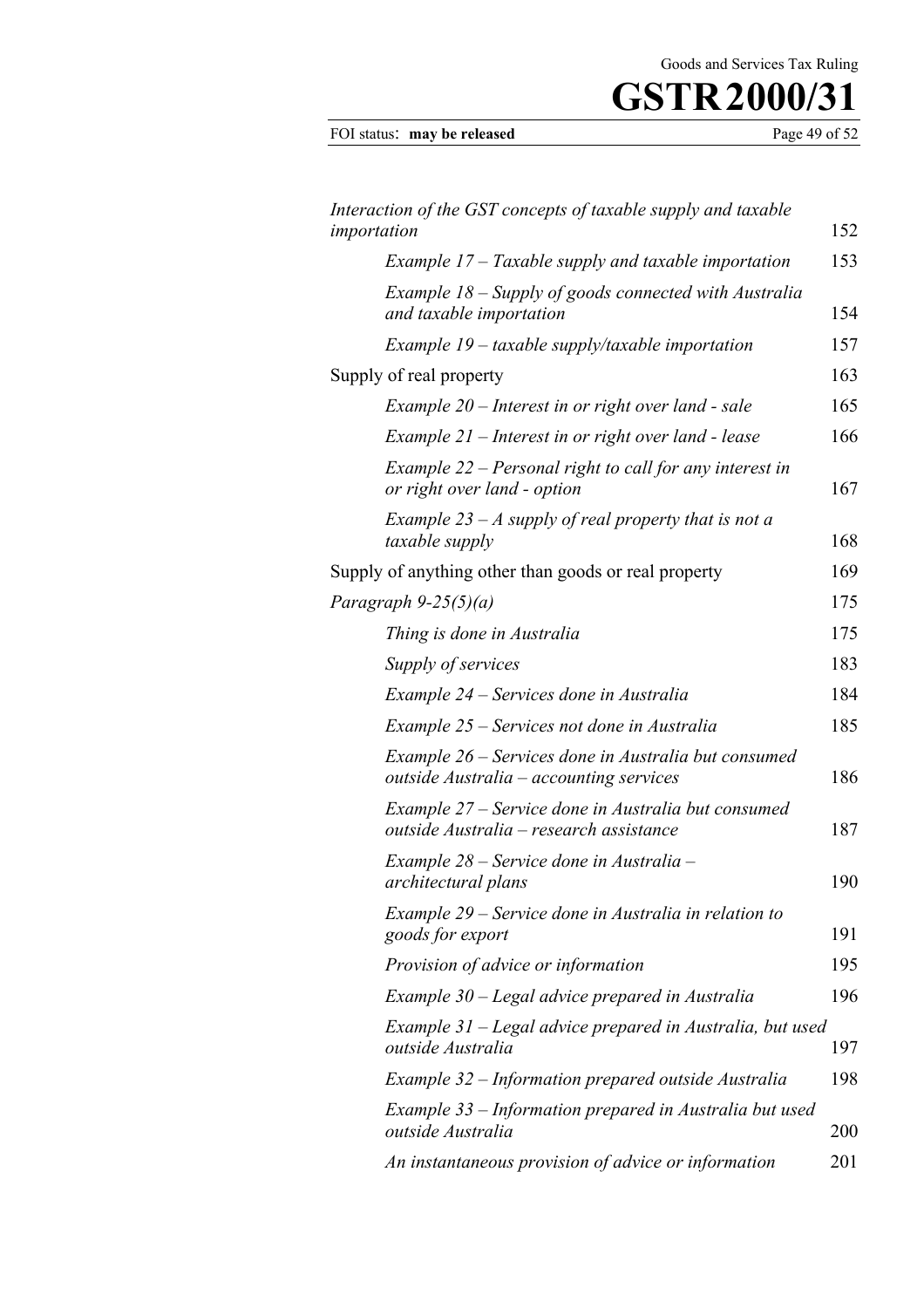| The creation, grant, transfer, assignment or surrender<br>of any right                                                         | 202 |
|--------------------------------------------------------------------------------------------------------------------------------|-----|
| Example 34 – Right to use intellectual property provided<br>in Australia                                                       | 204 |
| Example $35$ – Right to use intellectual property not<br>provided in Australia                                                 | 205 |
| Example $36$ – Right to use intellectual property<br>provided in Australia for use partly outside Australia                    | 206 |
| Alternative view                                                                                                               | 207 |
| The obligation to do anything or the obligation to refrain<br>from an act or the obligation to tolerate an act or<br>situation | 209 |
| Example 37– Obligation to refrain from an $act$ – done<br>in Australia                                                         | 210 |
| The release from an obligation                                                                                                 | 211 |
| Paragraph 9-25(5)(b)                                                                                                           | 213 |
| The supplier makes the supply through a permanent<br>establishment                                                             | 213 |
| Example 38 – Supply made through a permanent<br>establishment in Australia, but GST-free                                       | 221 |
| Example 39 – Supply made through a permanent<br>establishment outside Australia                                                | 224 |
| Permanent establishment                                                                                                        | 225 |
| Supplies that are partly connected with Australia                                                                              | 226 |
| Supplies of the one kind that are partly connected with<br>Australia                                                           | 226 |
| Example $40$ – Supply of services partly connected with<br>Australia                                                           | 228 |
| Supplies of more than one kind that are partly connected<br>with $-Division 96$                                                | 229 |
| Example $41$ – supply of more than one kind partly connected<br>with Australia                                                 | 231 |
| Section 156-15 – Progressive or periodic supplies that are partly<br>connected with Australia                                  | 236 |
| <b>Definitions</b>                                                                                                             | 238 |
| <b>Detailed contents list</b>                                                                                                  | 253 |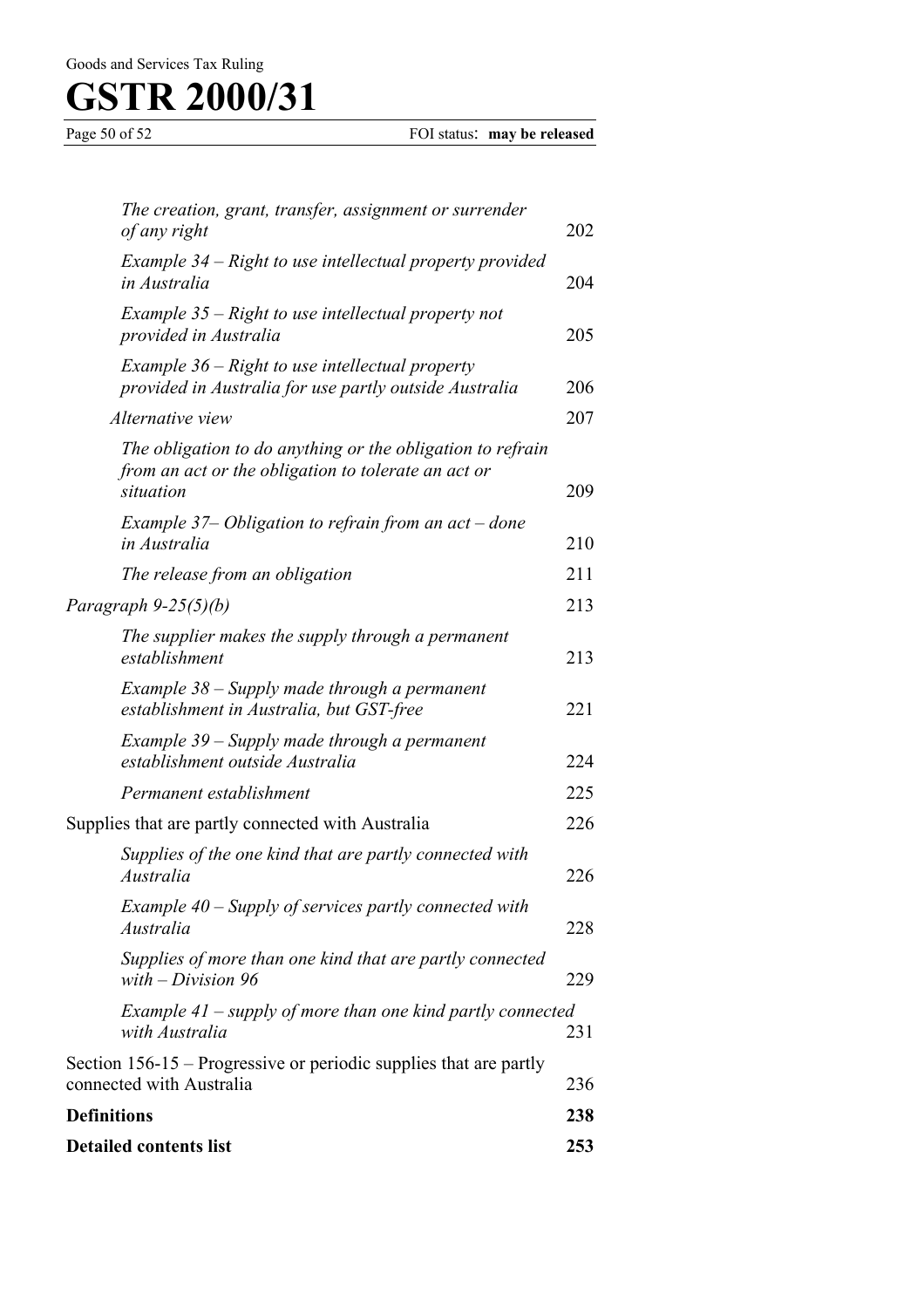#### FOI status: **may be released** Page 51 of 52

Goods and Services Tax Ruling

#### **Commissioner of Taxation** 30 June 2000

| Previous draft:<br>Not previously issued in draft form |  |
|--------------------------------------------------------|--|
|                                                        |  |
| Subject references:                                    |  |
| connected with Australia                               |  |
| done in Australia                                      |  |
| enterprise                                             |  |
| export of goods<br>-                                   |  |
| for consumption outside                                |  |
| Australia                                              |  |
| <b>GST</b><br>-                                        |  |
| GST-free<br>$\blacksquare$                             |  |
| importation of goods<br>$\blacksquare$                 |  |
| input taxed<br>$\blacksquare$                          |  |
| input tax credit<br>Ξ.                                 |  |
| offshore supplies                                      |  |
| partly connected with -Australia                       |  |
| permanent establishment                                |  |
| real property                                          |  |
| reverse charge                                         |  |
| services                                               |  |
| supplies                                               |  |
| supply of anything<br>Ξ.                               |  |
| supply of goods<br>$\blacksquare$                      |  |
| supply of real property<br>$\blacksquare$              |  |
| taxable supplies<br>$\overline{\phantom{0}}$           |  |
|                                                        |  |
| Legislative references:                                |  |
| ANTS(GST)A99 7-1(1)                                    |  |
| ANTS(GST)A99 7-1(2)<br>ANTS(GST)A99 9-5                |  |
| ANTS(GST)A99 9-5(3)                                    |  |
| ANTS(GST)A99 9-10                                      |  |
| -<br>ANTS(GST)A99 9-10(2)                              |  |
| -<br>ANTS(GST)A99 9-20                                 |  |
| ANTS(GST)A99 9-20(1)<br>$\sim$                         |  |
| ANTS(GST)A99 9-20(1)(a)                                |  |
| ANTS(GST)A99<br>$9 - 20(2)$                            |  |
| ANTS(GST)A99<br>$9 - 25$                               |  |
| -<br>ANTS(GST)A99<br>$9 - 25(1)$                       |  |
| ANTS(GST)A99<br>$9 - 25(2)$                            |  |
| ANTS(GST)A99<br>$9 - 25(3)$                            |  |
| ANTS(GST)A99<br>$9-25(3)(a)$                           |  |
| $9-25(3)(b)$<br>ANTS(GST)A99                           |  |
| $9 - 25(4)$<br>ANTS(GST)A99<br>-                       |  |
| ANTS(GST)A99<br>$9 - 25(5)$                            |  |
| ANTS(GST)A99<br>$9-25(5)(a)$                           |  |
| ANTS(GST)A99<br>$9-25(5)(b)$                           |  |
| $9-25(6)$<br>ANTS(GST)A99                              |  |
| ANTS(GST)A99<br>$9 - 30(1)$                            |  |
| $9 - 30(2)$<br>ANTS(GST)A99<br>-                       |  |
| ANTS(GST)A99<br>Div 11                                 |  |
|                                                        |  |
| $11 - 15$<br>ANTS(GST)A99                              |  |

|                          | ANTS(GST)A99                 | $11-15(2)$        |
|--------------------------|------------------------------|-------------------|
| -                        | ANTS(GST)A99                 | $11-15(3)$        |
|                          | ANTS(GST)A99                 | $11-15(4)$        |
| -                        | ANTS(GST)A99                 | Div 13            |
| -                        | ANTS(GST)A99                 | 11-25             |
|                          | ANTS(GST)A99                 | $13 - 5$          |
| -                        | ANTS(GST)A99                 | $13-5(1)$         |
| -                        | ANTS(GST)A99                 | $13-5(3)$         |
|                          | ANTS(GST)A99                 | $13 - 10$         |
| -                        | ANTS(GST)A99                 | $13 - 15$         |
| -                        | ANTS(GST)A99                 | Div 15            |
| -                        | ANTS(GST)A99                 | $15-5$            |
| -                        | ANTS(GST)A99                 | $15 - 15$         |
| -                        | ANTS(GST)A99                 | 23-5              |
| -                        | ANTS(GST)A99                 | $23-10$           |
| -                        | ANTS(GST)A99                 | $15 - 20$         |
| -                        | ANTS(GST)A99                 | 23-15             |
| -                        | ANTS(GST)A99                 | 38-185            |
| -                        | ANTS(GST)A99                 | $38-185(1)$       |
| -                        | ANTS(GST)A99                 | 38-185(1) Item 1  |
| -                        | ANTS(GST)A99                 | $38-185(2)$       |
| -                        | ANTS(GST)A99                 | $38-185(3)$       |
| -                        | ANTS(GST)A99                 | 38-187            |
| -                        | ANTS(GST)A99                 | 38-190            |
| -                        | ANTS(GST)A99                 | $38-190(1)$       |
| -                        | ANTS(GST)A99                 | $38-190(2)$       |
| -                        | ANTS(GST)A99                 | $38-190(3)$       |
| -                        | ANTS(GST)A99                 | $38 - 190(4)$     |
| -                        | ANTS(GST)A99                 | Div 40            |
| -                        | ANTS(GST)A99                 | Div <sub>84</sub> |
| -                        | ANTS(GST)A99                 | 84-5              |
|                          | ANTS(GST)A99                 | $84-5(1)(a)$      |
|                          | ANTS(GST)A99                 | $84-5(1)(b)$      |
| -                        | ANTS(GST)A99                 | $84-5(1)(c)$      |
| -                        | ANTS(GST)A99                 | 84-10             |
| -                        | ANTS(GST)A99                 | Div <sub>85</sub> |
| -                        | ANTS(GST)A99                 | Div <sub>96</sub> |
| -                        | ANTS(GST)A99                 | 96-5              |
| -                        | ANTS(GST)A99                 | $96 - 5(2)$       |
|                          | ANTS(GST)A99                 | $96 - 5(3)$       |
|                          | ANTS(GST)A99                 | $96 - 5(4)$       |
| -                        | ANTS(GST)A99                 | $96 - 10$         |
| -                        | ANTS(GST)A99                 | 156-15            |
| -                        | ANTS(GST)A99                 | $182 - 1(1)$      |
| -                        | ANTS(GST)A99 188-15(3)       |                   |
| $\overline{\phantom{a}}$ | ANTS(GST)A99 188-20(3)       |                   |
|                          | ANTS(GST)A99                 | $195 - 1$         |
| -                        | CA 1901 5C                   |                   |
| -                        | ITAA 1936 6(1)               |                   |
| -                        | ITAA 1997 Subdiv 30-B        |                   |
| -                        | TAA 1953 Schedule 1 12-45(3) |                   |